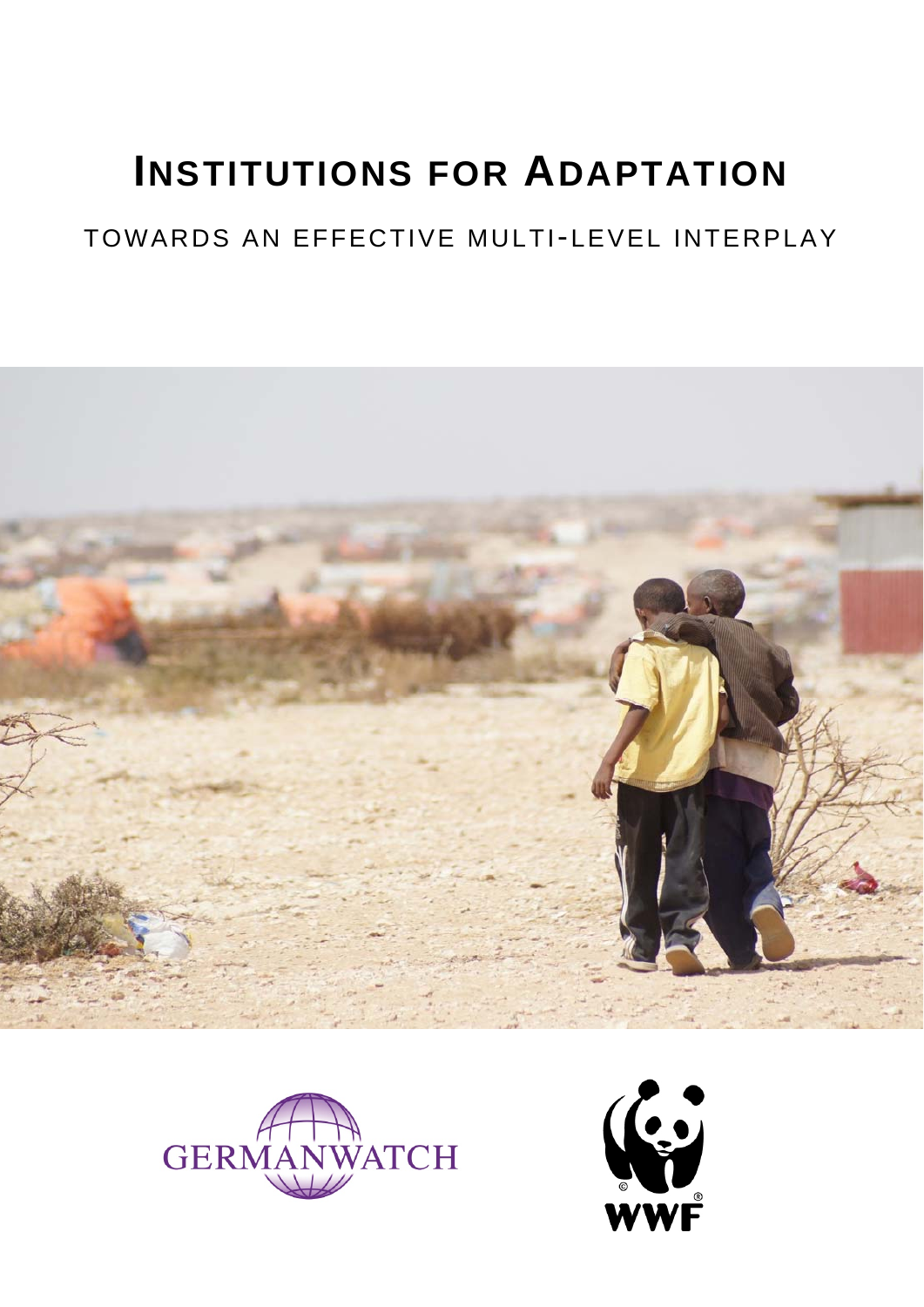### **Brief Summary**

Different institutions play a crucial role in order to promote adaptation to climate change in developing countries. The Cancún Adaptation Framework includes provisions on institutions on the global, regional and national level, with the Adaptation Committee first to operationalize. In order to promote adaptation effectively, the interplay of the institutions on the global, regional and national level is pivotal.

As a contribution to the current political debate, in particular in the UNFCCC negotiations, this paper analyses key institutional approaches on the different levels and makes a number of concrete suggestions with a view to optimising the interplay between institutions on the different level.

### **Imprint**

**Authors:** Sven Harmeling, Sönke Kreft (Germanwatch), Sandeep Chamling Rai (WWF International)

The authors thank Alpha O. Kaloga, Heather McGray, Jan Kowalzig, Juan Hoffmaister, Lucas di Pietro and Raju Chetri for valuable comments to earlier versions of the paper.

**Edits:** Brooke Whipple

### **Publishers:**

**Germanwatch e.V.,** Office Bonn Dr. Werner-Schuster-Haus, Kaiserstr. 201 D-53113 Bonn, Phone +49 (0) 228 60492-0, Fax -19 Internet: http://www.germanwatch.org; email: info@germanwatch.org

### **WWF International**

Avenue du Mont-Blanc, 1196 Gland, Switzerland - Tel. +41 22 364 9111 Fax +41 22 364 0332. © 1986 Panda Symbol WWF - World Wide Fund For Nature (Formerly World Wildlife Fund); ® "WWF" is a WWF Registered Trademark. Internet: www.wwf.org

June 2011 Purchase order number: 11-2-19e

This publication can be downloaded at: **www.germanwatch.org/klima/ad-inst.htm** 

The preparation of this report has been financially supported by WWF UK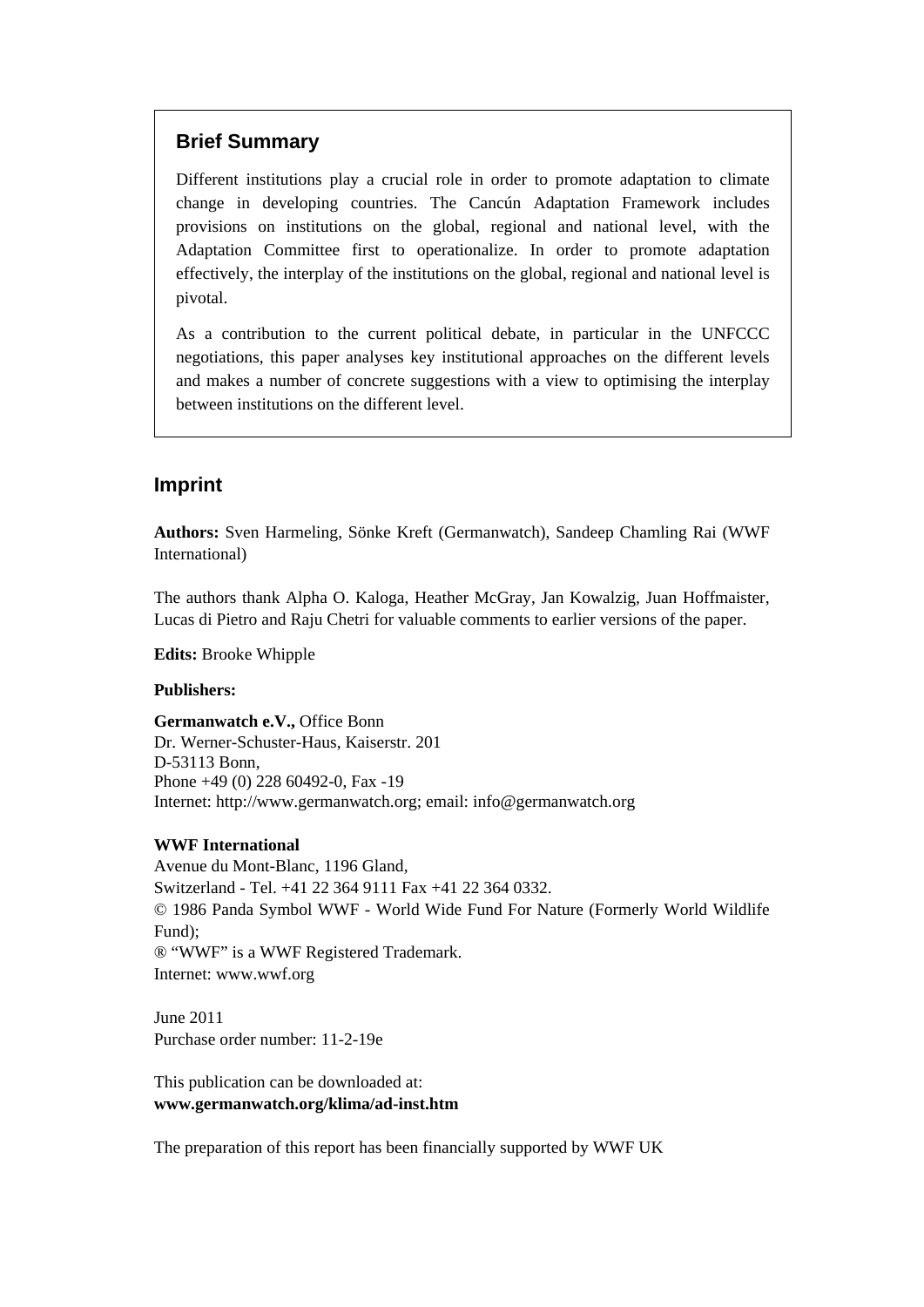## **Contents**

| 1                       |                                                                              |  |
|-------------------------|------------------------------------------------------------------------------|--|
| $\mathbf{2}$            | Principles for institutional arrangements: Between top-down and bottom-up 11 |  |
| 3                       | The Cancun Adaptation Framework: a milestone in the adaptation response 14   |  |
| $\overline{\mathbf{4}}$ | Key institutional approaches on different levels and their roles 17          |  |
| 4.1                     |                                                                              |  |
| 4.1.1                   |                                                                              |  |
| 4.1.2                   |                                                                              |  |
| 4.2                     |                                                                              |  |
| 4.2.1                   |                                                                              |  |
| 4.2.2                   | Interface function between global knowledge supply and local needs 24        |  |
| 4.2.3                   |                                                                              |  |
| 4.2.4                   |                                                                              |  |
| 4.2.5                   |                                                                              |  |
| 4.2.6                   |                                                                              |  |
| 4.3                     |                                                                              |  |
| 4.3.1                   |                                                                              |  |
| 4.3.2                   |                                                                              |  |
| 4.3.3                   |                                                                              |  |
| 4.3.4                   |                                                                              |  |
| 5                       |                                                                              |  |
| 6                       |                                                                              |  |

### **List of boxes, figures and tables:**

| Box 3: The Adaptation Committee and other institutional arrangements under the UNFCCC19       |  |
|-----------------------------------------------------------------------------------------------|--|
|                                                                                               |  |
|                                                                                               |  |
|                                                                                               |  |
| Box 7: National-level institutional arrangements from non-UNFCCC processes30                  |  |
| Figure 1: The adaptation negotiation agenda post-Cancún (based on Kato, 2011)  14             |  |
|                                                                                               |  |
| Figure 3: Key responsibilities of the international, regional and national level 36           |  |
|                                                                                               |  |
| Table 2: Overview of linkages with regional and national institutional arrangements 21        |  |
| Table 3: Examples of national-level institutional arrangements on climate change/adaptation29 |  |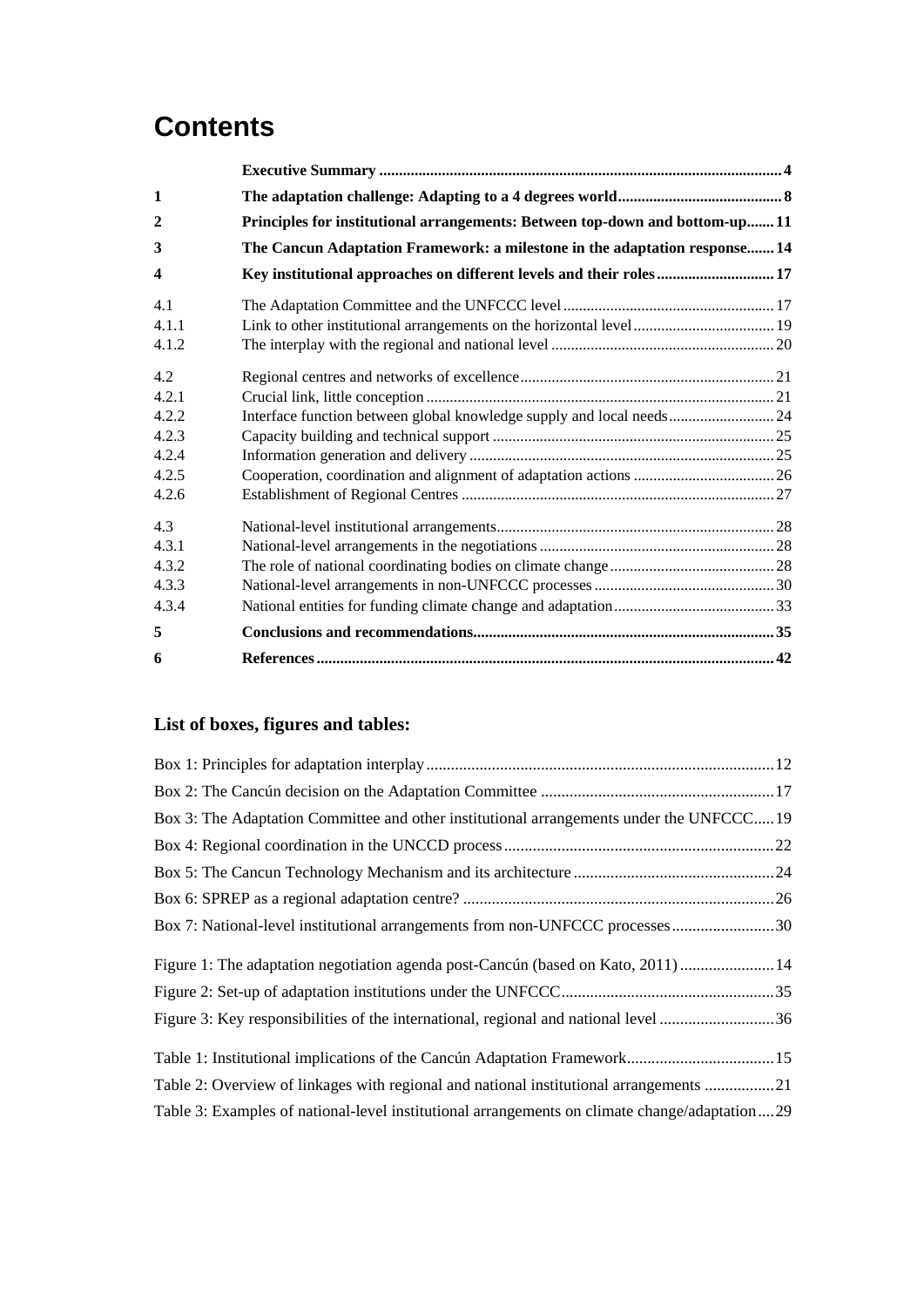## **Executive Summary**

The current level of low ambition in mitigating climate change requires the world, in particular vulnerable developing countries, to adapt to a more severe level of negative impacts from global warming than what has been politically promised. Science reveals that global warming trends and their proxies are happening faster than expected. Adaptation is increasingly becoming a compulsion for people and ecosystems, governments and communities, public and private sector stakeholders around the world.

With the adoption of the Cancún Adaptation Framework, for the first time, almost all governments of the world have agreed to a joint set of principles and actions to be pursued in the coming years. Institutions play a crucial role in governing actions as well as sharing experience and lessons learnt for an uncertain, decade-long journey. For this reason, it is not surprising that institutional issues play an important role in the Cancún decisions, reflecting year-long negotiations with inputs from many observers. One of the key tasks is to improve the coherence and increase the effectiveness of the global response to adaptation. This undoubtedly requires building up and advancing a thorough interplay of the various existing as well as new institutions on different levels – from global (under the UNFCCC and outside), regional to the national level.

This paper is meant to be a contribution to the ongoing negotiation process on adaptation under the UNFCCC, which in 2011 has on its agenda to work out and operationalize the Adaptation Committee. When addressing this task, negotiators and all who engaged in this process will have to take into account the role, strengths and weaknesses of institutions at the regional and last but not least in a country-driven manner, the national level. On all these levels there are different types of institutions that need to be considered, and that are needed to effectively respond to climate change:

- on the global level:
	- o under the UNFCCC: the Adaptation Committee, relevant existing expert groups dealing with adaptation aspects, funds (such as the Adaptation Fund, the Least Developed Countries Fund and the Green Climate Fund);
	- o outside the UNFCCC: the Convention on Biological Diversity, the Convention to Combat Desertification, other UN agreements and agencies, the World Bank etc.
- on the regional level: intergovernmental regional organisations, UN regional commissions, regional science centres etc.;
- on the national level: intra-governmental coordinating bodies, country-level multi-stakeholder partnerships, national funding entities, national implementing entities, national centres, civil society networks and a broad range of organisations with adaptation expertise.

In the UNFCCC process, the focus in 2011 will lie on the elaboration of the Adaptation Committee. But the role of regional centres as well as national-level arrangements, which the authors regard as crucial, is not explicitly on the agenda and yet lacks attention.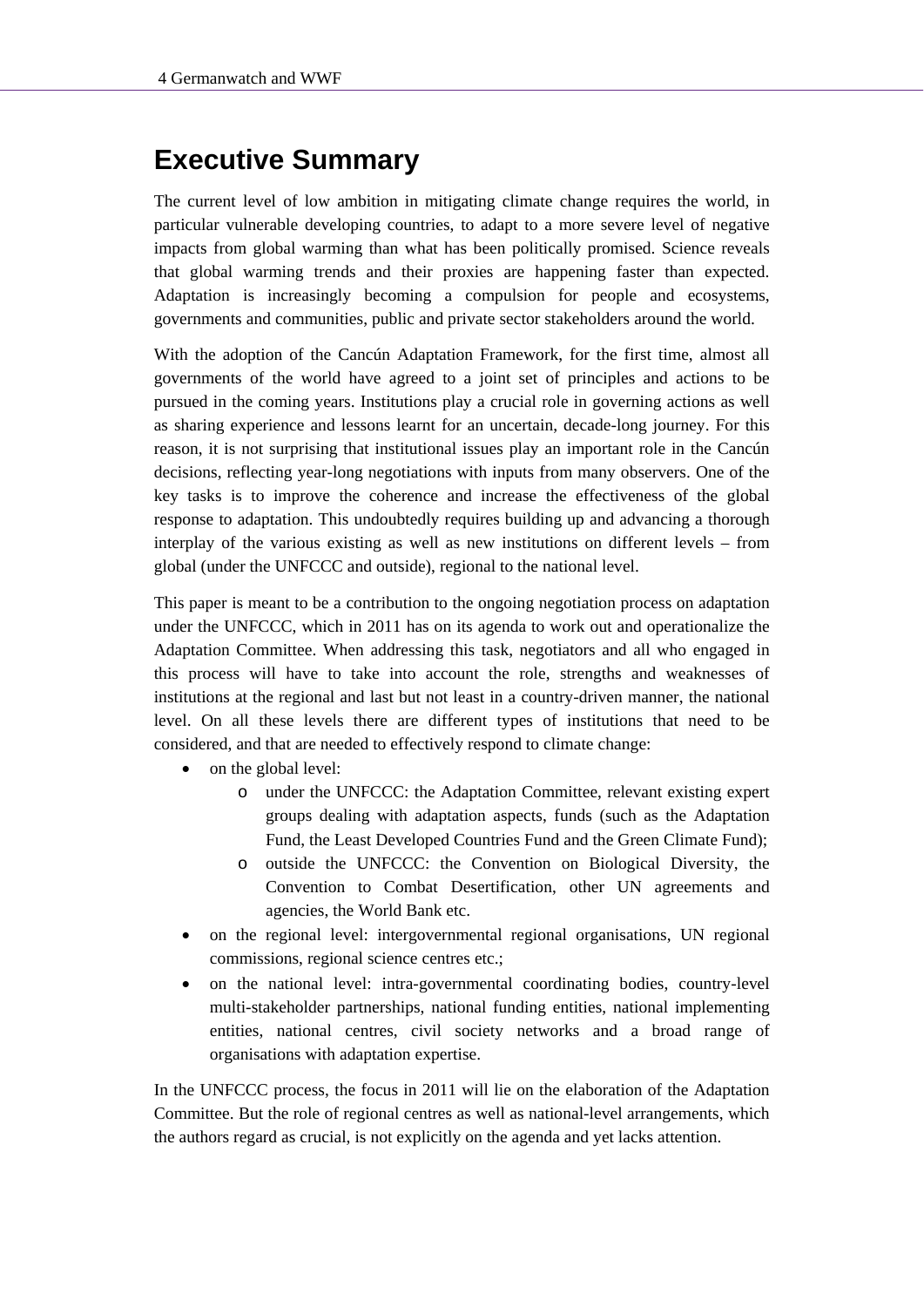Based on the analyses made in this paper, the following specific key recommendations are drawn. The objective is to advance the interplay between the institutions on different levels, building on the functions and responsibilities already performed by existing institutions, rather than proposing a streamlined architecture with top-down hierarchies:

#### **On the Adaptation Committee:**

1. **Set-up a strong Adaptation Committee** as the adaptation node under the UNFCCC, which can become the driver for a more coherent, effective and ambitious approach to adaptation under the UNFCCC and oversee the implementation of the Cancún Adaptation Framework. Key functions would be to ensure an effective management of information provided by other bodies under the UNFCC, including funds, preparation of recommendations to the COP and other bodies under the UNFCCC, and the preparation of international overviews and synthesis. It should also be the key institution to point to gaps identified in adaptation finance (in coordination with the Standing Committee on Finance), such as inconsistencies between different adaptation funding mechanisms, while a direct involvement in the activities of the Green Climate Fund (e.g. as reviewer of funding proposals) for instance, seems less advisable. Building up a strong Adaptation Committee will also require developing a high-quality profile, be open to a wide range of inputs and work in a transparent and open manner. The Adaptation Committee could regularly convene an **international conference** (for example every two years) to gather and reach out to experts from other IGOs, NGOs or the private sector.

**2. Shape the Adaptation Committee in a complementary manner:** In order to build up an effective division of labour, when designing the Adaptation Committee the particular strengths of the national and regional level need to be taken into account. Fleshing out which functions can be carried out best where could also help to straighten the negotiating agenda and thereby facilitate that an agreement on the operationalization of the Adaptation Committee can be reached at COP17 in Durban. As part of the *vertical* complementarity, the Adaptation Committee could contribute to advancing the overall interplay through

- assessing what kind of assistance Parties would need in order to establish national-level arrangements, regional centres and networks;
- developing a work programme to facilitate institutional capacity-building at various levels, including proposals for the most effective ways for its execution through different stakeholders such as regional centres and networks;
- Preparing recommendations to the COP on how to advance the role of regional centres and networks, and the overall interplay with the national level arrangements; potentially building on new submissions by Parties.

Of course, all this has to happen on the basis of views expressed and information provided by the key beneficiaries – the Parties.

On the *horizontal level*, the Adaptation Committee should seek to on build its work on the adaptation relevant information provided by other bodies, including funding institutions.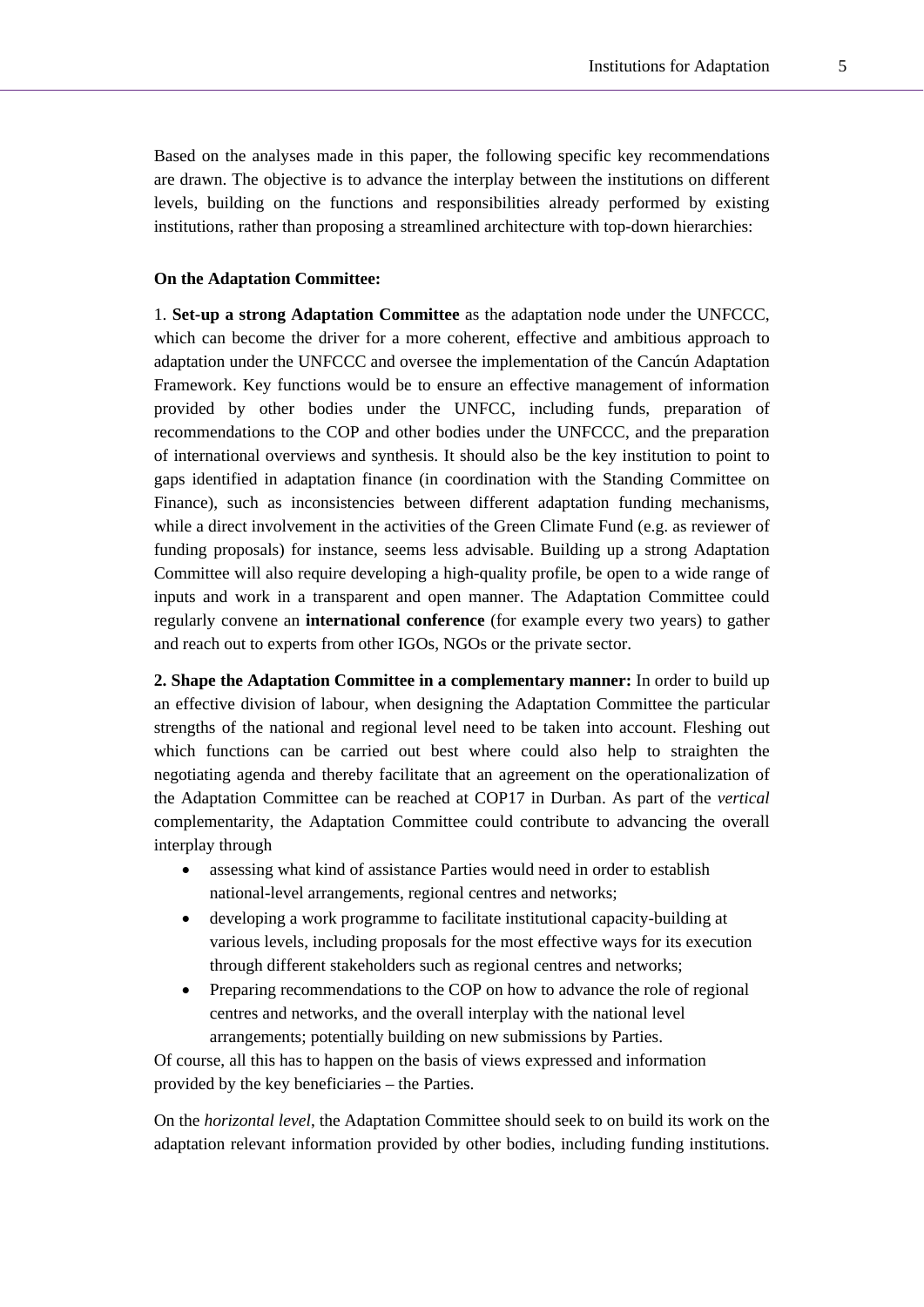Overall it should provide to the COP recommendations on how to improve the coherence on adaptation under the UNFCCC.

**3. Reflect lessons from shaping the Technology mechanism:** Setting up the Technology Mechanism under the UNFCCC bears similar challenges to the Adaptation Institution. Developing the Adaptation Committee should take into account the (early) lessons from shaping the Technology Mechanism and consider implications for the institutional set-up in adaptation. This could include holding a workshop $1$  focused on regional centres and networks and the interplay with national-level arrangements and the UNFCCC level.<sup>2</sup>

### **On regional cooperation and climate change adaptation:**

**4. Strengthen and support regional cooperation:** Particular roles and responsibilities for regional level institutions are, a) responding to stakeholders within the region, particularly to national institutional arrangements and their organisations on their adaptation needs, rather than the Adaptation Committee providing such direct advice; b) coordinating exchange of lessons learnt in the region; c) promoting transboundary adaptation approaches and required assistance; d) collect national experiences to feed to the international level. While an increase in the support for regional cooperation activities is generally required, currently multilateral adaptation funds set little incentives for e.g. transboundary cooperation projects.

**5. Consolidate and enhance the views on, and the role of regional centres and networks:** In order to sketch out the role of regional institutions in the UNFCCC context, the following activities should be pursued in the short-term:

**Mapping regional centres<sup>3</sup> :** prepare an overview (as a report and/or a database) of regional centres that work on aspects related to adaptation.<sup>4</sup> Such a database could for example be developed by the UNFCCC Secretariat and would facilitate the effective use and improvement of linkages between the centres.<sup>5</sup>

**Advance the basis for negotiations through a call for submissions** on the specific roles, expectations and modalities of regional centres. This would also require governments to advance their thinking and specify their expectations towards regional centres. The call could also include the request to identify regional institutions with a mandate relevant for the adaptation agenda. Parties are advised to take into account the extensive work that has happened on regional coordination in the UNCCD process and the lessons learnt therein. $6$ 

<sup>&</sup>lt;sup>1</sup> Content and format could be similar to the technology-workshop prior the  $14<sup>th</sup> LCA$  session in Bangkok.  $2$  This workshop could build on the workshop held under the Nairobi Work Programme in 2010, compare

FCCC/SBSTA/2010/8.

<sup>3</sup> Regional in this context means comprising several countries (not regional within a country). 4

<sup>&</sup>lt;sup>4</sup> This proposal was already made during the 2010 NWP workshop on regional centres, see

FCCC/SBSTA/2010/8.

<sup>5</sup> See http://maindb.unfccc.int/public/adaptation/.

<sup>6</sup> See e.g. UNCCD 2009a, 2009b and 2009c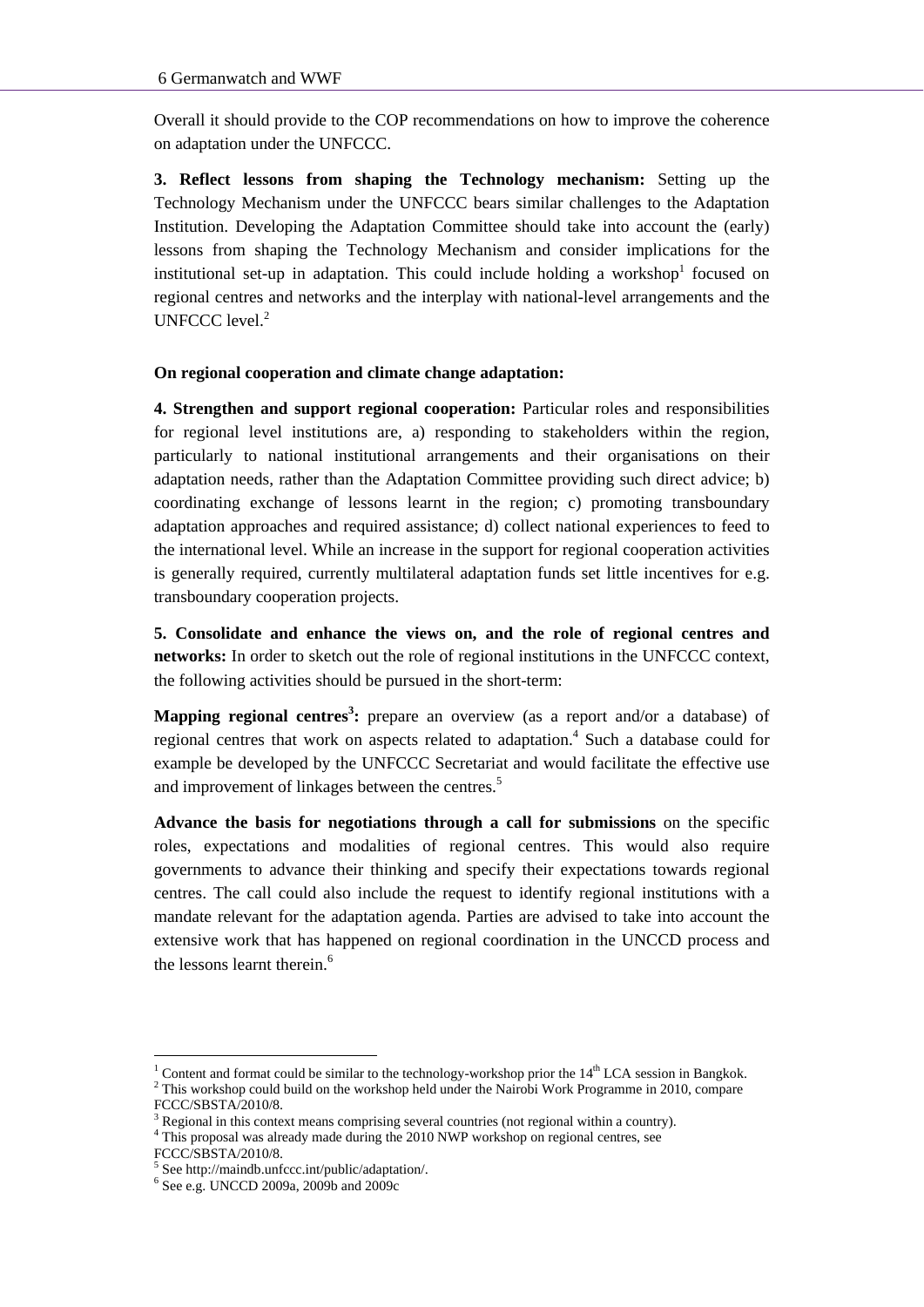**6. Promote regional transboundary adaptation cooperation:** The need for regional cooperation is particularly obvious where transboundary resources are impacted through climate change, such as in the case of water. Regional institutional approaches, including in the context of high-level political cooperation such as regional economic cooperation, should support

- coordinated actions among countries sharing lakes and river basins;
- awareness raising among stakeholders at various levels within a river basin;
- capacity building and research programmes to build up the workforce that is qualified to understand and manage the complexities of transboundary systems and the impacts of climate change;
- development of comprehensive multi-country action plans;
- specific adaptive and infrastructure interventions.

### **On national-level arrangements:**

**7. Support and enhance country-level multi-stakeholder partnerships for national coordination:** The establishment and strengthening of country-level multi-stakeholder partnerships for coordinating national action on adaptation or climate change in general should be supported. While there should be no prescription on how these arrangements should look like in detail, they should follow general principles, such as full participation of relevant stakeholders in national adaptation strategies, planning and implementation processes. The important role of these mechanisms should also be taken into account in the design of the new Green Climate Fund. Furthermore, they are key to gather and identify sub-national adaptation needs.

**8. Strengthen national and sub-national civil society networks:** National and subnational civil society networks play a very important role in gathering and dispersing information on adaptation practices as well as funding channels both downstream, from the global and national level to the local level, as well as upstream, from the local level to the national and global level. Strengthening these networks is important in order to allow them playing this role in an independent manner.

**9. Increase capacity building through concrete adaptation projects funded internationally:** Concrete adaptation projects and programmes should, where appropriate, also be linked to institutional capacity building. In this sense building institutional capacity is also learning-by-doing.

**10. Improving and rationalising the financial mechanism under the Convention:** The interplay of the different institutional levels can be a crucial source of knowledge on how best to increase the effectiveness of the financial mechanism under the Convention with regard to adaptation. Feeding back experience from the national level e.g. on how to develop coordinated responses to the different adaptation funds, and suggestions how to streamline the financial mechanism would be important to simplify access for developing countries.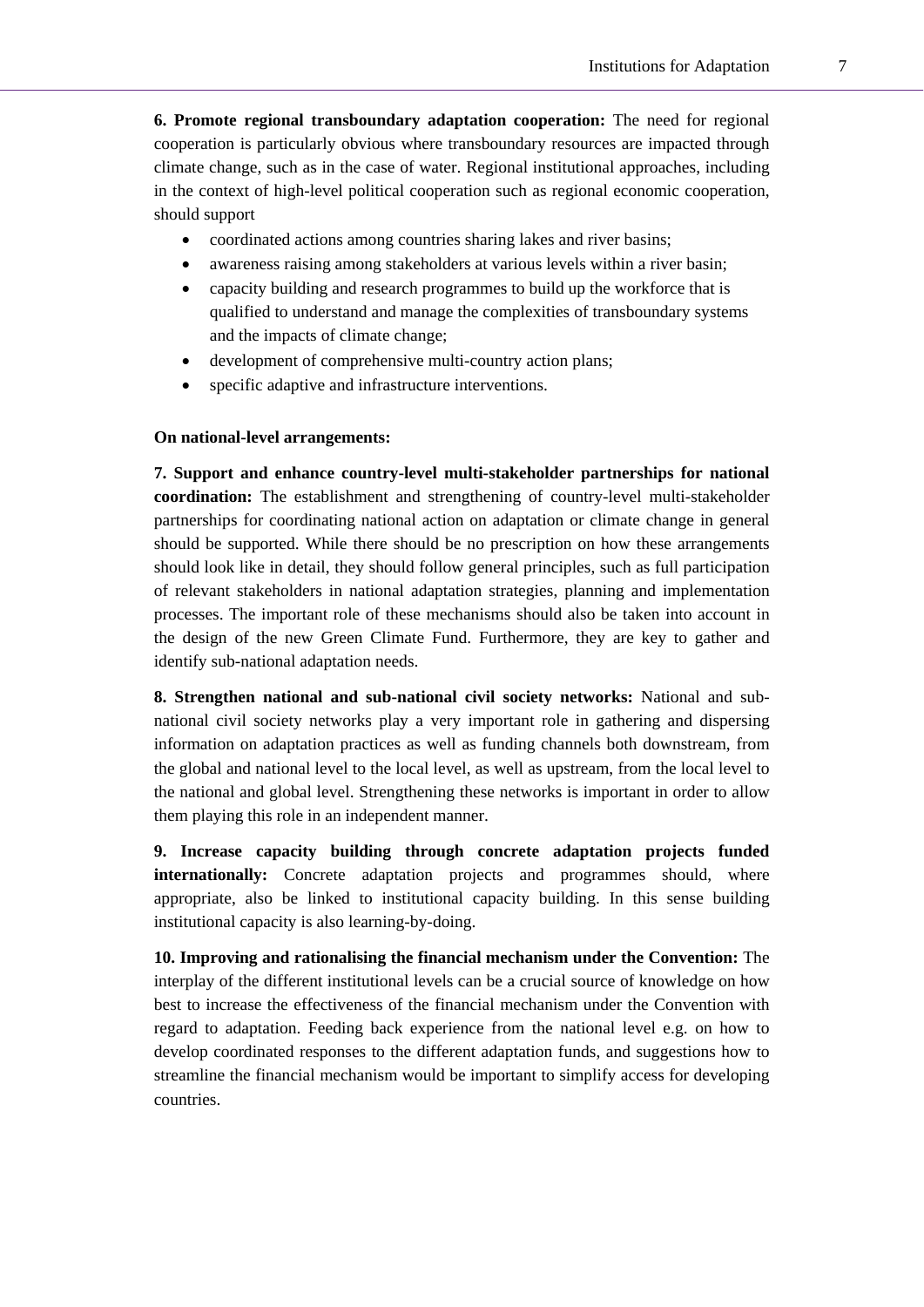## **1 The adaptation challenge: Adapting to a 4°C world?**

In the wake of reported mitigation actions by developed and developing countries that feature a significant gap in emission reduction to be consistent with a 2°C let alone 1.5°C pathway and that commit humanity to a world of 2.5 to 5°C temperature above preindustrial levels<sup>7</sup> it is high time for Parties to consider the implications of this policy failure to prevent dangerous anthropogenic interference. There are a range of potential thresholds in the climate and ecosystem that might tip over as the climate warms to 4° degrees and beyond. This impacts the foundations of many poor communities, ecosystems and people worldwide.

Risks of negative transitions such as the loss of large proportion of coral reefs and the service it provides, large scale transformation and deterioration of ecosystems such as a potential dieback of parts of the Amazon rainforest, inundation and salinization of coastal areas, and abnormal weather phenomena, will strain the livelihoods of billion of people and result in loss of life and property.<sup>8</sup> Small-scale agriculture is the backbone of rural livelihoods and indeed many developing countries' economies. Small-scale agriculture is said to be particularly affected, for example by widespread rain-fed crop failures. This in conjunction of ever increasing population world-wide, draws a bleak picture regarding future food securities. Altogether, it is likely that changes towards 4°C may start to shift from incremental to large-scale and transformative.

Transformative changes in the climate and earth system, and its subsequent impacts on human lives and livelihoods, call for an equally transformative response by the international community, by developed and developing country governments and in fact by all stakeholders of the society down to the individual level. Limiting climate change to  $2^{\circ}$ C will likely bring profound impacts and challenges worldwide, nonetheless these might be within institutional and societal memory and existing organizational capacities at least in the more developed world. To enter a 4°C world and to respond adequately is entirely unknown territory for humanity. This underscores the need to do our utmost for avoiding such dangerous climate change, while at the same time preparing for what seems more likely to come as a matter of precaution.

With emission reduction commitments way below those necessary to limit us to  $2^{\circ}C$ average warming, and with significant adaptation needs and challenges already recognised in many parts of the world, there is an urgent need to address this challenge particularly through an effective multi-level institutional response to adaptation. Unfortunately, the institutional response related to adaptation in the UNFCCC process as well as outside so far has been largely insufficient and fragmented. This fragmentation can be assessed in different regards:

<sup>7</sup> UNEP, 2010

<sup>&</sup>lt;sup>8</sup> Compare the special edition "Four degrees and beyond: the potential for a global temperature increase of four degrees and its implications" by News. et al., 2011 published in the *Philosophical Transaction of the Royal Society*, London.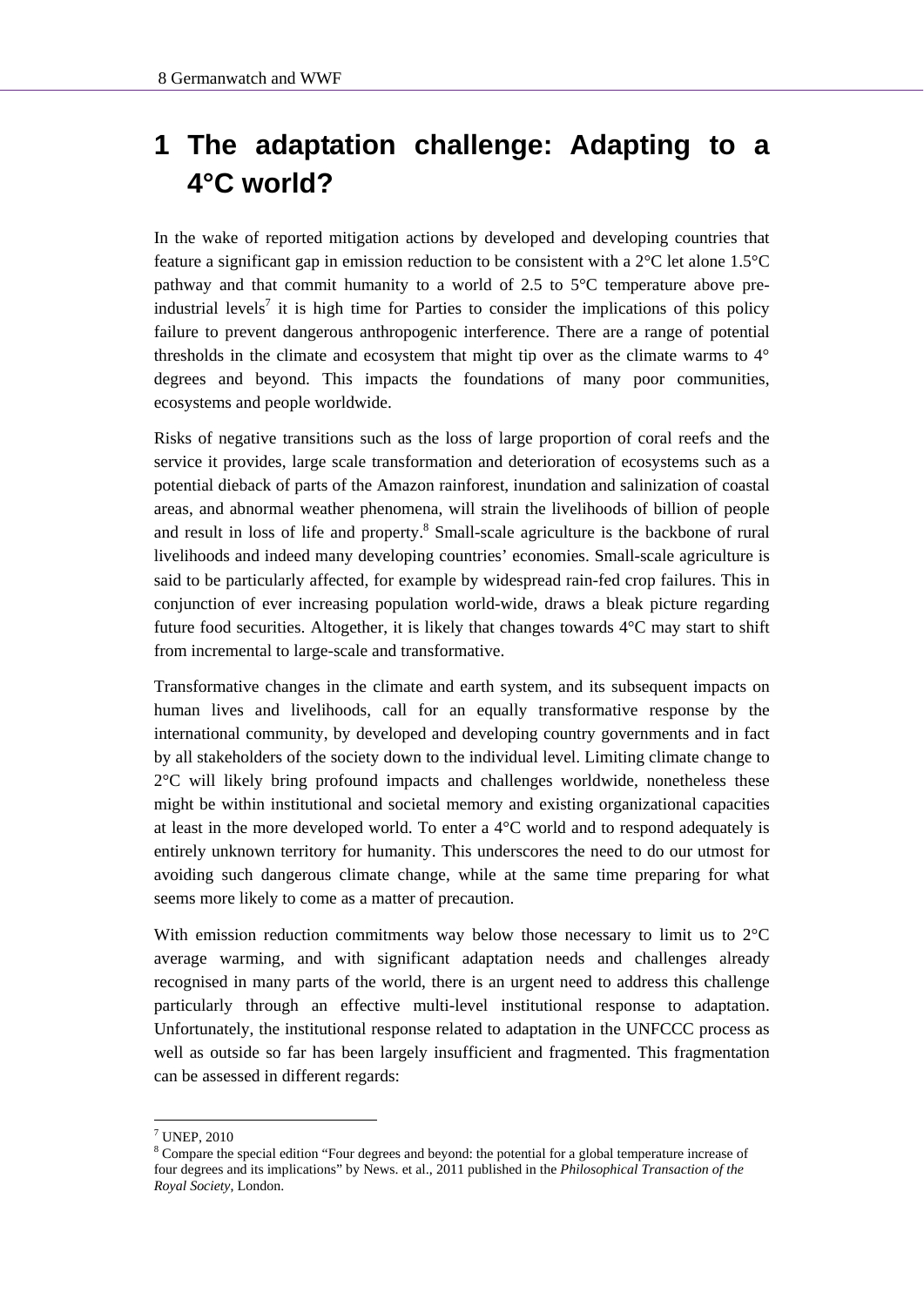- **Funding:** there is a fragmented funding architecture, with a number of funds supporting adaptation under the Convention (Adaptation Fund, Least Developed Countries Fund and Special Climate Change Fund), and outside of the Convention (like bilateral initiatives or the Pilot Programme for Climate Resilience), and financial means provided that lag far behind the expected needs;
- **Institutions:** under the Convention, different expert groups exist which have to deal with adaptation-related issues, in particular the Least Developed Countries Expert Group (LEG), but also the Expert Group on Technology Transfer (EGTT, dissolved in Cancún and substituted by the Technology Executive Committee) and the Consultative Group of Experts (CGE);
- **Agenda:** adaptation-related issues are scattered across SBI and SBSTA as agenda items, which have mostly emerged from programmes decided on at specific COPs with a limited scope, such as the "Nairobi Work Programme on Impacts, Adaptation and Vulnerability (NWP)" or the "Buenos Aires programme of work on adaptation and response measures" (usually referred to as 1/CP.10);
- Legal: adaptation has gained much more significance today (largely because of the failure to deliver meaningful mitigation) than compared to the state of the debate when the most significant legal agreements were established (such as the Convention and the Kyoto Protocol)..As a result, the nature and urgency of adaptation is not adequately reflected in these agreements.

Furthermore, there exist multiple initiatives outside the Convention. While of course there have been attempts to increase coherence  $-e.g.$  through the "action pledges" that multiple types of organisations can feed into the NWP - there is no doubt that adaptation still suffers from fragmentation.

This paper seeks to advance the understanding of the interplay of relevant institutions on the different levels – global, regional, national – and to provide recommendations in particular for the UNFCCC process. It thereby also builds on the experience that Germanwatch and WWF International have gained in this process illustrated through previous publications.<sup>9</sup> While it does not provide a comprehensive mapping of all the existing institutions, it uses case examples to highlight certain aspects that need to be considered in the institutional interplay, as well as building on governments´ views and preferences as expressed in submissions to the UNFCCC.

Chapter 2 summarises key principles for the work and role of institutions on different levels, putting emphasis on a "form follows function" approach as well as the need to design a flexible approach given the fact that a) adaptation will continue to be a learning experience for everybody, that has to build on national and sub-national level experience in particular, and b) that managing climate risks will always have to face the inherent uncertainties, including that a potential increase of  $4^{\circ}$ C will mean unknown territory for humankind.

Chapter 3 summarises the institutional implications of the Cancún Adaptation Framework which should be seen as a milestone in the international approach to adaptation. While a

<sup>&</sup>lt;sup>9</sup> Harmeling et al. 2010, Harmeling and Vaughan, 2008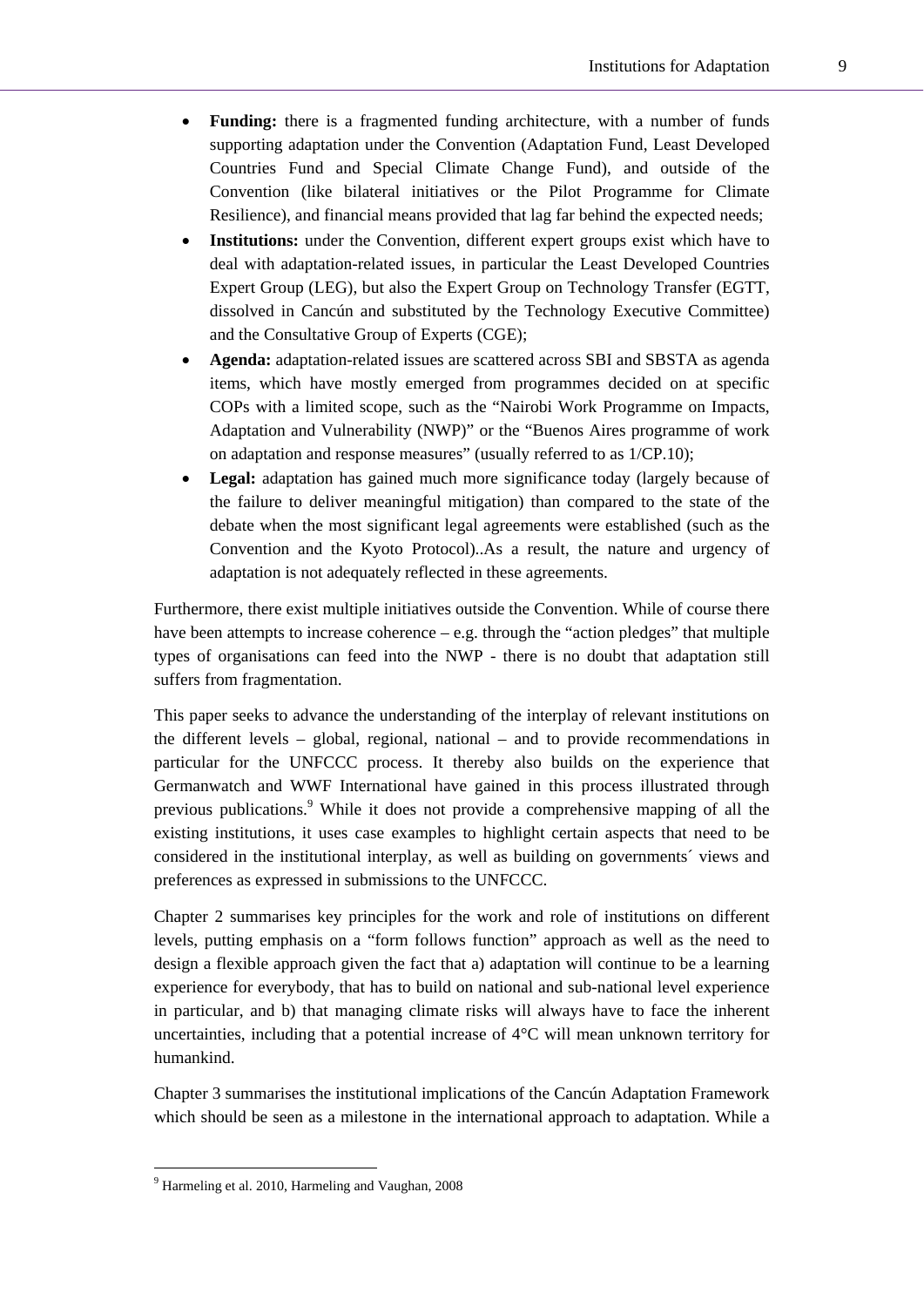concrete mandate has been given to advance the institutional set-up on the international level through the establishment of the Adaptation Committee, the equally important regional and national-level arrangements lack a concrete way forward in the negotiations.

Chapter 4 provides in-depth consideration of the key roles and responsibilities of the international, the regional and the national levels. These roles build on existing experience and examples also from non-climate policy processes. What also becomes clear is the important role of the regional level to assist countries in their approach to adaptation, as well as the varying tasks and options that national-level arrangements need to fulfil.

Chapter 5 then concludes the paper with a list of recommendations on the different levels.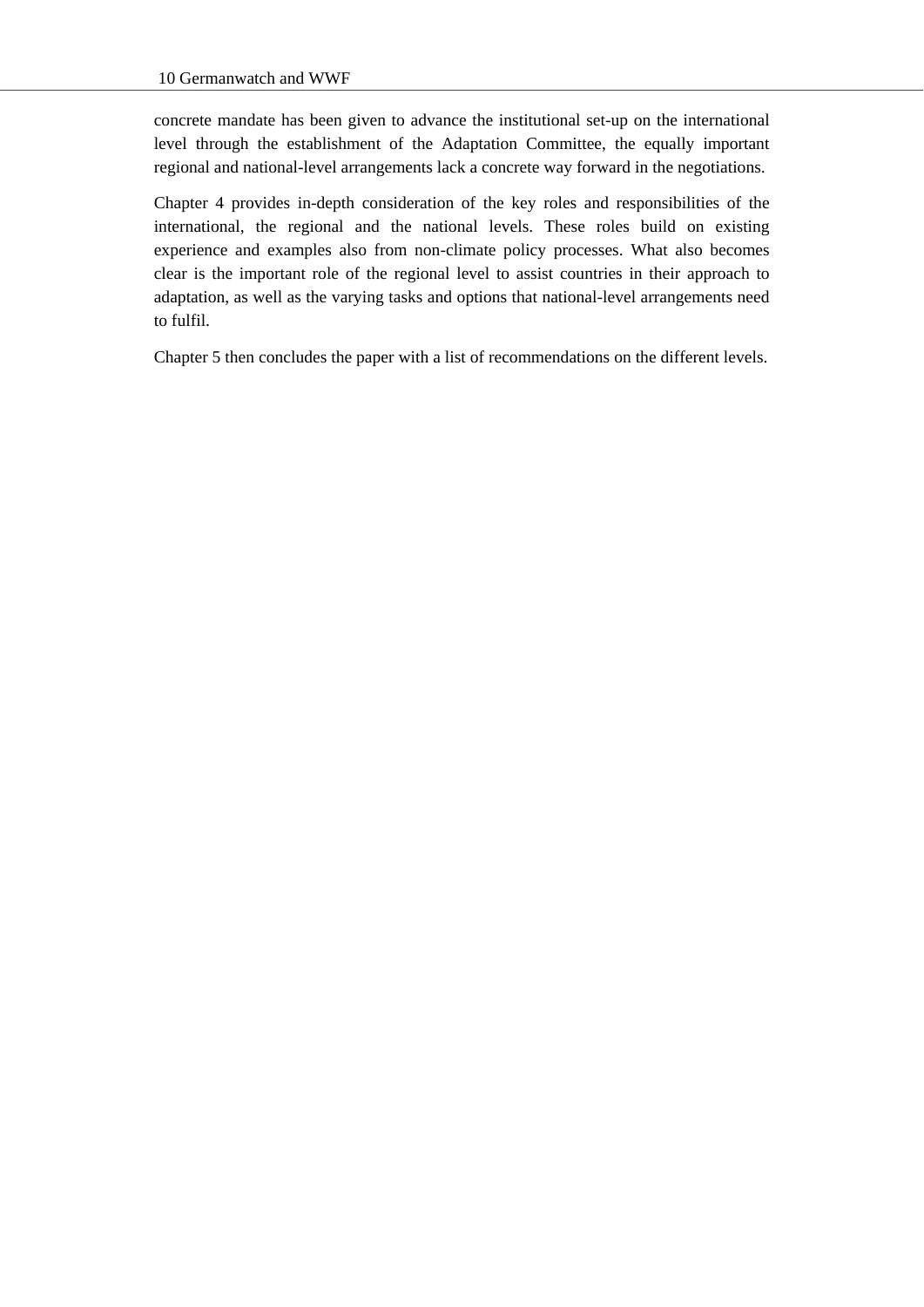## **2 Principles for institutional arrangements: Between top-down and bottom-up**

In assessing the institutional interplay in adaptation, the key purpose of this paper, it is generally useful to look at the needs and associated functions from different perspectives, from top-down as well as from bottom-up. A top-down perspective assumes that blueprints for action are developed and then translated into action on the ground, which is often the approach by policymakers. In many developing countries, such an approach can yield first actions on the ground, when the level of awareness within the country is not very high. By contrast the bottom-up perspective recognizes the importance of additional actors other than policymakers at the top of the decision-chain in shaping action on the  $ground<sup>10</sup>$ .

Furthermore, the interplay should aim to provide coherence on a horizontal and vertical scale. The horizontal interplay already entails different existing institutions on the international level. Within the UNFCCC, following the Cancún Agreement, it includes existing institutions and programmes (e.g. the Nairobi Work Programme on Impacts, Adaptation and Vulnerability, the Least Developed Countries Expert Group or the Consultative Group of Experts) as well as new bodies established in other building blocks (e.g. the Technology Mechanism with the Technology Executive Committee, Climate Technology Centre and Network). Furthermore, the interplay of institutions within the UN system (e.g. with the other Conventions such as the Convention on Biological Diversity or the Convention to Combat Desertification, as well as with relevant UN bodies such as UNEP or UNDP) needs to be considered, as well as with other institutions outside of the UN.

The vertical interplay defines how the adaptation institutions of the UNFCCC link down to the national and subnational level. Here it is important to consider the mentioned topdown (i.e. a downwards diffusion of policies and successful approaches) and the bottomup perspective (the strengthening of domestic in-country implementation through tailored support). This paper aims to provide more thoughts on this vertical interplay, also because Parties' thinking seems to be less advanced regarding this issue $11$ .

In constructing the interplay of adaptation institutions it is important to acknowledge the specifics of adaptation. In mitigation, however politically and economically challenging, pathways of political and technical action towards a greening of economies can be constructed, for example on the basis of long-term emission reduction objectives. In adaptation the prospect is a messier one. Firstly, adaptation choices have to be taken in the contexts of uncertainties regarding the future of climate variability, adding to general socio-economic uncertainties. Secondly, the choice for adaptation is much more a matter of context, with high variation of actions and policy choices between urban and rural subsets, between poor developing, advanced developing and developed countries. Thirdly, the eventual choice of adaptation action needs to lie with the local level, of

<sup>10</sup> Compare Urwin and Jordan, 2007

 $11$  This is a reflection on previous negotiations and submissions prepared by Parties, which provide little details on the expectations towards institutional arrangements on the national and regional level.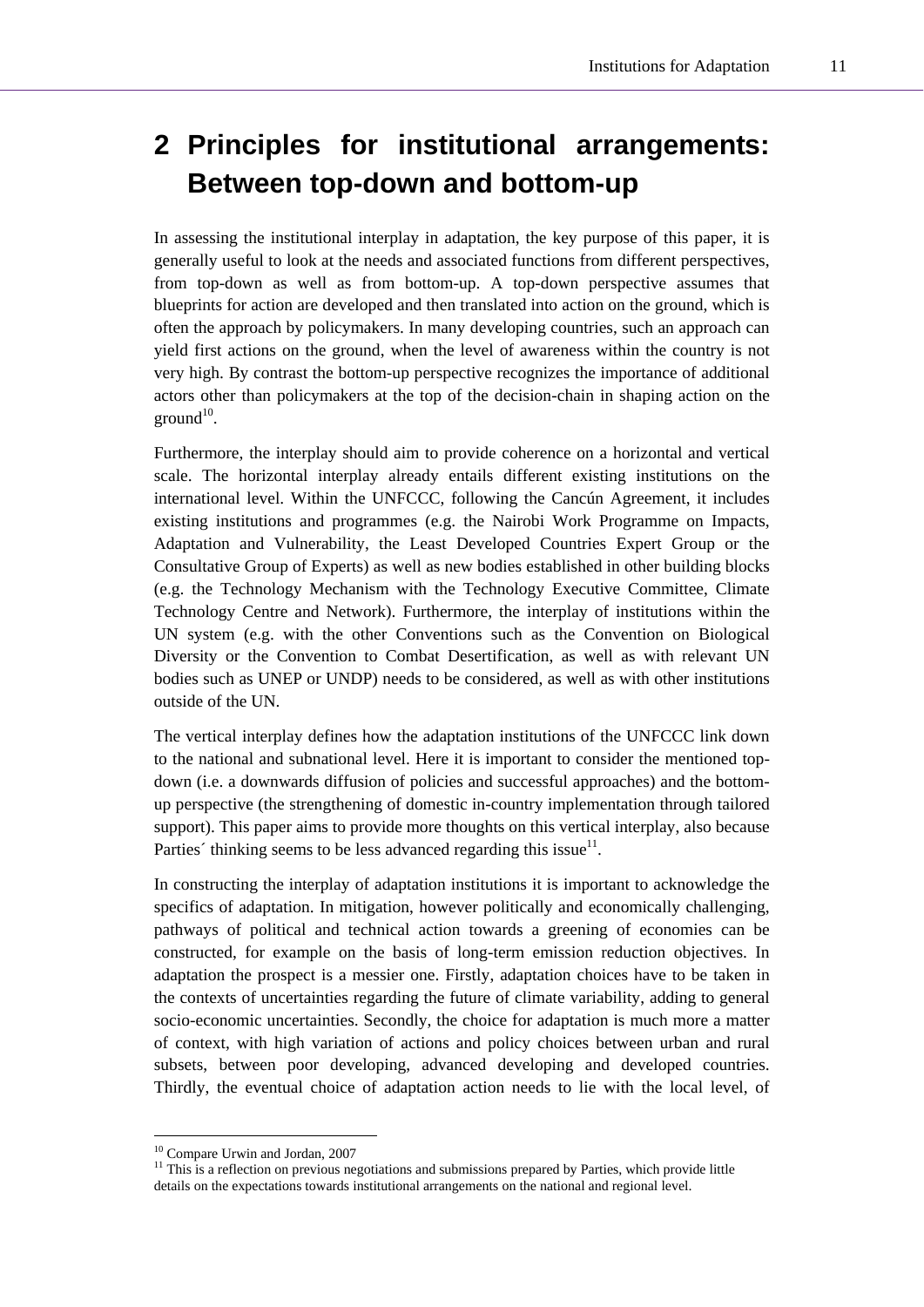course informed by the best available knowledge. Unlike mitigation, where the international community faces a common problem, adaptation is a localized response to a global phenomenon<sup>12</sup>. Understanding adaptation as a local phenomenon, however, should not lead to the false conclusion, that less action and coordination by the international community is required. On the contrary, besides providing predictable resources at the required scale, specific implementation must be supported by actions in the broader context, such as enabling environments, policy reform and general exchange of workable approaches.

Adaptation has come a long way since its mentioning in the UNFCCC and first operational decisions at the COP 7 in 2001. Whereas it has to be recognized that the guidance for the National Adaptation Programmes of Action (NAPAs) and the support provided by the Least Developed Country Expert group was crucial and indeed a primer for adaptation actions and subsequent processes in many countries, the starting conditions in 2011 are very different to those in 2001. Many countries with their own resources have established their own institutional responses to the adaptation challenge.

To establish a very rigid and prescriptive adaptation interplay would be ill-advised, since it would ignore the crucial relevance of the bottom-up perspective. Therefore, in designing the interplay of different adaptation institution, one should not only follow general principles articulated in the adaptation negotiations $13$ , such as country-drivenness, form follows function, precautionary principle, prioritizing the particularly affected, or aiming for non-duplication, but also the principles developed by McGray (2009a), which widen the scope of the adaptation institutions and their services considerably (see Box 1).

#### **Box 1: Principles for adaptation interplay**

- **Recognize that adaptation is a capacity-building process.** Adaptation will be ongoing for decades – if not centuries – with distinct but interrelated needs at the short-, medium-, and longterm timescales. In this context, building the capacities that enable countries to be adapting on an ongoing basis is just as important as undertaking particular adaptation activities.

- **Take a "learning by doing" approach.** Given the many uncertainties associated with climate change, countries will inevitably make mistakes with adaptation. Being ready to quickly adjust activities based on lessons that emerge from mistakes should be seen as a core aspect of what it means to be adapting.

- **Involve many different actors.** The specific roles of key players in adaptation will be different in different countries, but almost all countries will need to involve a range of ministries, a range of non-governmental stakeholders, and decision-makers at national, sub-national, and local levels (including to understand social, developmental, economic and environmental needs, impacts, choices and trade offs).

- **Recognize that each country starts in a unique place and will take a unique path.** Some countries will start adapting based on a national political mandate or plan; others will begin "from the bottom up" based on a diversity of local projects or other stand-alone activities. In some places, particular sectors or particular segments of the population will move forward more rapidly than others, depending upon their needs and strengths. Any globally shared approach to adaptation needs to recognize that any of these starting points can provide a good basis upon which to build an effective national approach to adaptation.

<sup>&</sup>lt;sup>12</sup> Dovers and Hezri, 2011

<sup>&</sup>lt;sup>13</sup> See for instance FCCC/AWGLCA/2011/3.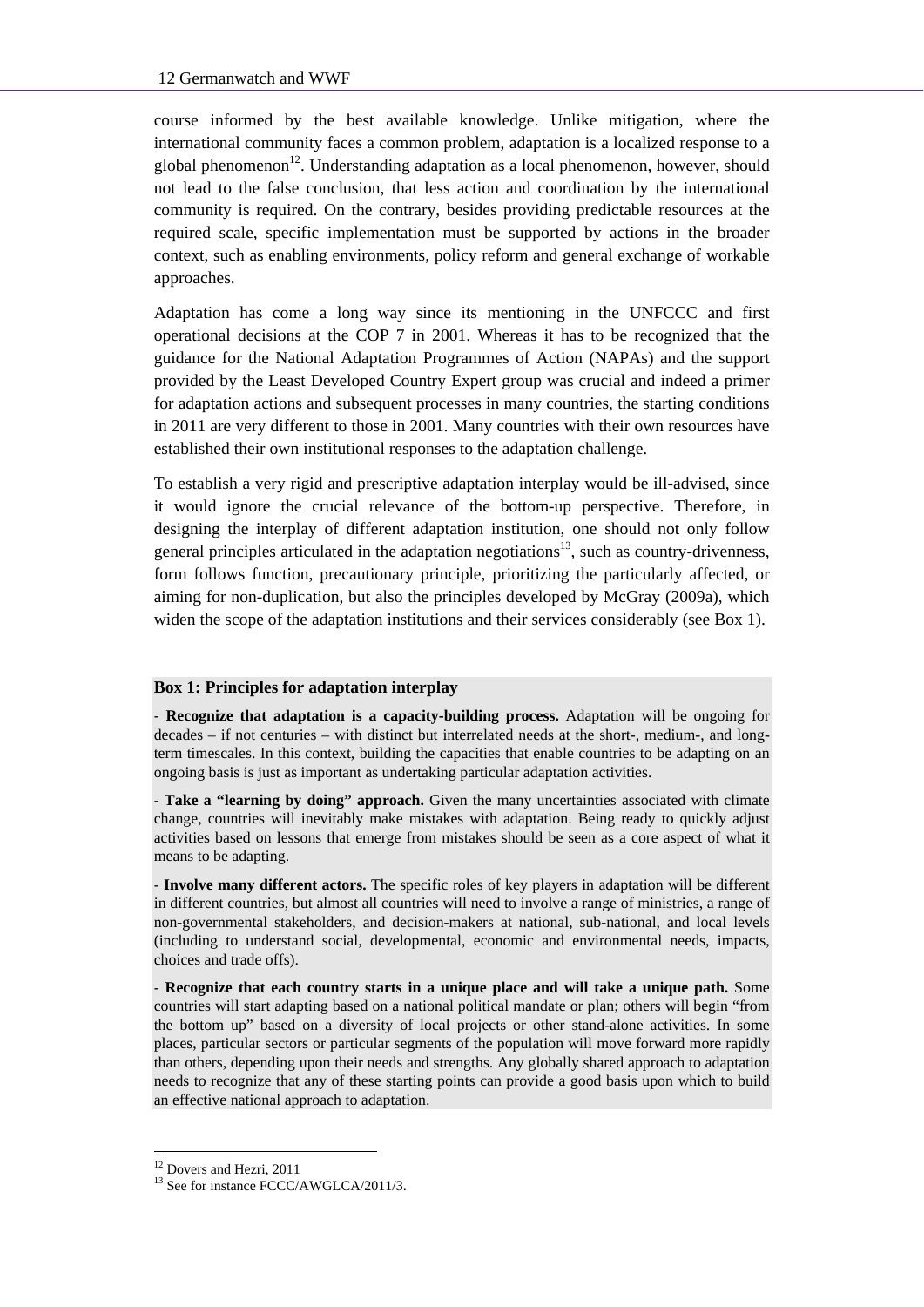- **It should not require that plans be delivered in a specific format.** Some countries already have National Adaptation Programs of Action (NAPAs); others are working on comprehensive national adaptation strategies. Others will choose to "climate-proof" existing national planning documents. Still others will call for important planning to be done at state, provincial, or district levels, rather than producing a central national plan.

- **It should not require that countries undertake a specific planning process.** Given the diversity of possible approaches to adaptation, and the wide array of national circumstances across countries, no single step-by-step planning sequence is likely to apply equally well in a large number of countries. While some aspects of adaptation planning may be similar across countries, effective planning requires each country to craft a unique planning process that its citizens and institutions can "own."

- **It should not make assumptions about the institutional arrangements countries will use for adaptation planning and implementation.** Just as different countries will use different formats and different planning processes, they will also engage different sets of domestic institutional players. Moreover, this picture is likely to be very dynamic in many places for some time to come. Mandates from the global community should be careful not to take a one-size-fits-all approach as this institutional evolution unfolds.

- **Engineering a social consensus on adaptation requires a partnership approach based on local ownership**. Many actors with different interests position themselves to play a role in the adaptation institutional arrangement. Especially with institutions from the outside this can only work with a strong partnership approach, not competition, and the willingness to subordinate their interest to local ownership. This should allow for coherence of the international response and help to reduce duplication of activities.

- **Put people and their action in the focus.** People have successfully adapted to climate variability for centuries. All institutions and interventions should be based on the imperative to acknowledge and increase this competence and ability.

#### Expanded from McGray (2009a)

Reflecting and acknowledging these principles becomes increasingly important at a time when attention for adaptation is increasing, both on the national level as well as on the international level, in particular after the climate summit of Cancún. One example is the development of modalities for more comprehensive and longer-term oriented national adaptation plans (in particular for Least Developed Countries). Here a key starting point has to be national climate change strategies that were elaborated domestically in some developing countries, independent from an internationally-driven planning exercise. Experience shows that there is often a mismatch between the expectations on the national level and the international level, if such strategies are prepared according to international guidance, in particular if linked to a fund:

*"If national planning exercises are viewed as an elaborate fund raising exercise, their potential for developing a national road map in consultation with a wide range of stakeholders may not be fully internalised. A formulaic approach is adopted to tick all the right boxes to meet requirements and donor expectations, instead of developing or building upon processes suited to national circumstances."14* 

Thus it would be important to allow existing procedures in developing countries, including institutional arrangements, at best to fit into guidance and recommendations that are developed internationally.

<sup>14</sup> Sharma, 2009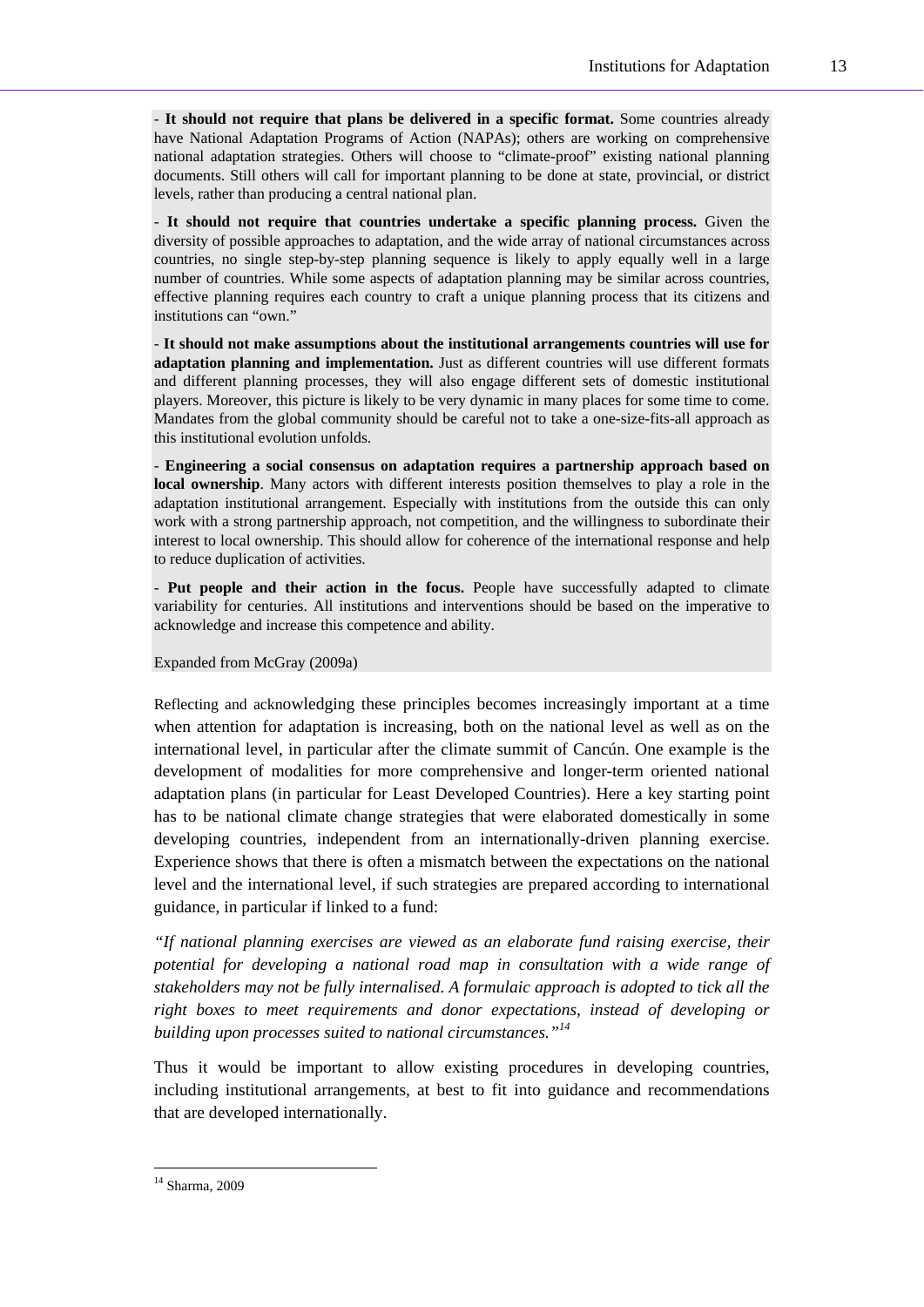## **3 The Cancun Adaptation Framework: a milestone in the adaptation response**

The adoption of the Cancún Adaptation Framework (CAF) marks a milestone for international action on adaptation, since for the first time it provides an umbrella agreed under the UNFCCC which aims to provide guidance on various aspects of international cooperation on adaptation. It can be regarded as a good, yet not sufficient outcome.<sup>15</sup> The way the CAF has been designed, and the fact that all Parties to the Convention have agreed to it, also establishes its relevance for institutions and stakeholders outside the UNFCCC. These actors, inter alia, have been explicitly invited to contribute to the implementation of the CAF, in a *"coherent and integrated manner, building on synergies among activities and processes, and to make available information on the progress made"*. 16

A number of processes have been put onto the negotiation track and will be further elaborated in 2011 and beyond (see Figure 1).



**Figure 1: The adaptation negotiation agenda post-Cancún (based on Kato, 2011)** 

The CAF entails implications for the international institutional set-up on adaptation on the international, regional and national level, addressing both existing institutions as well as new approaches (see Table 1). One operational outcome which was agreed with clear guidance and results to be achieved by COP17 in Durban was the establishment of an Adaptation Committee, an institutional arrangement which aims to *"promote the implementation of enhanced action on adaptation in a coherent manner under the* 

<sup>&</sup>lt;sup>15</sup> See Harmeling et al. 2010 for different scenarios identified in the run-up to Cancún. <sup>16</sup> Decision 1/CP.16, para 34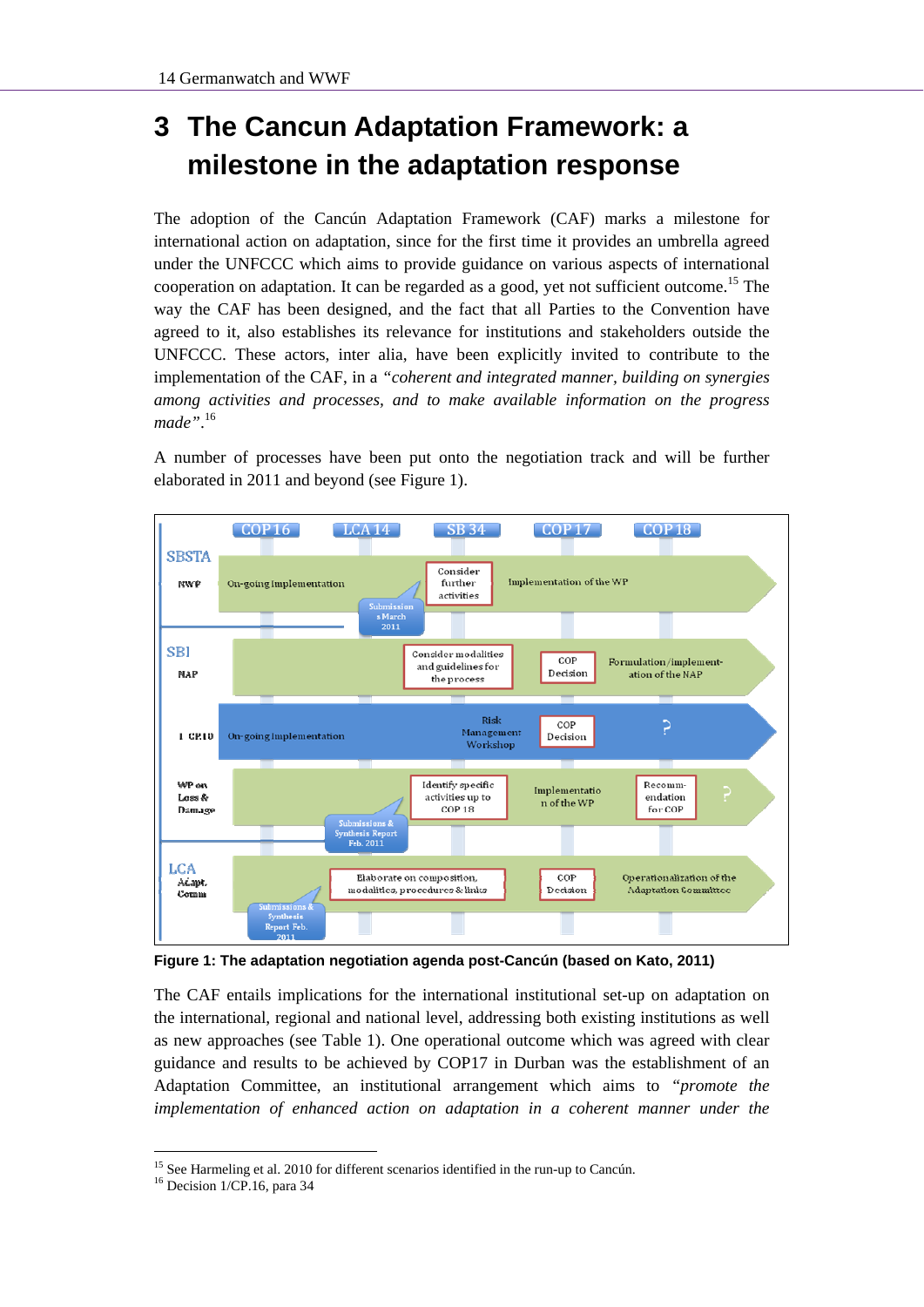*Convention"*. This has been a key demand by developing countries for several years.<sup>17</sup> The elaboration of further modalities, to be undertaken in the AWG-LCA process in 2011, will have to identify and consolidate the *"proposed linkages with other relevant institutional arrangements"*. Thereby, while the decision on the CAF itself does not provide further substance on the institutional interplay, it will undoubtedly be a key issue to be discussed this year. However, as this paper will show, there is also the need to further conceptualise and consolidate within the UNFCCC process the roles of regional and national-level institutional arrangements and their linkages.

The elaboration of a work programme on loss and damage (para 28) may also result in the set-up or adjustment of certain institutional elements, such as a Climate Risk Insurance Facility. However, it is yet too early to discuss these given the early stage of the considerations of the work programme.

| <b>Institutional</b><br>level | <b>Elements in the Cancún</b><br><b>Adaptation Framework</b>                                                                                | <b>Key functions</b>                                                                                                                                                                                                                                                                                                                    |
|-------------------------------|---------------------------------------------------------------------------------------------------------------------------------------------|-----------------------------------------------------------------------------------------------------------------------------------------------------------------------------------------------------------------------------------------------------------------------------------------------------------------------------------------|
| International                 | Existing institutional arrangements<br>and expertise under the Convention<br>(para 19) <sup>18</sup>                                        | Strengthen, enhance and better utilize<br>existing arrangements                                                                                                                                                                                                                                                                         |
|                               | Establishment of the Adaptation<br>Committee, with further modalities<br>to be worked out in 2011 (para 20)                                 | Promote the implementation of enhanced<br>action on adaptation in a coherent<br>manner                                                                                                                                                                                                                                                  |
|                               | establishment<br>possible<br>Ωf<br>an<br>international centre (para 31) <sup>19</sup>                                                       | Enhance<br>adaptation<br>research<br>and<br>coordination in a developing country<br>(para 31)                                                                                                                                                                                                                                           |
| Regional                      | Strengthen and, where necessary,<br>establish<br>regional<br>centres<br>and<br>networks, in particular in developing<br>countries (para 30) | To facilitate and enhance national and<br>regional adaptation actions, in a manner<br>is<br>country-driven,<br>that<br>encourages<br>cooperation and coordination between<br>regional stakeholders and improves the<br>$\Omega$<br>information<br>flow<br>between<br>the<br>Convention process and national and<br>regional activities; |
| <b>National</b>               | Strengthen and, where necessary,<br>establish and/or designate national-<br>institutional<br>level<br>arrangements<br>(para 32);            | With a view to enhancing work on the full<br>range of adaptation actions from planning<br>to implementation;                                                                                                                                                                                                                            |
|                               | strengthen institutional capacities<br>enabling<br>environments<br>and<br>for<br>adaptation (para 14c)                                      |                                                                                                                                                                                                                                                                                                                                         |

**Table 1: Institutional implications of the Cancún Adaptation Framework** 

Source: own compilation based on 1/CP.16, FCCC/CP/2010/7/Add.1

<sup>17</sup> FCCC/CP/2010/7/Add.1

<sup>&</sup>lt;sup>18</sup> These include for example the Least Developed Countries Expert Group (LEG) or the Consultative Group of Experts (CGE).

<sup>&</sup>lt;sup>19</sup> The mentioning of this international centre is primarily a concession to Bangladesh, which is already setting up an International Centre for Climate Change and Development (www.icccad.org) and wanted to have it recognised.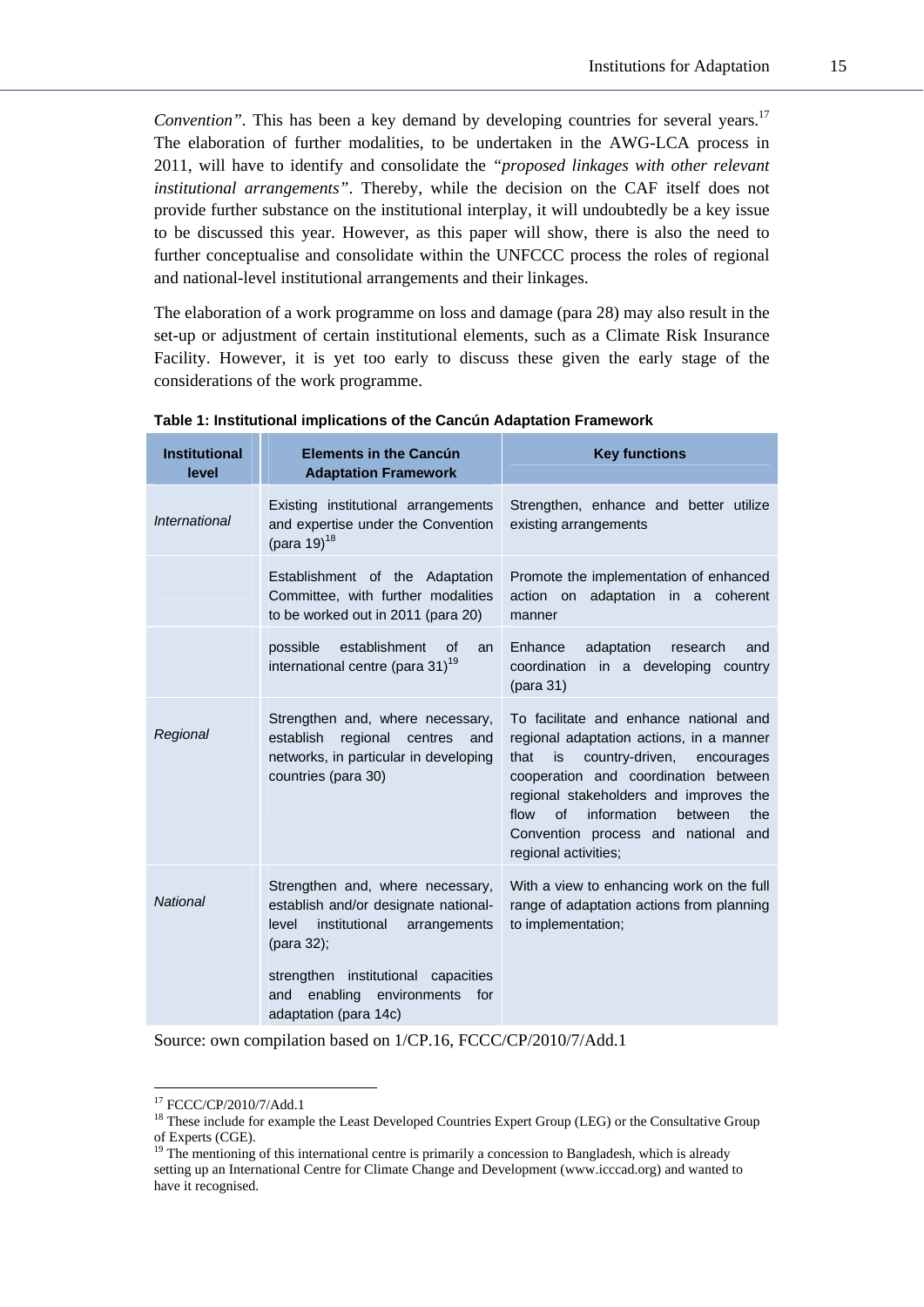There are three additional aspects in the CAF, which will be relevant for the setting-up and the interplay of the different institutions, namely:

- a) principles guiding adaptation, as contained in para 12, such as *"follow a countrydriven, gender-sensitive, participatory and fully transparent approach, taking into consideration vulnerable groups, communities and ecosystems".* Given the scope of the CAF one could argue that this is the first time that principles to guide adaptation activities were agreed on a global scale, which is quite significant;
- b) the invitation to multiple stakeholders to support the implementation of the CAF (para 34);
- c) The central role of the UNFCCC Secretariat in supporting the implementation of the CAF, including its institutional arrangements (para 35).

There are three additional institutional decisions contained in the Cancún Agreements which will necessarily have to be taken into account.

- a) the newly established Technology Mechanism, which will consist of a Technology Executive Committee and a Climate Technology Centre and Network;
- b) the Green Climate Fund (GCF): the details of the Fund should be worked out in 2011 by an ad-hoc Transitional Committee (TC), with a view to operationalise the Fund by COP17.<sup>20</sup> While not formally agreed, the underlying expectation is that the GCF will become much bigger in scale than the funds already existing under the Convention. 1/CP.16 also includes the provision that a significant share of new multilateral funding on adapation should go through the GCF;
- c) The Standing Committee on Finance which aims at improving the coherence and coordination of the financial mechanism; however, its operationalisation is not yet in sight.

Overall, one can summarise that the Cancún Agreements have the objective to institutionally step up the role of adaptation in the UNFCCC process and beyond, and to promote greater coherence. In the end, the level of progress through these institutional arrangements will be benchmarked on their effective design and performance, including their interplay.

Thus the following chapter will look more into the details of the institutional approaches and required functions from the international to the regional and national level.

 $20$  See Harmeling and Griesshaber, 2011 for a briefing on the first meeting of the TC.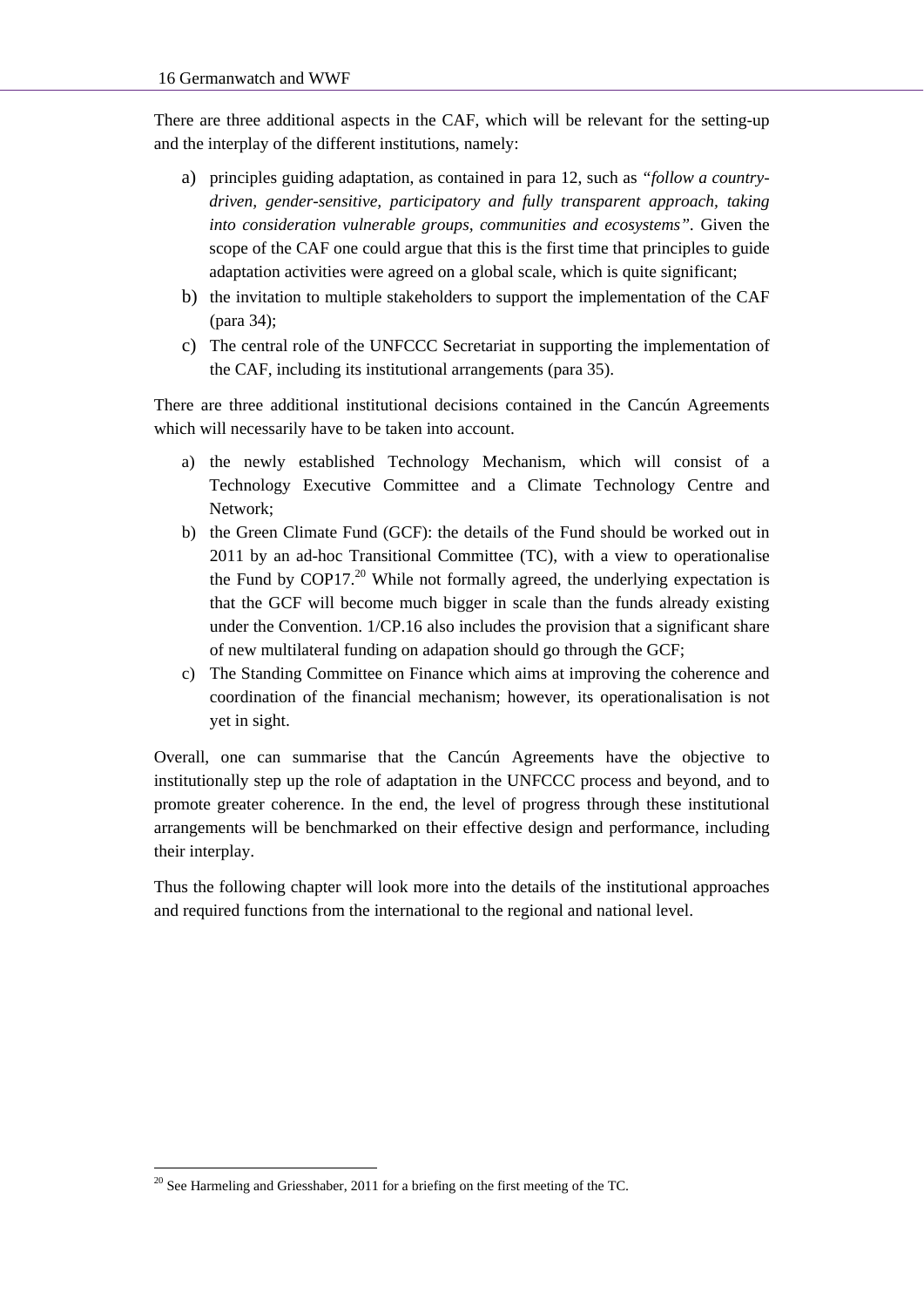## **4 Key institutional approaches on different levels and their roles**

### *4.1 The Adaptation Committee and the UNFCCC level*

With the establishment of the Adaptation Committee agreed in Cancún, a long expressed demand by developing countries was fulfilled, namely to step-up the institutional reinforcement of adaptation. According to the decision agreed in Cancún, the overarching function of the Adaptation Committee will be to *"promote the implementation of enhanced action on adaptation in a coherent manner under the Convention"*. 21

The Cancún decision contains five functional areas (see Box 2). What these exactly mean in practice, and how the Adaptation Committee will be asked to exercise its functions remains to be seen in the negotiations in 2011. More than 30 Parties and Party groups in addition to observer organisations have submitted their views on the further details of the Adaptation Committee to the UNFCCC Secretariat.<sup>22</sup> A synthesis paper prepared by the UNFCCC Secretariat condenses a broad range of proposals made by the Parties on functions of the Adaptation Committee into five areas and also summarizes the proposals in other areas, such as in composition, governance modalities.

#### **Box 2: The Cancún decision on the Adaptation Committee**

20. *Decides* to hereby establish an Adaptation Committee to promote the implementation of enhanced action on adaptation in a coherent manner under the Convention, inter alia, through the following functions:

(a) Providing technical support and guidance to the Parties, respecting the country-driven approach, with a view to facilitating the implementation of adaptation activities, including those listed in paragraphs 14 and 15 of this decision, where appropriate;

(b) Strengthening, consolidating and enhancing the sharing of relevant information, knowledge, experience and good practices, at local, national, regional and international levels, taking into account, as appropriate, traditional knowledge and practices;

(c) Promoting synergy and strengthening engagement with national, regional and international organizations, centres and networks, to enhance the implementation of adaptation actions, in particular in developing country Parties;

(d) Providing information and recommendations, drawing on adaptation good practices, for consideration by the Conference of the Parties when providing guidance on means to incentivize the implementation of adaptation actions, including finance, technology and capacity-building and other ways to enable climate-resilient development and reduce vulnerability, including to the operating entities of the financial mechanism of the Convention, as appropriate;

(e) Considering information communicated by Parties on their monitoring and review of adaptation actions, support provided and received, possible needs and gaps and other relevant information, including information communicated under the Convention, with a view to recommending what further actions may be required, as appropriate;

Source: FCCC/CP/2010/7/Add.1

<sup>21</sup> Para 20 of 1/CP.16, FCCC/CP/2010/7/Add.1

<sup>&</sup>lt;sup>22</sup> See http://unfccc.int/meetings/ad\_hoc\_working\_groups/lca/items/4578.php for download of the submissions.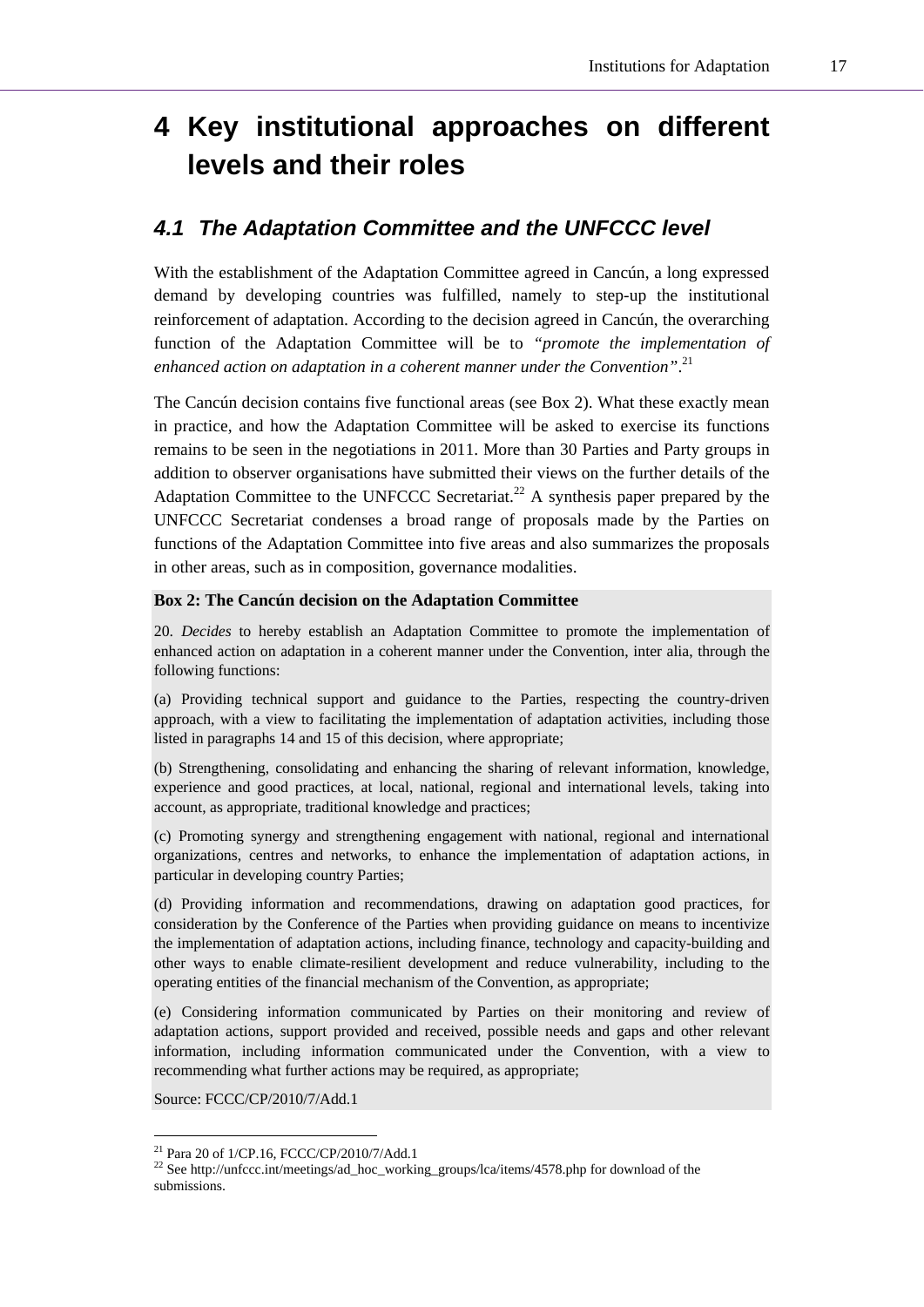For the context of this paper it is useful to look in particular at principles that are suggested to guide the work of the Adaptation Committee, as well as the relationship to other institutional arrangements.

In terms of suggested principles, the synthesis report reflects that there are diverging views with regard to the question whether the Adaptation Committee would serve as a "leader" in implementing the  $CAF<sup>23</sup>$ , a rather top-down perspective, or whether it would be organised starting from what already exists, soft-governing to avoid duplications and to fill gaps.<sup>24</sup> Given the central role of the country-driven as well as the bottom-up perspective, a strong role for the Committee can best be argued for within the UNFCCC system, assuming that the Committee would be the key responsible actor for preparing recommendations to the COP in order to improve the coherence of the set of institutions.

Furthermore, previous debates in the negotiations suggest that in particular the following two aspects may remain subject to controversial discussions:

- the question whether the Adaptation Committee should give direct advice to specific countries on their adaptation efforts, upon their request, or whether it should only provide general guidance based on the experience of countries to "the Parties", which may be interpreted as the whole group of countries, which are Parties to the Convention;
- whether the Adaptation Committee should have any direct relationship to elements of the financial mechanism of the Convention, such as the Adaptation Fund or the Green Climate Fund, or whether it should only provide recommendations to the Conference of the Parties which would then have to decide whether to provide guidance to the funds on this basis.<sup>25</sup>

The principles outlined earlier in this paper build on the clear understanding that adaptation will be a learning exercise on all levels, which will include trial and error lessons and which has to give particular attention to the bottom-up perspective. The national and local level should be supported as much as possible by the sharing of experience and information sharing from adaptation practice. Moreover, collecting and synthesizing the available information from all-over the world is something, which needs to be done also on the global level. The Adaptation Committee can play a central role here and contribute to building capacities in developing countries. It could be overburdened when expected to directly advice governments, and the regional level can play a particular role here. The Adaptation Committee can furthermore become central when it comes to assessing the quality of, and identifying gaps in, the overall financial

<sup>&</sup>lt;sup>23</sup> FCCC/AWGLCA/2011/3, page 4: "providing leadership in catalysing and supporting country-driven adaptation actions"

 $24$  FCCC/AWGLCA/2011/3

<sup>&</sup>lt;sup>25</sup> FCCC/AWGLCA/2011/3, page 8: "several Parties pointed out that the Committee should not have an operational role in relation to the Green Climate Fund or any operating entity of the financial mechanism, such as on issues related to the prioritization of funds or on initiatives to be funded, but that it should rather support the COP in its work." Considering the exact language of the Cancún decision which states under function d) "for consideration by the Parties" this appears to be a legally convincing interpretation.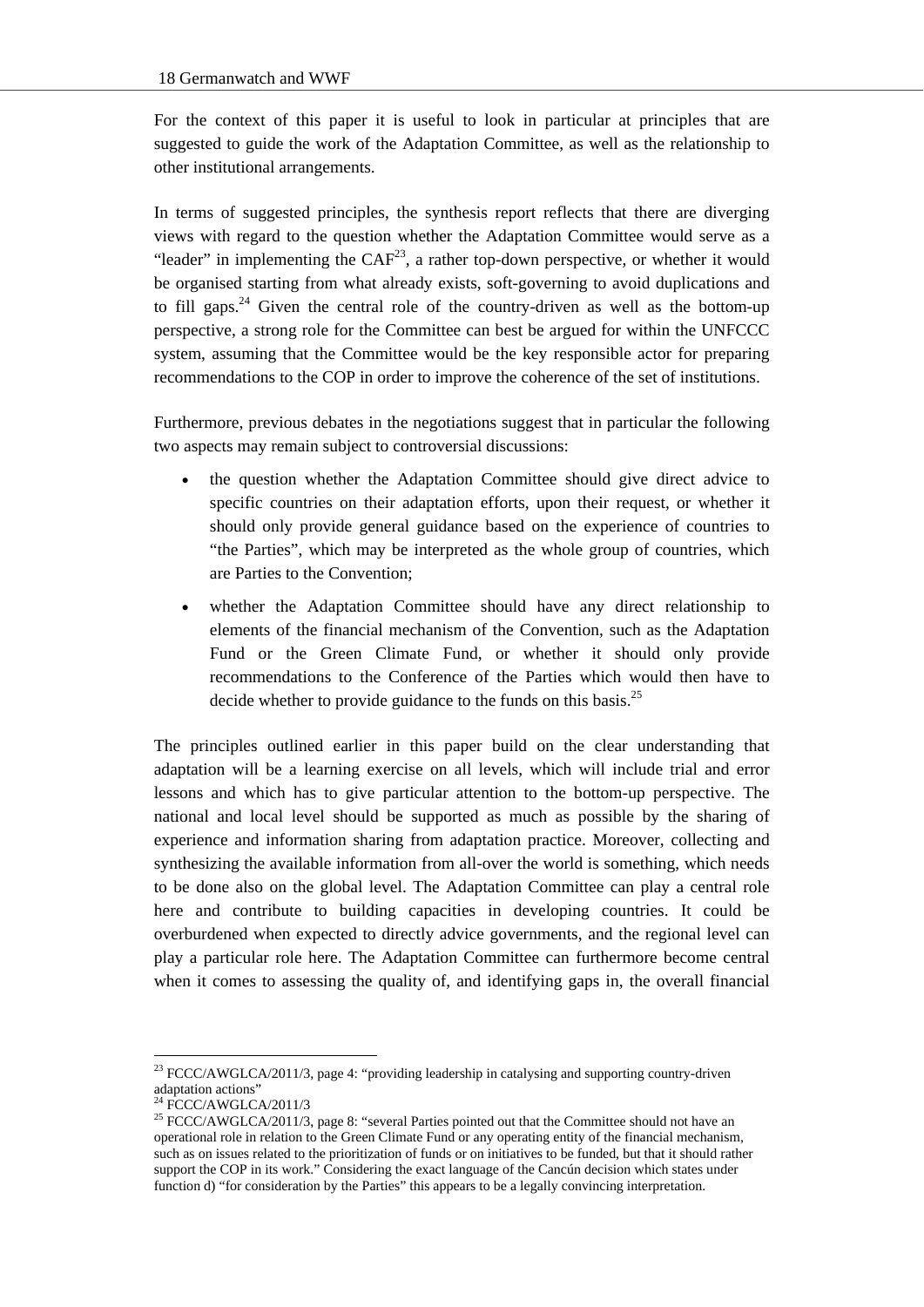mechanism with regard to adaptation, and on the basis of its assessment provide recommendations to the COP to improve the financial architecture.

Whatever the exact details of the arrangements of the Adaptation Committee will look like, it should be designed in a way that it can contribute to an overall effective institutional set-up for the benefit of primarily, but not exclusively the developing countries and its citizens.

### **4.1.1 Link to other institutional arrangements on the horizontal level**

One area which will have to be considered in order to avoid duplication of work as well as harness the expertise and experience from a broad range of views is the relationship to existing institutions under the Convention. A recent submission by the Climate Action Network International, to which both WWF and Germanwatch have contributed, provides such an outline (Box 3). $^{26}$ 

### **Box 3**: **The Adaptation Committee and other institutional arrangements under the UNFCCC**

*-* **The Least Developed Countries Expert Group (LEG),** has developed particular knowledge for the LDC context, including the development of NAPAs and in the future, implied through para 15 of 1/CP.16, for the National Adaptation Plan process. Since the LEG mandate is limited to work with LDCs, it would be the responsibility of the Adaptation Committee to make relevant aspects of this knowledge and experience available to non-LDC developing countries. The knowledge from the LEG is both about national adaptation planning as well as the identification of concrete adaptation projects (like in the NAPAs).

**- Consultative Group of Experts (CGE):** the key role of the CGE is to provide technical assistance to non-Annex I Parties for the preparation of National Communications, which includes also reporting on vulnerability, adaptation, support received etc. This group could contribute information and experience relevant to adaptation that has been gathered in the National Communications process.

- **The Technology Executive Committee (TEC)** was established in Cancun, (succeeding the Expert Group on Technology Transfer (EGTT)), as one element of the Technology Mechanism. It is to facilitate the implementation of the Convention with regard to technologies, including technologies for adaptation. The Adaptation Committee should take into account the work and syntheses provided by the TEC on issues related to adaptation technologies (in particular in functions b) and e)). Similarly, the Adaptation Committee should be able to request information or support from the TEC on the development and the dissemination of adaptation technologies.

- **The Standing Committee on Finance:** 1/CP.16 established a Standing Committee on Finance. While the details for the operationalisation of this committee still have to be worked out, it seems clear that when the Adaptation Committee provides recommendations for the COP on means of implementation linked to adaptation that there may be information/input from the Standing Committee on Finance which should be taken into account. This can of course also be a result of a specific request for information from the Adaptation Committee to the standing committee.

Source: CAN International, 2011

<sup>26</sup> See CAN, 2011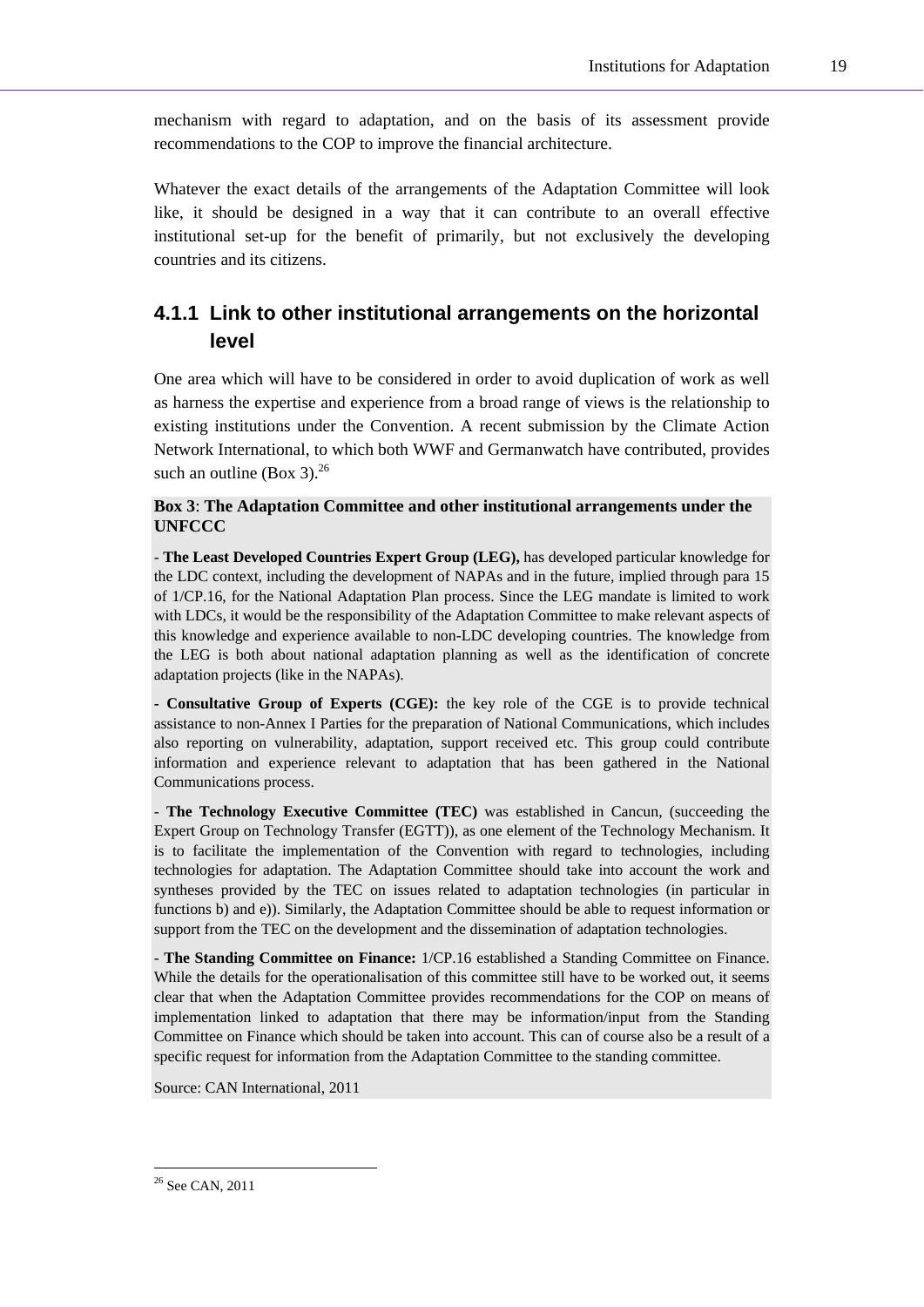Regarding the interplay with other institutions, most of the submissions only address institutions on the international – the horizontal – level. A particular emphasis lies on the linkages with other bodies under the UNFCCC. In addition, the linkages for example with other UN institutions and policy frameworks, such as the Convention on Biological Diversity (CBD) or the UN Convention to Combat Desertification (UNCCD) are mentioned but lack specifics so  $far.^{27}$ 

### **4.1.2 The interplay with the regional and national level**

Reflecting the further functions of the Adaptation Committee defined in the Cancún Adaptation Framework, in particular for the *"(b) Strengthening, consolidating and enhancing the sharing of relevant information, knowledge, experience and good practices, at local, national, regional and international levels […]"* and *"(c) Promoting synergy and strengthening engagement with national, regional and international organizations, centres and networks, to enhance the implementation of adaptation actions, in particular in developing country Parties"*, the institutional interplay with the regional and national level is important to look at, as well as the linkages mentioned above with, for example, other UN institutions and policy frameworks such as the Convention on Biological Diversity (CBD), the UN Convention to Combat Desertification (UNCCD), UNEP and UNDP that offer spefic expertise or experience.

Overall, relatively fewer attention is paid in the country submissions to the specific interplay in a *vertical dimension*, with *"Regional and national centres, agencies or hubs of adaptation"*28, meaning with regional and national institutional arrangements on adaptation, with a few exemptions (Malaysia, New Zealand, Panama, Philippines, Saudi Arabia, Sri Lanka, USA). The synthesis report prepared by the UNFCCC Secretariat provides the following summary:

*"(i) Assisting Parties in establishing national-level institutional arrangements, regional centres and networks and in improving the flow of information between the Convention process and national and regional activities;"* 

Summarising the syntheses by the Secretariat about the linkages between the Adaptation Committee and the regional and the national level, and considering both directions topdown and bottom-up, results in Table 2. The consideration of the bottom-up linkages (para 9) is derived indirectly from the reference to specific national and regional development priorities, objectives and circumstances, which would require the flow of information from these levels to the Committee. These can then inter alia contribute to better informed recommendations to the COP on further action.

However, these deliberations already show that consolidating the linkages between the Adaptation Committee and the other levels remains a task to be undertaken soon, to make the Committee design its work as effective and efficient as possible. For this it is also

 $27$  An interesting, already existing mode of linkage is the Joint Liaison Group of the three Conventions. However, it does not meet very frequently, the last high-level meeting happened in 2009

<sup>(</sup>http://unfccc.int/cooperation\_and\_support/cooperation\_with\_international\_organizations/items/3464.php). But with regard to adaptation a joint report was published which gives an overview of the different approaches and identified potential synergies, see JLG 2008.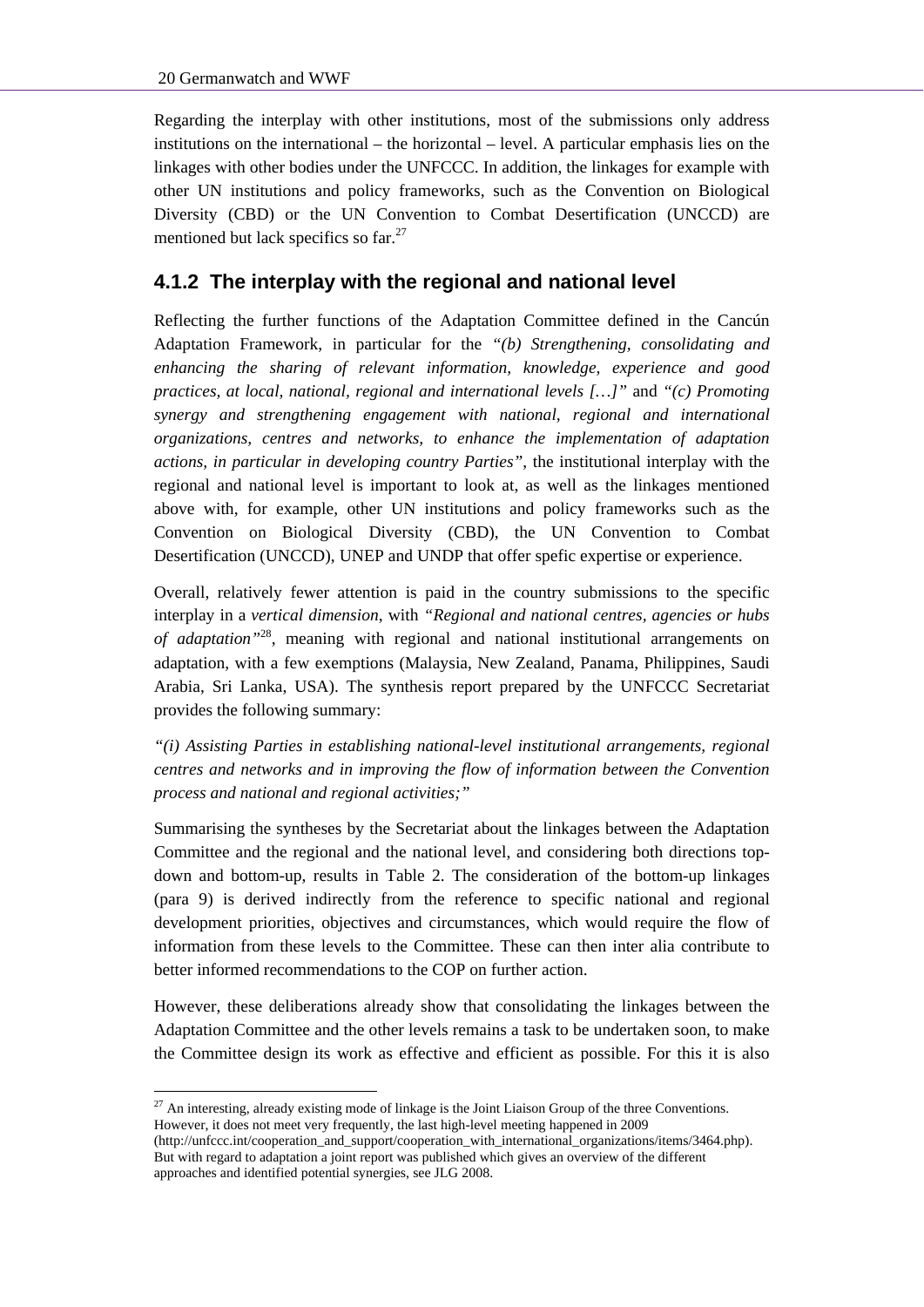indispensable to reflect the specific roles of the regional and national level and potential institutional arrangements on these levels, which is the content on the next sub-chapters.

#### **Table 2: Overview of linkages with regional and national institutional arrangements**

| Adaptation Committee to regional and national institutions |                                                                                                                                                                                                                                                                                                                                                  |  |
|------------------------------------------------------------|--------------------------------------------------------------------------------------------------------------------------------------------------------------------------------------------------------------------------------------------------------------------------------------------------------------------------------------------------|--|
|                                                            | 11c) "(i) Assisting Parties in establishing national-level institutional arrangements, regional<br>centres and networks and in improving the flow of information between the Convention<br>process and national and regional activities;"                                                                                                        |  |
|                                                            | (ii) Developing a work programme to facilitate capacity-building at various levels and for<br>different stakeholders, including capacity-building for national institutions to benefit from<br>direct access modalities for adaptation funding;                                                                                                  |  |
|                                                            | "14c) (c) Facilitating interaction between experts and creating a network of national,<br>regional and global centres of information on adaptation in order to enhance the flow of<br>information and to allow for the collection and compilation of relevant data and best<br>practices, on which different adaptation stakeholders could draw. |  |
|                                                            | 45) "the Committee should also consider the provision of guidance and advice through the<br>COP, including (c) To regional centres and networks, including on how they can be<br>strengthened and on how cooperation can be enhanced in order to improve the<br>dissemination of knowledge and the implementation of adaptation actions."        |  |
|                                                            | The Secretariat "(g) Acting as liaison between the Committee and Parties, and with<br>national and regional centres;"                                                                                                                                                                                                                            |  |

#### **Regional and national institutions to Adaptation Committee**

9 (d) Performing its functions and providing support in accordance with the principle of common but differentiated responsibilities and respective capabilities, and with specific national and regional development priorities, objectives and circumstances;

Source: own compilation based on FCCC/AWGLCA/2011/3:

### *4.2 Regional centres and networks of excellence*

### **4.2.1 Crucial link, little conception**

On the regional level the CAF encourages Parties to strengthen or establish regional centres and networks that facilitate national and regional adaptation action and that improve the flow of information between the international and national or regional activities. However, unlike other components of the adaptation framework (namely the Adaptation Committee and the guidelines for national adaptation planning), the regional centre debate has not received a clear signpost how to progress in the negotiation agenda in 2011. In the outcome on technology transfer and development in Cancun, Parties already provided a link between the global and regional level, namely a centre and network approach, which will be fleshed out further in 2011 (compare Box 4). In

 <sup>28</sup> FCCC/AWGLCA/2011/3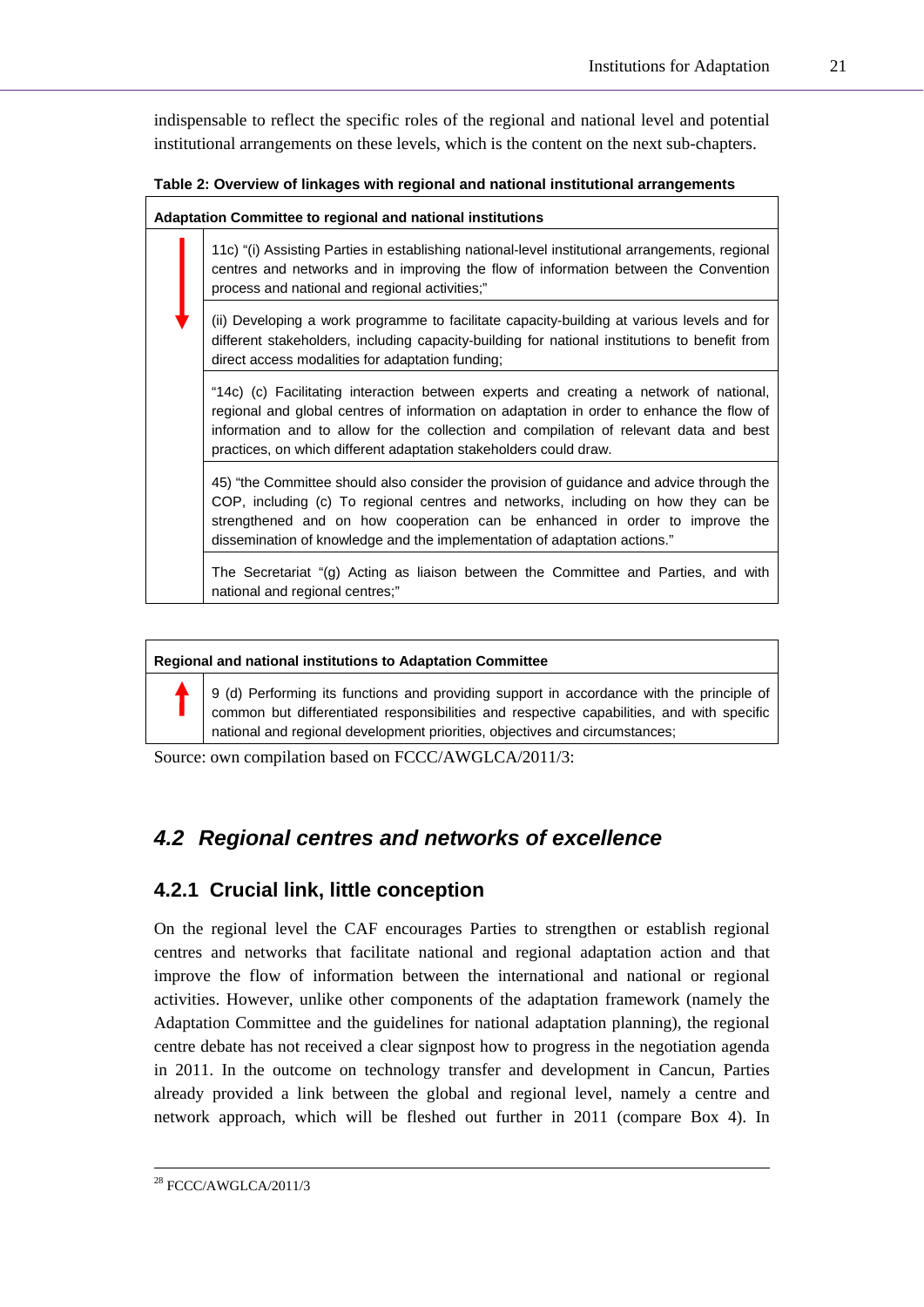designing the interplay and linkages in adaptation between the Adaptation Committee and the national level institutional arrangements, however, Parties should already create an understanding of the functions and set-up of regional centres.

#### **Box 4: Regional coordination in the UNCCD process**

One of the sister conventions of the UNFCCC, the United Nations Convention to Combat Desertification (UNCCD), has since its early days been considering and addressing the need for regional coordination through institutional mechanisms. Interestingly, the UNCCD itself contains much stronger language on regional coordination than for example the UNFCCC.<sup>29</sup>

The UNCCD process has been working since the 1990s through Regional Coordination Units (RCU), closely linked to the Regional Action Programmes (RAPs). For Africa, Asia and Latin America and the Caribbean, three RCUs were set up "in order to enhance the effectiveness of the services provided to the developing countries concerned."<sup>30</sup> These RCUs perform a number of functions, from the promotion of capacity-building for activities which are better implemented at the regional level to educational activities, from promotion and dissemination of information to the follow-up to the relevant decisions of the COP.<sup>31</sup> The RCUs function as decentralized units which receive their guidelines from the Convention secretariat, and which are hosted by regional institution (such as the African Development Bank, UN regional office for Asia, CEPAL in Mexico). $32$ 

In the run-up to UNCCD COP9 in 2009, a consolidated review of the current approach took place, identifying the value of significantly strengthening regional coordination through different means. Regional groups had prepared detailed submissions $33$ , and the UNCCC Secretariat provided an important input through a paper on "Evidence-based options for improving regional coordination arrangements".<sup>34</sup> COP9 then highlighted the need to strengthen regional coordination.<sup>35</sup>

In further elaborating a system of regional cooperation for different purposes in the adaptation context, it is highly advisable to take into account the experience under the UNCCD.

Recent country submissions on the Adaptation Committee overwhelmingly stated the idea of linking the Adaptation Committee with the regional centres. However, most of them provide little substance on the nature of that linkage.<sup>36</sup> Some countries go further and ask to task the Adaptation Committee with the development of guidelines for the regional centres.<sup>37</sup> AOSIS made a few suggestions regarding the functioning of the regional centres. However, to obtain a better understanding of countries´ views on the role of regional centres, one has to go back to country submissions that were submitted before the Copenhagen climate summit (COP15).

<sup>&</sup>lt;sup>29</sup> "Articles 11, 16, 17, 19, 20, 21, 25 and 26 further emphasize the need for effective regional cooperation and coordination on key issues such as policy consultations, preparation of action programmes, information sharing, improving research capacity, capacity-building and reporting.", see UNCCD, 2009a: p. 4 <sup>30</sup> UNCCD. 2005: 9

<sup>31</sup> UNCCD, 2005

 $^{32}$  See http://www.unccd.int/secretariat/menu.php?newch=l13 for contact information  $^{33}$  UNCCD, 2009b

<sup>34</sup> UNCCD, 2009a

<sup>35</sup> UNCCD, 2009c

<sup>36</sup> See FCCC/AWGLCA/2011/MISC.1: Countries calling for linkages are Belarus, Bolivia, Canada, Colombo, EU, Egypt, India, Israel, New Zealand, Sri Lanka, Panama and the Philippines. 37 Among others Bolivia, Egypt and Israel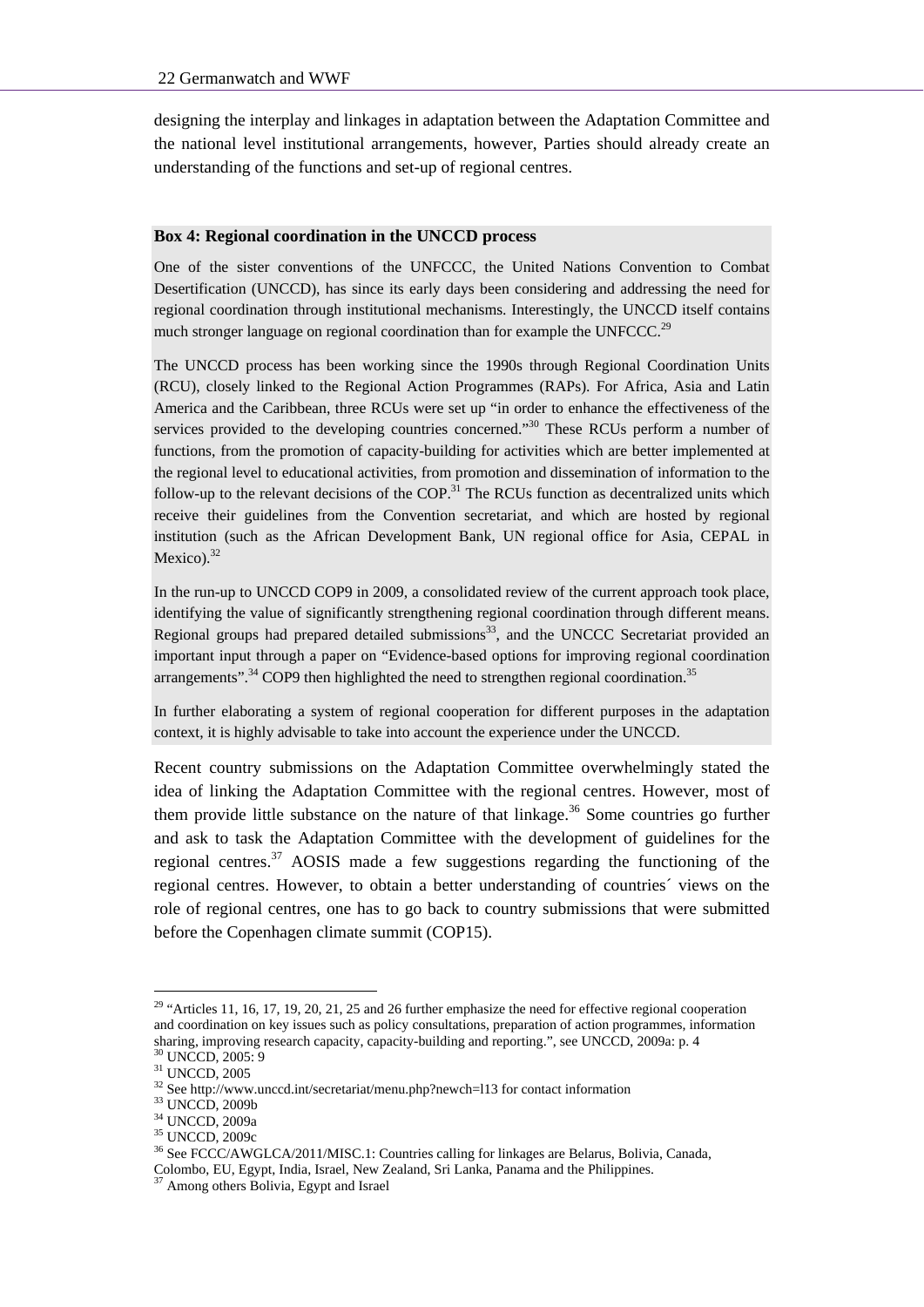When looking at the interplay of adaptation institutions, it is evident that both perspectives – top down and bottom-up - require a link in between national level institutions and the international level. On the bottom-up side (that is the implementers' perspective) for instance some countries might require technical advice for the successful implementation of adaptation projects and programmes. Responding to this need on an international level, however, would likely result in overburdened institutions or unfulfilled requests, assuming a large number of countries would use this option. Mandating and strengthening regional institutions to do such kind of capacity building might be a more effective arrangement.

On an international level, approaches of successful adaptation actions should be compiled and shared. However, adaptation is highly site-specific which means that there is the distinct need for sharing of information on a more regionalized scale. Also from a topdown (i.e. the policymaker) perspective, regional cooperation in adaptation is a prerequisite for successful adaptation initiatives, especially in such areas as catchment management or other kinds of transboundary activities. For example, many ecosystems spread across borders and their successful adaptation can generate multiple livelihood and environmental benefits; whilst ignoring this could lead to increased poverty and crossboarder conflict over natural resources. However, it is clear that national level institutions or bodies at the international level do little to incentivize such regional cooperation. Hence, there is a role for regional level institutions to enable coherence of adaptation action in the regions.

Subsequently, some functions for regional centres and networks are listed.<sup>38</sup> These are largely based on pre-Copenhagen country submissions and the proceeds of a workshop under the Nairobi Work Programme held in Apia, Samoa, in spring 2010.<sup>39</sup> However, functions pertained to the Adaptation Committee are also included, where in the authors' view they might be more effectively addressed by a regional centre arrangement.

 $38$  This largely reflects an earlier analysis by the authors, see Kreft and Harmeling, 2010. The analysis is largely based on country submission submitted in the run-up to the Copenhagen Conference.

 $39$  The theme of the workshop was on collaboration among regional centres and networks. The report of the workshop is available under FCCC/SBSTA/2010/8.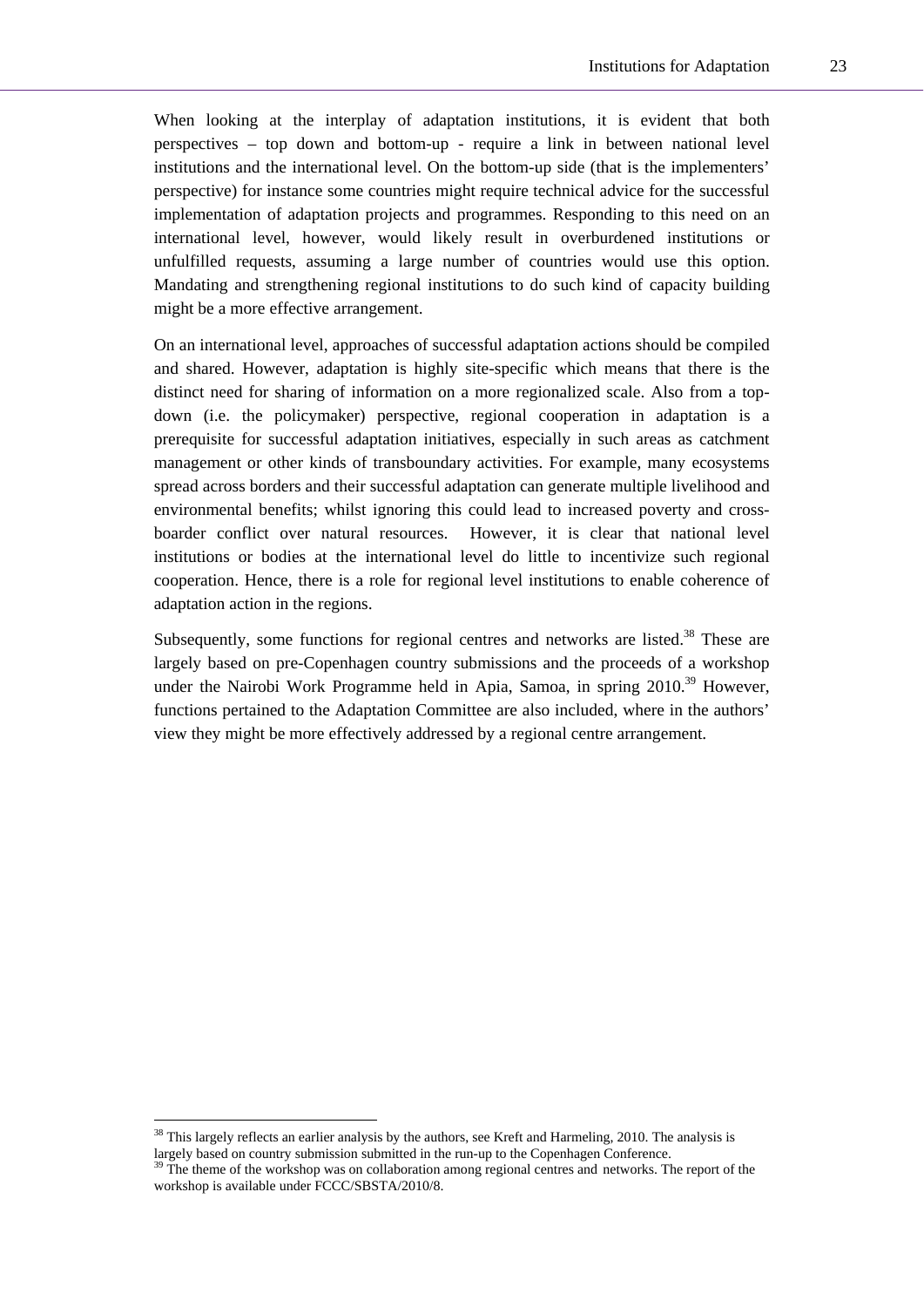#### **Box 5**: **The Cancun Technology Mechanism and its architecture**

In Cancún Parties decided to establish a Mechanism to support technology development and transfer. Two institutional bodies were created.

#### **The Climate Technology Centre and Network (CTCN)**

The CTCN will consist of a centre and network, possibly including regional units. Where the centre will be situated, how the network will look like, and how they will operate and interact with existing institution still needs to be defined in 2011. At a pre-sessional workshop at the climate talks in Bangkok, Parties elaborated also on the question of how to ensure linkage to national entities.

#### **The Technology Executive Committee (TEC)**

Cancun also created a Technology Executive committee consisting of 20 experts - 11 from developing and 9 from developed countries - who will identify technology needs, coordinate international efforts, and make recommendations to the COP.

Whereas the TECs role – make recommendation and providing overview- is close to an oversight body, which is directed to the UNFCCC and its Parties, the CTCN with its network is directed towards the implementing level and should serve as a help desk for developing countries. In providing these structures and in devoting negotiation time to its arrangement in 2011, the discussion in technology development and transfer could probably be viewed as a forerunner to those under adaptation.

### **4.2.2 Interface function between global knowledge supply and local needs**

Regional centres should be a core element to link global expertise and support with local needs. In this sense adaptation centres have to filter global top-down knowledge with what is demanded by regional, national and local actors. At the same time, regional centres have to backfeed the articulated needs of the users to the global level to ensure that information generation there is generally compatible with the required needs of regional stakeholders and to ensure feedback about the required and delivered means for the implementation.

Participants of the aforementioned Samoa-workshop recognized that in order to tackle the disconnect between work on adaptation at the local level and that at the global level, there should be a mandatory requirement or framework to feed knowledge from the ground upward to regional centres, and for the information available at the global level to trickle down to the local level. $40$  Such mechanisms can also be facilitated through service initiatives, such as the Global Framework for Climate Services (GFCS) – an initiative by the WMO that strives for providing climate information for adaptation purposes in developing countries. $41$ 

<sup>40</sup> See FCCC/SBST A/2010/8.

<sup>&</sup>lt;sup>41</sup> The GFCS was established at the 3<sup>rd</sup> World Climate Conference (WCC) in August 2009 with the aim to "*to*" *strengthen the production, availability, delivery and application of science-based climate prediction and services"*. WCC also inaugurated a task force to develop the GFCS. The report of the task force was presented to the annual meteorological congress in April 2011, and can be accessed at ftp://ftp.wmo.int/Documents/SESSIONS/Cg-XVI/English/DOCs/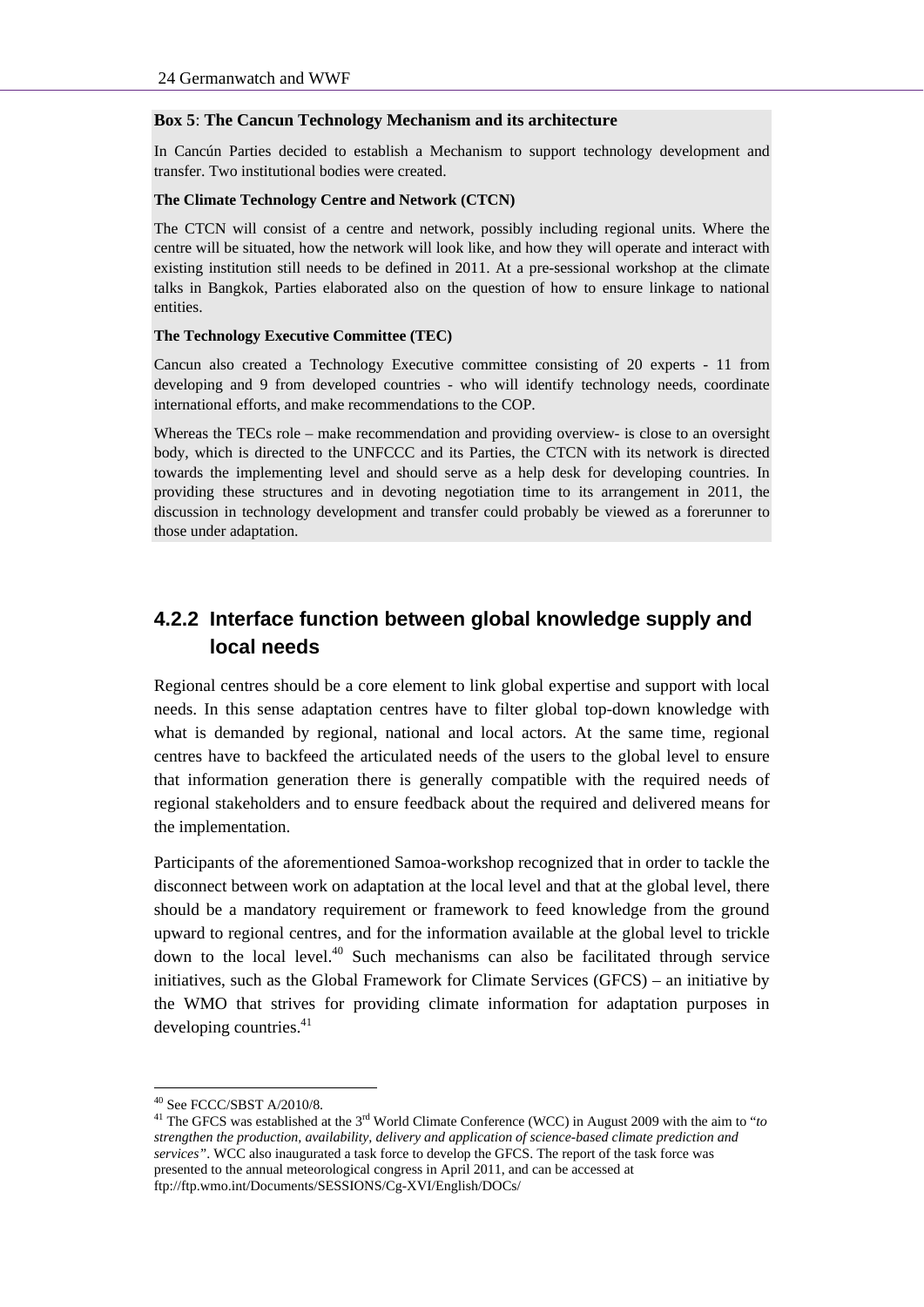### **4.2.3 Capacity building and technical support**

Another function pertaining to regional centres is the building of capacities within the adjacent countries to facilitate and implement national adaptation strategies and actions. On a general level, activities could encompass

- promotion of professional exchange between technical personnel from different countries and regions;
- enhancement of professional development opportunities, through scholarships, fellowships and access to other forms of training;
- strengthening of information networks through 1) the establishment and maintenance of databases and repositories of adaptation-related information; 2) preparation and dissemination of compilations and syntheses of best practices in adaptation;
- support of public information and awareness-raising activities at national level;
- dissembling of information through peer-reviewed documents and journals.

On a specific level, regional centres could do backstopping  $by^{42}$ :

- providing advice on the development of country-driven national and sectoral adaptation strategies and the prioritization and implementation of adaptation actions;
- providing technical backstopping for funding proposals and advising on channels through which funding can be accessed, including capacity building to enable direct access to climate funds;
- giving guidance on evalutation methods for adaptation;
- providing capacity building on direct access modalities for adaptation funding;
- providing decision making tools for different sectors and levels of government to strengthen the legislative framework for adaptation;
- providing combined approaches to harness synergies with other Rio conventions (especially the CBD) and to increase the role for protected areas and landscape scale approaches.

### **4.2.4 Information generation and delivery**

l

One key function to be fulfilled by regional centres is the generation and dissemination of information necessary for adaptation planning and action. Prior to Copenhagen this has been asked for by a large variety of countries<sup>43</sup>. General statements of countries included to

- enhance endogenous knowledge and foster sharing of it within a region;
- promote the rescue, diffusion and transfer of traditional and local knowledge relevant and appropriate for adaptation. A concrete proposal could be to establish seed banks for regional crop varieties and (agro)forestry species;

 $42$  The secretariat in its synthesis-report on the Adaptation Committee (FCCC/AWGLCA/2011/3) lists these functions under 'Provision of technical support and guidance to the Parties'.

<sup>43</sup> See FCCC/AWGLCA/2008/16/Rev.1: AOSIS, Brazil, Colombia, Indonesia, Russian Federation; China, AOSIS, Australia, New Zealand, African Group, LDC.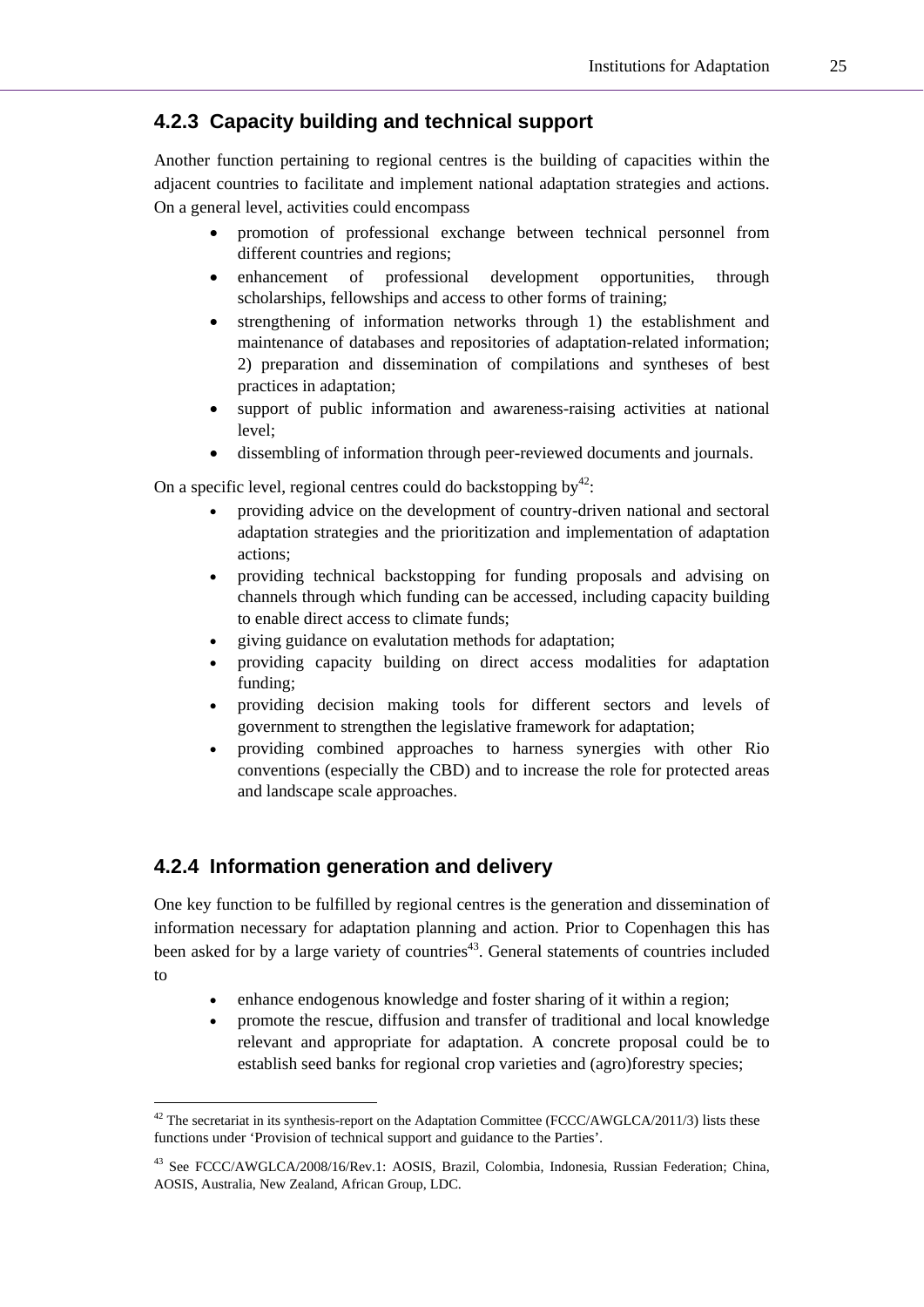- build on north-south as well as south-south R&D cooperation and partnerships;
- promote information for short-, medium-, and long-term climate change challenges and risks in the region and use analytical tools to enable scenario generation and downscaling for current and future impact assessments;
- use the regional centres as clearing-house of information for that region.<sup>44</sup>

### **4.2.5 Cooperation, coordination and alignment of adaptation actions**

Regional centres could pursue a role in coordinating adaptation efforts by different countries of a region. Especially in creating synergies to objectives of other Multilateral Environmental Agreements (MEA) and to forge transboundary resource planning, regional adaptation approaches are paramount. Unfortunately, the country submissions suggest that there is only little awareness on this issue.

### **Box 6: SPREP as a regional adaptation centre?**

The Pacific Regional Environment Programme (SPREP) is an intergovernmental organisation responsible to build capacity within their 25 member states to manage environmental issues. It serves as the secretariat for international and regional environmental conventions and their protocols, such as the UNFCCC, CBD, CITES or RAMSAR. Also regional conventions, like the Noumea Convention to protect natural resources in the region, are housed in the SPREP.

The SPREP has a long history in supporting Pacific Island states on adaptation issues and conducting climate change related projects and programmes. It served a pivotal role in enabling countries to draft national communications to the UNFCCC as well as in the implementation of GEF funds and NAPA projects. It also helped in establishing a regional framework for action on climate change between 2006 and 2015, which act as a reference point for national adaptation plans.

SPREP largely act as technical backstopping facility. It provides technical and legal advice to States (for example in drafting national legislation), assists in preparing briefing papers for international negotiating conferences, coordinates pre-conference consultations to determine regional positions, and strengthens regional legal frameworks. It conducts research, offers training courses, and develops materials for awareness raising and project implementation.<sup>45</sup> In enabling adaptation action in pacific island states, which often lack political and implementation capacities, the SREP could be seen as a prototype for other regions that feature vulnerable countries with an equally low adaptive capacity.

One approach to encourage regional cooperation is to mandate regional international organisations and their centres to serve as an adaptation centre. Many regional treaties and organisations exist, which govern sectors or issues that are very relevant for a region´s adaptation actions (compare case-study SPREP, Box 6).

<sup>44</sup> See FCCC/AWGLCA/2011/MISC.1 AOSIS.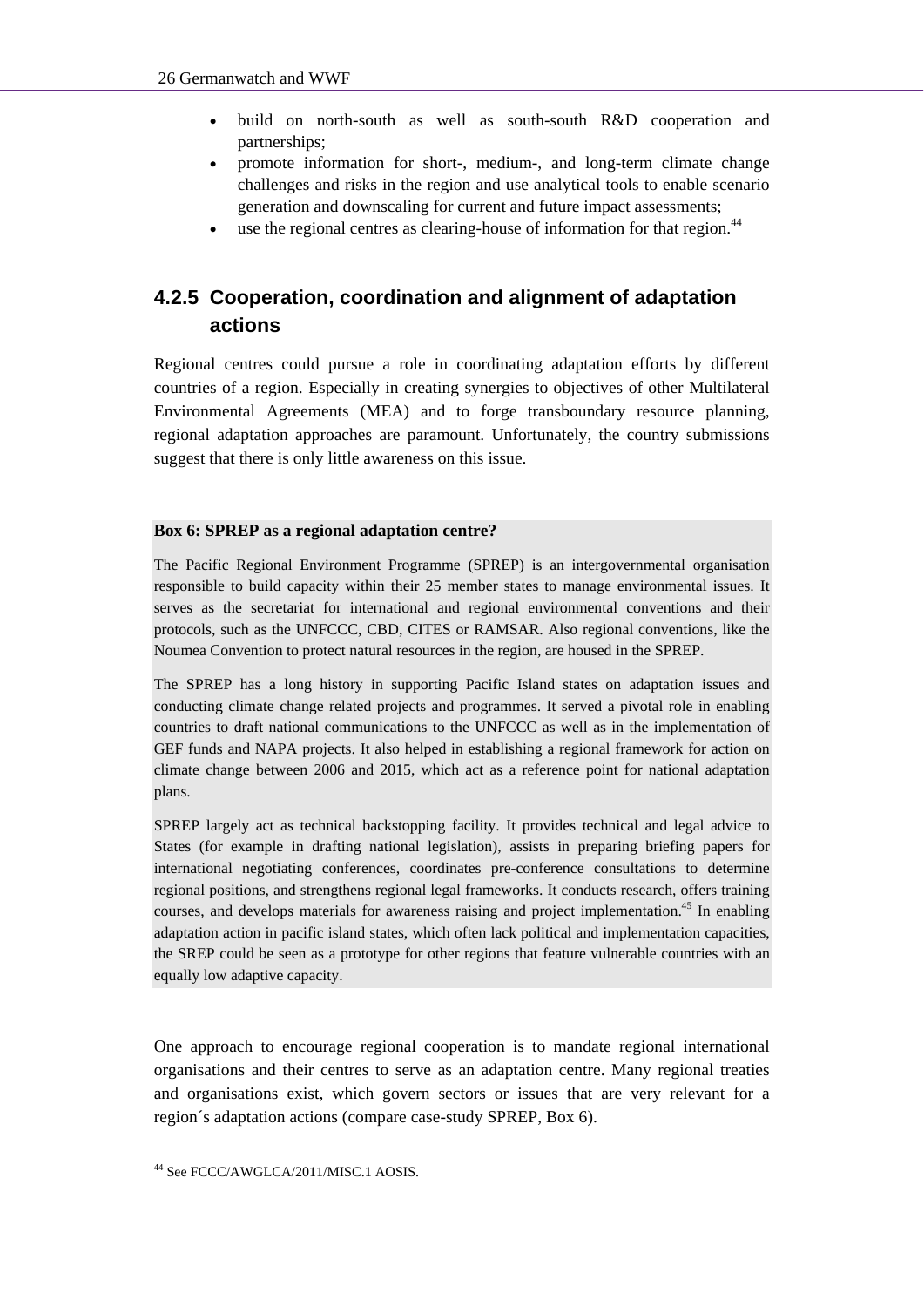A particular role in this regard would also be the field of support for transboundary resource and adaptation planning, which will become especially relevant for water-related climate change challenges. An interesting example here is the "Guidance on Water and Adaptation to Climate Change", which was developed under the leadership of the UN Economic Commission for Europe (UNECE), based on the regional "Convention on the Protection and Use of Transboundary Watercourses and International Lakes (Water Convention)" which entered into force in 1996 and so far has been ratified by 37 countries and the European Union.<sup>46</sup> This guidance has also led to the initiation of a number of transboundary adaptation projects in the water sector in Eastern Europe, Central Asia, South-Eastern Europe and Asia.

### **4.2.6 Establishment of Regional Centres**

Countries will face difficult questions regarding the set-up of regional centres. Different degrees of institutional arrangement are possible, ranging from "light" to "heavy". A "light" regional centre could build on a "virtual" roster like arrangement, in which different experts and institutions are enlisted with regular meetings between the (already existing or new) partner institutions taking place.<sup>47</sup> The "heavy" version would be a regional centre, which conducts own research, creates own data and is directly engaged in the implementation of activities and which has a physical base.

Another critical question is that of where to place the centres? Needs regarding scope and function vary very much from country to country and from region to region. This means that for some contexts a national centre may be rather appropriate than a regional one. The UNFCCC negotiations so far lack concrete proposals with regard to this question (how many centres, what regional aggregation etc.). In order to ensure countryownership, a bottom-up system of countries nominating institutions to perform such regional centres seems reasonable. However, this could also result in more nominations than appear effective, due to the self-interest of countries expecting external financial support. When building on existing institutions, additional options are a) to build on centres which are already run by regional cooperation organisations (e.g. ASEAN, SAARC, CARICOM $48$  etc.) or b) to use the existing (and potentially rammed up) regional infrastructure of existing UN organisations such as UNEP and UNDP. A thorough discussion on regional centres should be supported by a mapping of existing institutions, their portfolios and performances.

 <sup>45</sup> See UNEP (n.d.)

<sup>46</sup> Koeppel 2010, see also http://www.adaptationlearning.net/project/guidance-water-and-adaptation-climatechange<br><sup>47</sup> See McGray 2009b

<sup>&</sup>lt;sup>48</sup> ASEAN Association of Southeast Asian Nations; SAARC South Asian Association on Regional

Cooperation,, CARICOM Caribbean Community and Common Market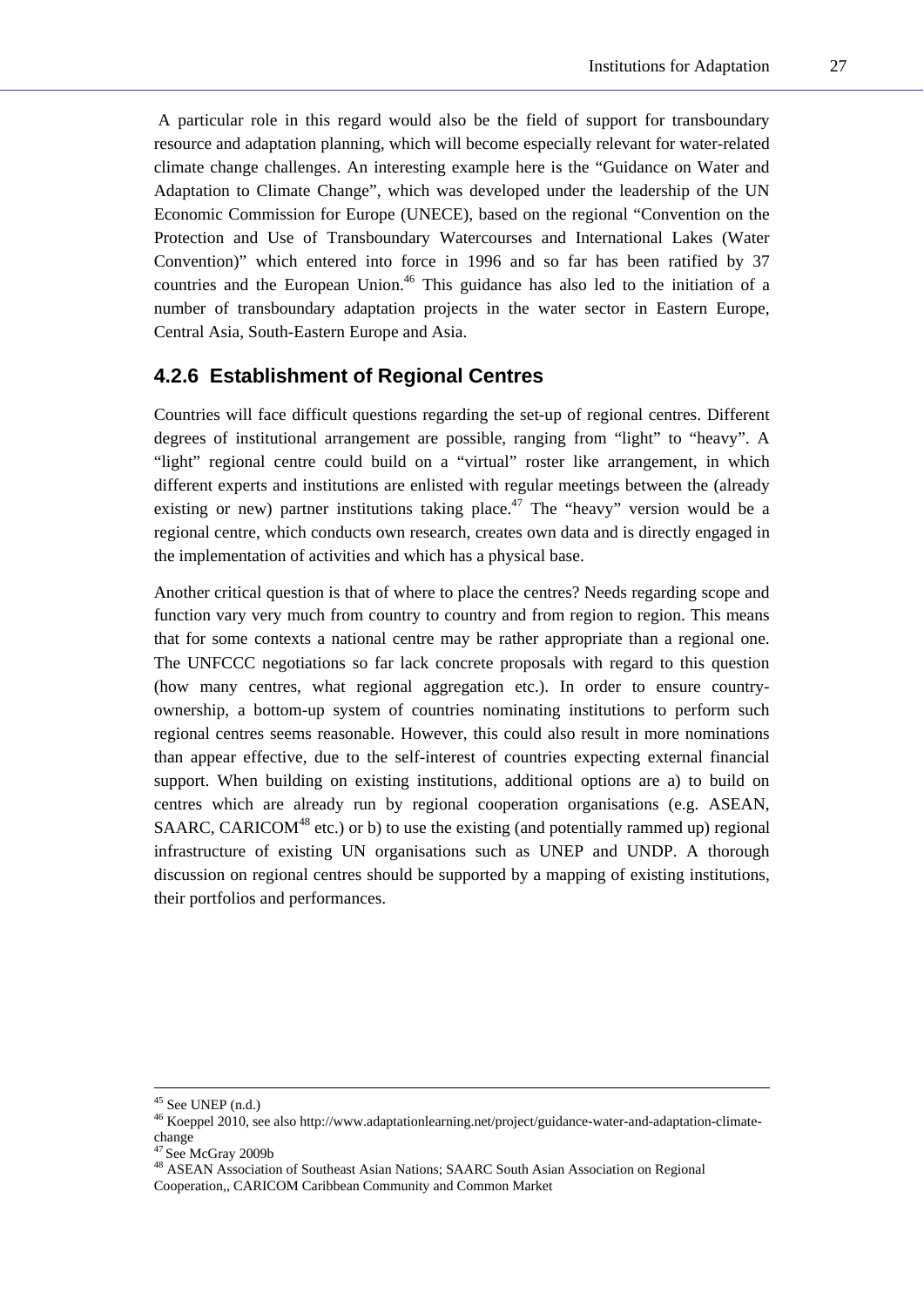### *4.3 National-level institutional arrangements*

### **4.3.1 National-level arrangements in the negotiations**

As has been outlined earlier, the Cancún Adaptation Framework also aims to assist the enhancement and, where necessary, the establishment of national institutional arrangements on adaptation. While it would not be adequate to prescribe specific forms of institutional agreements through an international agreement, the so far agreed negotiation text does not provide a clearer understanding of what countries need such arrangements for. In order to substract potential different options from the negotiating process, one has to go back to the year 2009, to the negotiating text that was prepared before the AWG-LCA session held in Bangkok in September 2009. The adaptation chapter basically distinguished between three different options to enable an effective implementation of adaptation programmes (paragraphs 58 to 60): $^{49}$ 

- National focal points which would be designated or established (para 58);
- National (and regional) coordinating bodies, mechanisms or entities (para 59);
- National centres and networks (as well as regional ones) (para 60).

If one looks at the general practice under the UNFCCC, a **national focal point or designated authority** is usually a specific person within a government entity, mandated to serve as the contact point for the specific international process. This is the case with the UNFCCC focal points as well as the Designated Authorities under the Adaptation Fund or the Clean Development Mechanism, for example.<sup>50</sup>

### **4.3.2 The role of national coordinating bodies on climate change**

No prescribed system of a **national coordinating body or mechanism** exists in the UNFCCC context, but generally one can distinguish between two different types, a pure **government coordinating body** or a **multi-stakeholder body**. Table 3 lists some already existing examples from different developing countries which have emerged largely on their own initiative. In some instances, there is of course also the explicit demand by bilateral or multilateral donors, as it is the case for example in the Climate Investment Funds under the World Bank, and more specifically in this context of its Pilot Programme for Climate Resilience (PPCR). It is a strategic priority of many donors to set up inter-ministerial coordination arrangements.

The notion of a multi-stakeholder body was first introduced into the negotiating process by the South African government. Its submission proposed a "national coordinating body" to support the implementation of climate change related actions that receive support from the UNFCCC process.

<sup>49</sup> See FCCC/AWGLCA/2009/INF.2

 $50$  See http://www.adaptation-fund.org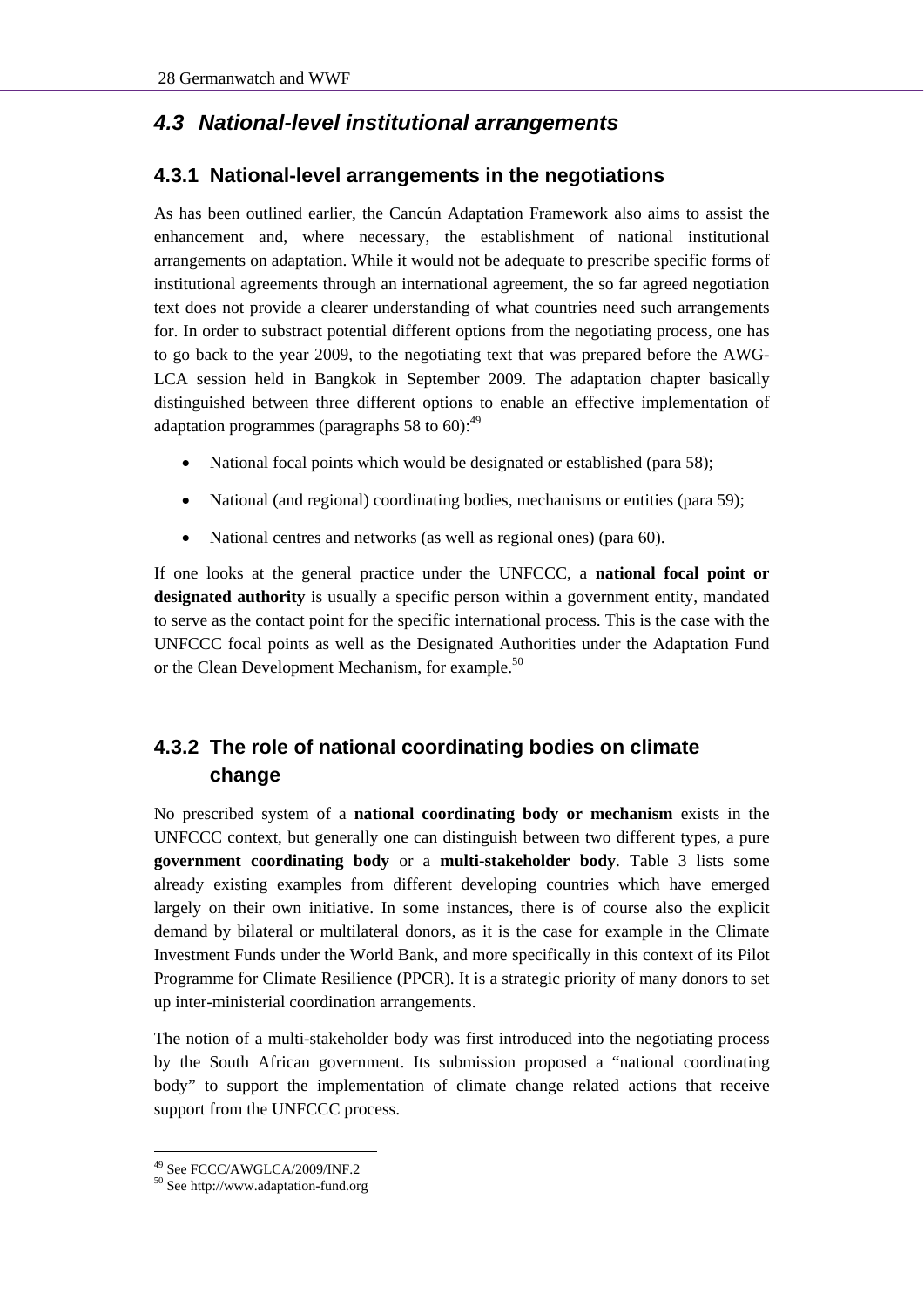|                            | <b>Intra-Ministerial</b>                                                                                                   | <b>Inter-Ministerial</b>                                                                                                                                                                                                                                                             | <b>Multi-stakeholder</b>                                                                                                                                                                                                                                                    |  |
|----------------------------|----------------------------------------------------------------------------------------------------------------------------|--------------------------------------------------------------------------------------------------------------------------------------------------------------------------------------------------------------------------------------------------------------------------------------|-----------------------------------------------------------------------------------------------------------------------------------------------------------------------------------------------------------------------------------------------------------------------------|--|
| Bangladesh                 | <b>Climate Change</b><br>focal points in all<br>Ministries which<br>plan and implement<br>activities within<br>their remit | National Steering Committee on Climate Change which<br>"comprises the Secretaries of all climate-affected<br>Ministries and Divisions, and representatives of civil<br>society and the business community."                                                                          |                                                                                                                                                                                                                                                                             |  |
| India                      |                                                                                                                            | Advisory Council (chaired by Prime Minister) which "has a<br>broad-based representation from key-stakeholders,<br>including government, industry and civil society and sets<br>out broad directions for national actions in respect of<br>climate change." <sup>51</sup>             |                                                                                                                                                                                                                                                                             |  |
| Kenya                      | Environment<br>Ministry: Climate<br><b>Change Secretariat</b><br>to assist two<br>committees                               | At Prime Minister's office:<br>Climate Change<br>Coordination Unit (CCCU)<br>will continue to provide<br>high-level political support<br>to climate change activities<br>in Kenya                                                                                                    | <b>Climate Change Activities</b><br><b>Coordinating Committee</b><br>(NCCACC) as advisory<br>body<br>National Climate Change<br>Steering Committee to help<br><b>Environment Ministry</b><br>gather and collate input and<br>advice from key climate<br>change stakeholders |  |
| Nepal                      |                                                                                                                            | Climate Change Council, chaired by Prime Ministry,<br>national ministries along with academic, civil society<br>representative                                                                                                                                                       |                                                                                                                                                                                                                                                                             |  |
| Philippines                |                                                                                                                            | National Climate Change Commission, all national<br>ministries along with private sector, academic and civil<br>society representation on its advisory board as required<br>by the law that created the commission.                                                                  |                                                                                                                                                                                                                                                                             |  |
| Senegal                    |                                                                                                                            | National Committee on climate change (COMNAC),<br>involving NGOs, Government bodies, private sector,<br>researchers, donors,                                                                                                                                                         |                                                                                                                                                                                                                                                                             |  |
| South Africa <sup>52</sup> |                                                                                                                            | Government Committee on<br>Climate Change (GCCC),<br>comprising representatives<br>of 10 government<br>departments                                                                                                                                                                   | The National Committee on<br>Climate Change, led by the<br>environment ministry,<br>involving NGOs, provincial<br>governments, business and<br>industry                                                                                                                     |  |
| Tanzania                   |                                                                                                                            | National Climate Change Technical Committee,<br>comprising of goverment ministries members and a<br>representative from CSOs.                                                                                                                                                        |                                                                                                                                                                                                                                                                             |  |
| Zimbabwe                   |                                                                                                                            | National CC Steering Committee, with Leadership from<br>the Climate Change Office, housed under the Ministry of<br>Environment and Natural Resources Management. This<br>aims to comprise key line Ministries, NGOs and Industry.<br>This will work towards a CC strategy and policy |                                                                                                                                                                                                                                                                             |  |

**Table 3: Examples of national-level institutional arrangements on climate change/ adaptation** 

Source: own compilation based on Bangladesh, 2009; India, 2008; Kenya, 2009; Bhandari 2010

51India, 2008

 $52$ http://www.environment.gov.za/documents/documents/2003may26/climate\_change\_sa\_responsibility\_2605 2003.html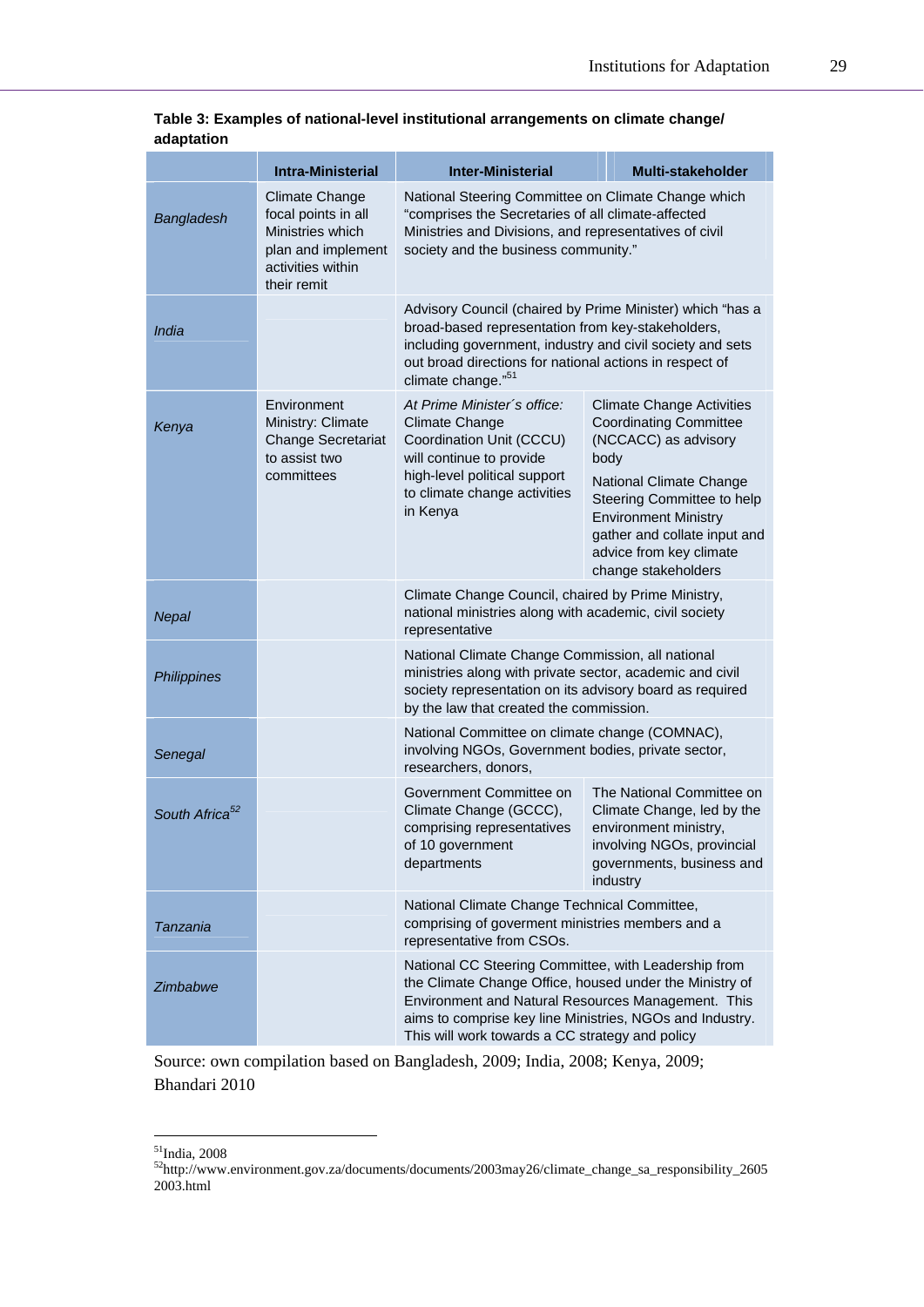The South African submission mentions the following key objectives:

- A country driven, coordinated and multi sector approach involving all national stakeholders, private and public;
- An equitable, efficient and effective use of funding;
- Transparent and inclusive involvement of all stakeholders;
- A programmatic approach to funding rather than a project based approach.

It is important to point out here that South Africa proposed a national coordinating body for climate change as a whole, not only for adaptation. This reflects the way that many developing countries are already approaching climate change coordination (see Table 3). What becomes also obvious is that many governments have chosen to set up multistakeholder bodies, to harness expertise from outside the government and to acknowledge that multiple actors play their part in responding to climate change. Furthermore, such a coordinating body and a national focal point are not mutually exclusive options, but serve different purposes and therefore are complimentary.<sup>53</sup>

### **4.3.3 National-level arrangements in non-UNFCCC processes**

Taking into account lessons learnt from other policy fora is important. Therefore, Box 6 provides some insights into other types of institutional arrangements.

#### **Box 7: National-level institutional arrangements from non-UNFCCC processes**

#### **A. Country-coordinating Mechanisms (CCM) in the Global Fund**

The objective of the multi-stakeholder CCMs is to ensure a participatory approach in the shaping of health policies and submission of proposals to the Global Fund. The CCMs are seen as central "to the Global Fund's commitment to the principles of country ownership, participatory decisionmaking, inclusiveness, and partnership-building with a particular emphasis on the role of civil society in the design, management and implementation of grants.<sup>"54</sup> Their responsibilities generally include a) coordination of a submission of a national funding proposal to the Global Fund; b) selection of organisation(s) to receive funds from the Global Fund for further disbursement; c) monitor the implementation of activities and evaluate the performance of these programmes; d) ensure linkages between other related policy initiative in support of national priorities.<sup>55</sup> In the Global Fund systems, they are the bodies who submit funding proposals in the order of sometimes tenth of millions of USD, building on and including proposals coming from a broad spectrum of organisations within a country.<sup>56</sup> One of the results of an evaluation study of existing CCMs was that the CCM partnership model has contributed to a redefinition of the relationship between government and civil society in the area of public health, and that the greater the substantive participation of nongovernmental organizations (NGOs) in a CCM, the better the CCM performs.<sup>57</sup>

l <sup>53</sup> See also AOSIS, 2011.

<sup>&</sup>lt;sup>54</sup> The Global Fund, 2009

<sup>55</sup> The Global Fund, 2011

<sup>&</sup>lt;sup>56</sup> It also has to be noted that while the international structure of the Global Fund has developed guidelines, the obligatory CCMs are seen rather as a process than a specific institution. The design of CCMs varies from country to country and can be handled flexible, but the key quality requirements should be met. Building on similar, already existing mechanisms is reasonable, but should not compromise the independence of the CCM.

<sup>57</sup> The Global Fund, 2009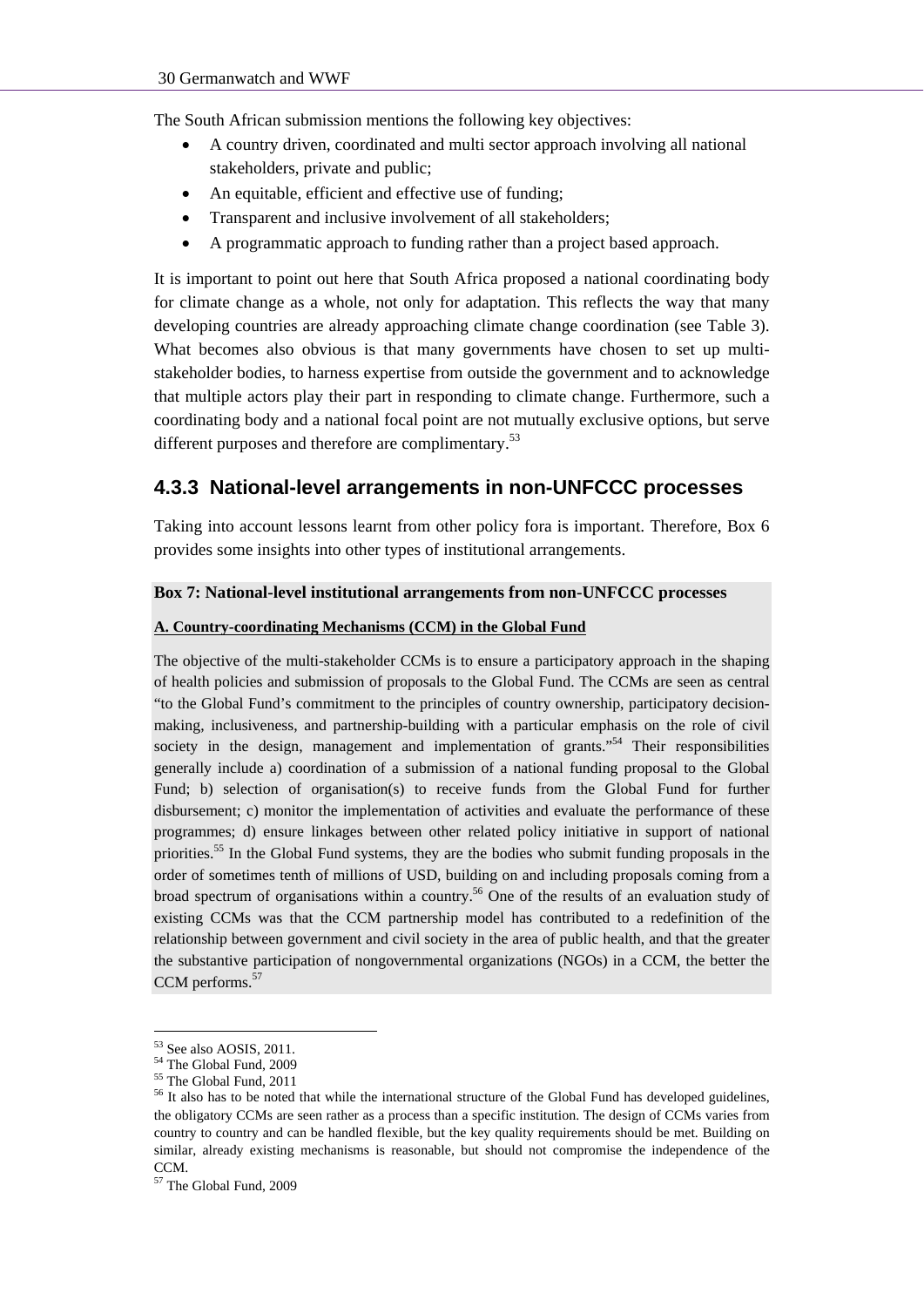#### **B. GEF Small Grants Programme (SGP)**

The Small Grant Programmes of the GEF supports activities at the local level on different global environmental issues through small grants (up to USD \$50.000). The programme supports the participation of communities, local people, NGOs, community-based organizations, and other stakeholders in the programme planning, design and implementation. The programmes in each country are formed by a National Steering Committee (NSC) and a National Coordinator. The NSCs are voluntary groups that contribute to decision-making of the SGP and the development of the programme. Normally, NSCs are made of representatives from local NGOs, government, academia, indigenous peoples' organizations, the private sector, UNDP and occasionally cofunding donors and the media. The NSC is in charge of developing the country programme strategy and consider grant applications according to the SGP criteria. These committees are also responsible for the review of projects and they collaborate in the monitoring and evaluation of the projects. The most recent evaluation of GEF and UNDP Evaluation Teams found that the SGP has a slightly higher success rate in achieving global environmental benefits, and a significantly higher rate in sustaining them, than GEF medium- and full-size projects; has contributed to numerous institutional reforms and policy changes in recipient countries to address global environmental issues, and has made significant progress in targeting its poor and vulnerable parts of the population. An evaluation of the participatory monitoring systems found that while the monitoring and evaluation has improved, it could still be further enhanced<sup>58</sup>.

#### **C. Hyogo Framework National Platforms for disaster risk reduction (DRR)**

National Platforms are coordination mechanisms for the implementation of the Hyogo Framework for Action (HFA) to build the resilience of nations and communities to disasters. They consist of the forum, which can vary in form (e.g committee, networks) to coordinate action for DRR in a participatory and cumulative process of initiatives and actions. Such a platform should be the coordination mechanism for mainstreaming disaster risk reduction into development policies, planning and programmes in line with the implementation of the HFA. It should aim to contribute to the development of a comprehensive national disaster risk reduction system, as appropriate to each country. According to ISDR, more than 30 countries have reported creating the platforms, and some have reported that these have been established through a nationally led participatory process involving main stakeholders under the guidance of the "Guiding Principles for National Platforms for Disaster Reduction National Platforms for DRR."

The Guidelines provide throughout guidance on the process of the creating the platform, as well as the primary actvities for these platforms, can be found online at www.unisdr.org/eng/hfa/hfa.htm

<sup>58</sup> GEF EO, 2008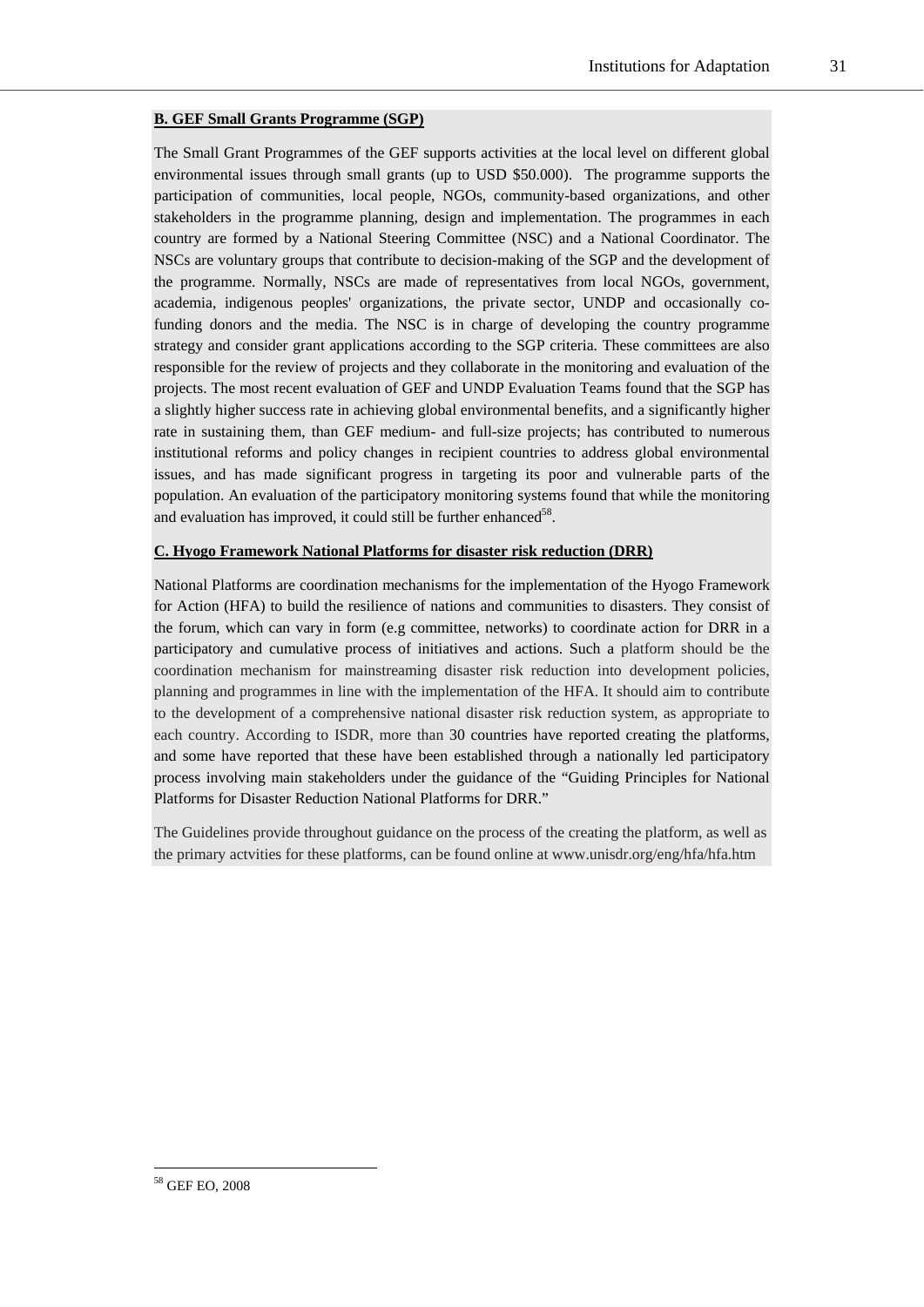Table 4 provides an overview of different features of these three types of institutional arrangements from processes outside the UNFCCC.

|                                                           | <b>Country Coordinating</b><br><b>Mechanism</b>                                            | <b>GEF SGP National</b><br><b>Steering Committee</b>                                                                        | <b>Hyogo National</b><br><b>Platforms</b>                                                                                                                           |
|-----------------------------------------------------------|--------------------------------------------------------------------------------------------|-----------------------------------------------------------------------------------------------------------------------------|---------------------------------------------------------------------------------------------------------------------------------------------------------------------|
| <b>Main</b><br>objective                                  | coordination of a<br>submission of a<br>national funding<br>proposal to the Global<br>Fund | Multi-stakeholder<br>mechanism to<br>coordinate, identify and<br>oversee activities<br>funded through the<br><b>GEF SGP</b> | Multi-stakeholder<br>coordination mechanism<br>mainstreaming<br>for<br>risk<br>reduction<br>disaster<br>into development policies,<br>planning<br>and<br>programmes |
| <b>National</b><br>policy<br>coordination<br>as objective | Indirectly through the<br>size and thereby<br>relevance of the<br>submitted proposals      | No <sup>59</sup>                                                                                                            | Yes                                                                                                                                                                 |
| Multi-<br>stakeholder                                     | Yes                                                                                        | Yes                                                                                                                         | Yes                                                                                                                                                                 |
| <b>Guidelines</b><br>agreed<br>internationally            | Yes                                                                                        | Yes                                                                                                                         | Yes                                                                                                                                                                 |
| Linked to a<br>specific<br>funding<br>instrument          | Yes                                                                                        | Yes                                                                                                                         | <b>No</b>                                                                                                                                                           |
| <b>Scale</b>                                              | Larger scale<br>programmes (up to<br>hundreds of millions<br>USD)                          | Small-scale<br>programmes (up to<br>50,000 USD)                                                                             | <b>National</b>                                                                                                                                                     |

**Table 4: Key features of national-level institutional arrangements in non-UNFCCC processes** 

Source: own compilation

The most interesting features are the following:

- a key distinction is whether the respective body is linked to a specific funding instrument (in the case of the Global Fund and the SGP) or not (in the case of Hyogo platforms);
- all three are composed according to flexible but internationally agreed guidelines;
- all three are multi-stakeholder bodies.

The potential role of multi-stakeholder bodies should be looked at more closely.

An expert paper prepared by Least Developed Countries Expert Group in the context of assistance provided to LDCs for the preparation and implementation of National Adaptation Programmes of Action (NAPAs) distinguishes two types of multi-stakeholder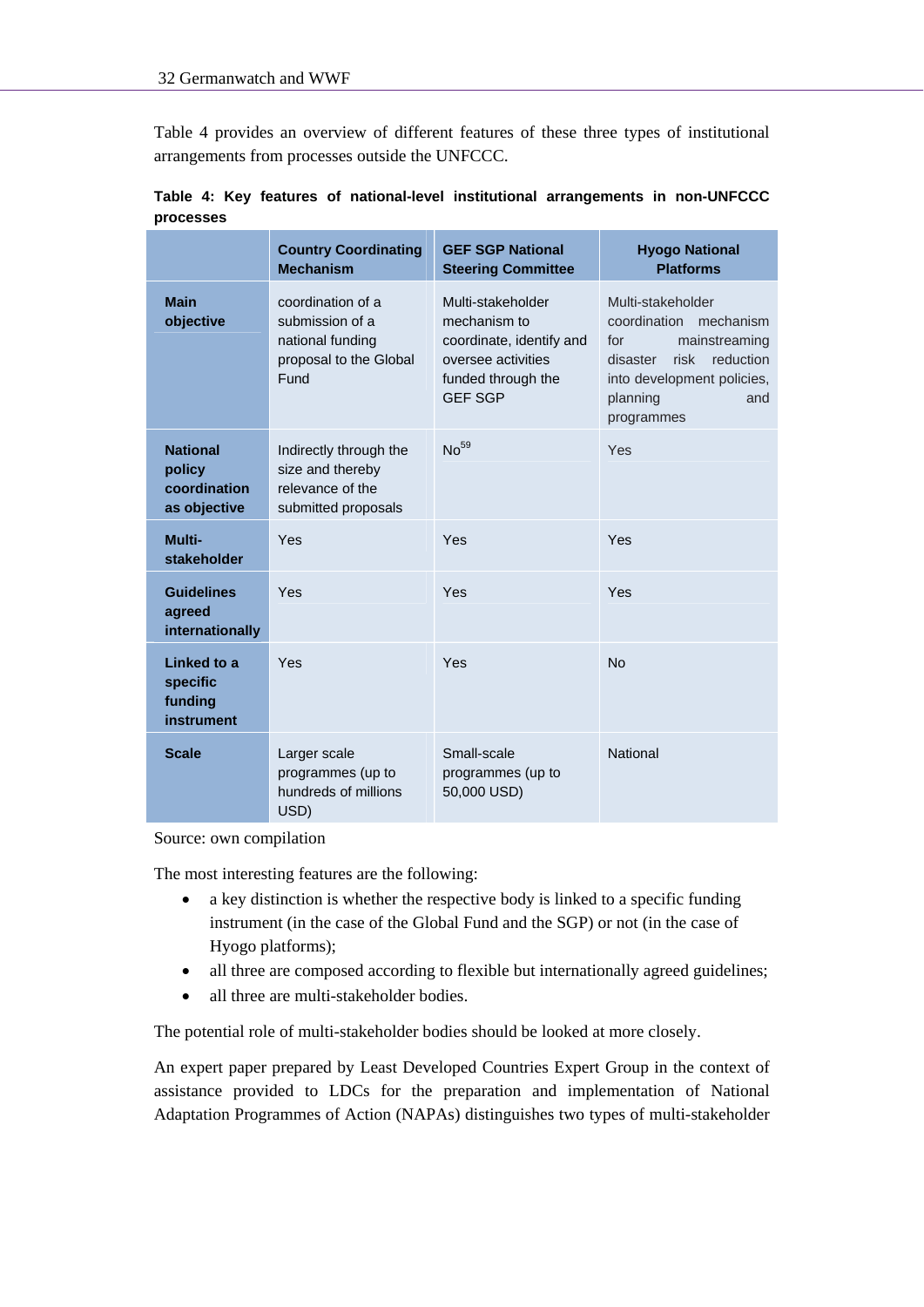mechanisms, a multi-stakeholder body and institutionalised mechanisms with stakeholder participation.<sup>60</sup> It also outlines some advantages and disadvantages. This shows that while one of the key advantages is likely a more broad-based representation of stakeholders, views and expertise, it is not necessarily a guarantee for the inclusion of the views of those most in need of adaptation, and institutional interest as well as lack of authoritative power may hamper its effectiveness. Thus, an adequate design of such multi-stakeholder bodies must be given careful consideration, to minimise the potential disadvantages and to harness their clear advantages in order to increase their effectiveness.

### **4.3.4 National entities for funding climate change and adaptation**

Finally, two other types of institution should be mentioned here due to their increasing relevance for adaptation finance.

The first one is the **National Implementing Entity (NIE)** in the context of the Adaptation Fund. As in other cases, this does not describe a specific type of institution, but rather a set of institutional functions. In the case of the Adaptation Fund, the NIEs are the central element of the direct access approach and serve as an oversight institution – as do the Multilateral Implementing Entities where countries do not chose the direct access route. All three countries which so far have managed to accredit an NIE – Jamaica, Senegal, Uruguay – have chosen existing institutions of a very different kind.<sup>61</sup>

In the case of the AF, the formal selection of the projects is basically the role of the government, but the NIE has to submit it to the AF as it will oversee its implementation. In how far a government choses to select and design projects in a participatory manner is largely its own business, with a lack of guidance from the  $AF<sup>62</sup>$ . The key requirement for the NIE accreditation is that they meet the fiduciary standards set by the AF Board, and they *"bear the full responsibility for the overall management of the projects"*. 63 The idea behind the NIEs, as explained above, is not that of a policy coordination body and thus it is very different from e.g. Hyogo´s national platforms or the Global Fund´s CCMs. While the CCMs are also a crucial element of the Global Fund´s direct access approach, the independent financial management functions which are the core of the NIEs are performed by other types of institutions in the Global Fund.<sup>64</sup>

**National funding entities for overall climate change or specific climate change purposes such as adaptation** to some extent have a similar function, but are increasingly being set up independently of a specific funding mechanism in a country-driven manner. A recent paper prepared by Gomez-Etcheverri (2010) analyses such national funding

<sup>&</sup>lt;sup>59</sup> The role of the National Steering Committee is restricted to the coordination of funding proposals up to 50.000 USD and does not target national policies

<sup>60</sup> UNFCCC, 2009

<sup>&</sup>lt;sup>61</sup> See http://www.adaptation-fund.org/accreditedNIEs for information  $^{62}$  See Kaloga and Harmeling, 2011.

<sup>63</sup> Adaptation Fund, 2009

 $64$  See Craeynest, 2010.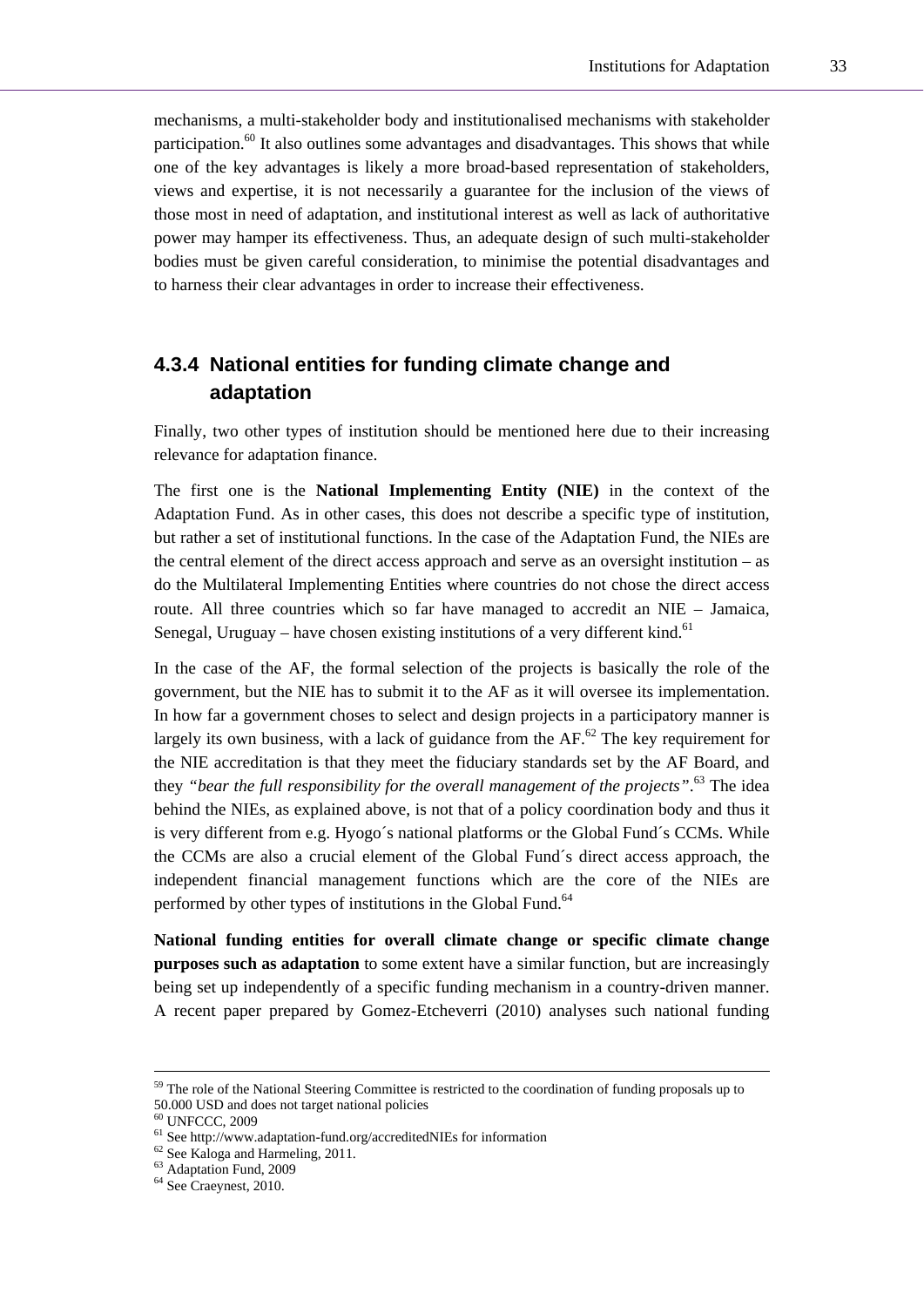entities from a number of developing countries.<sup>65</sup> Such entities are more and more being set up to serve as the key recipients of funds from different sources, donor contributions as well as national budget allocations, in order to fund the implementation of national or sector specific climate change strategies. Their intended function then is to disburse the money to those who are tasked to execute projects and programmes, and/or coordination of different financial flows. There are different design options regarding their governance – solely government-governed or by multi-stakeholder committees – as well as regarding the target groups to which funds are released (government institutions only or also to nongovernmental stakeholders of a different kind).<sup>66</sup> Thus, neither an NIE nor a national climate change fund would be the substitute for a national-level institutional arrangement coordinating the national response to climate change, but would for example organise the disbursement of funds (e.g. from the Adaptation Fund or the Green Climate Fund). This could be based on submitted proposals by the national-level arrangement (such as a national multi-stakeholder coordination body). Strengthening both approaches, such funding entities as well as national multi-stakeholder coordinating bodies, is a key basis for an increased and effective devolution of responsibility of funding decisions to national levels, and Gomez-Etcheverri mentions advantages of such a devolution including a more appropriate response to the actual funding complexities than standardised formats at the global level could deliver, improved opportunities to leverage other funds, including those to support the mainstreaming of activities. $67$ 

Summarising the different aspects analysed in this chapter one can argue that generally the principle "form follows function" seems to be adequate to guide the composition of the specific arrangements.

Furthermore, there are different functions a national-level arrangement can be designed for, and these can broadly be characterised as

- some form of policy coordination, either through a pure government approach or as a multi-stakeholder body; or
- coordination of funding proposals for a specific funding instrument.

The current practice in developing countries is that of an overall climate change approach, in which an adaptation focus can of course be embedded.

The proposal made by South Africa into the UNFCCC process can be seen as a hybrid, because its functions are limited to "support the implementation of climate change related actions that receive support from the UNFCCC process" and not to overall climate change activities (including the non-supported ones), but not being tied to one specific funding instrument.

<sup>65</sup> Gomez-Etcheverri, 2010

<sup>66</sup> See also Thornton, 2010

<sup>67</sup> Gomez-Etcheverri, 2010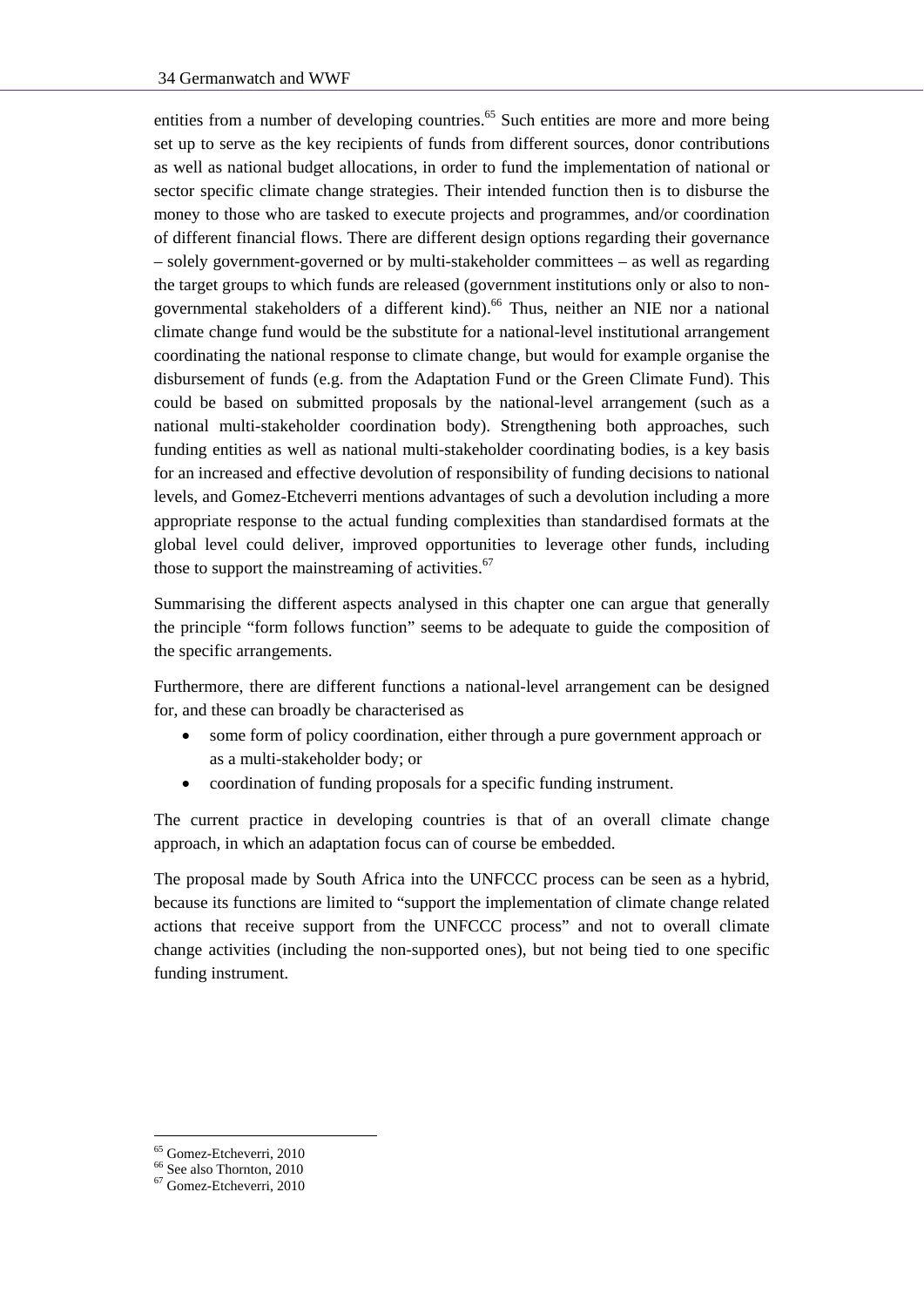### **5 Conclusions and recommendations**

What has become apparent is that on the one hand the current institutional set-up is already complex. It encompasses numerous institutions and is made up of different flows (both information and finance), as can be seen in figure 2 which gives a comprehensive overview of the landscape. Yet it has to be added that some of the illustrated elements and linkage still need to be shaped. This holds for example for the way direct access will be designed under the Green Climate Fund: will the funding proposals be selected by a country-level multi-stakeholder partnership, or will it be a solely government-driven approach as it is the case in the Adaptation Fund? Or will such national coordinating bodies at the same time be the governance body of a national climate change fund? As outlined earlier, it would be ill-advised to follow a one-size-fits-all model, determined at the global level.



**Figure 2: Set-up of adaptation institutions under the UNFCCC**  Source: adapted from AOSIS 2011

Nonetheless at the international level guidelines should be developed, which define key process criteria and principles, such as the principles of inclusive participatory processes, building on what has been agreed in Cancún. The Country Coordinating Mechanisms under the Global Fund are an existing example for the combination of international guidelines with the principle of country-led processes.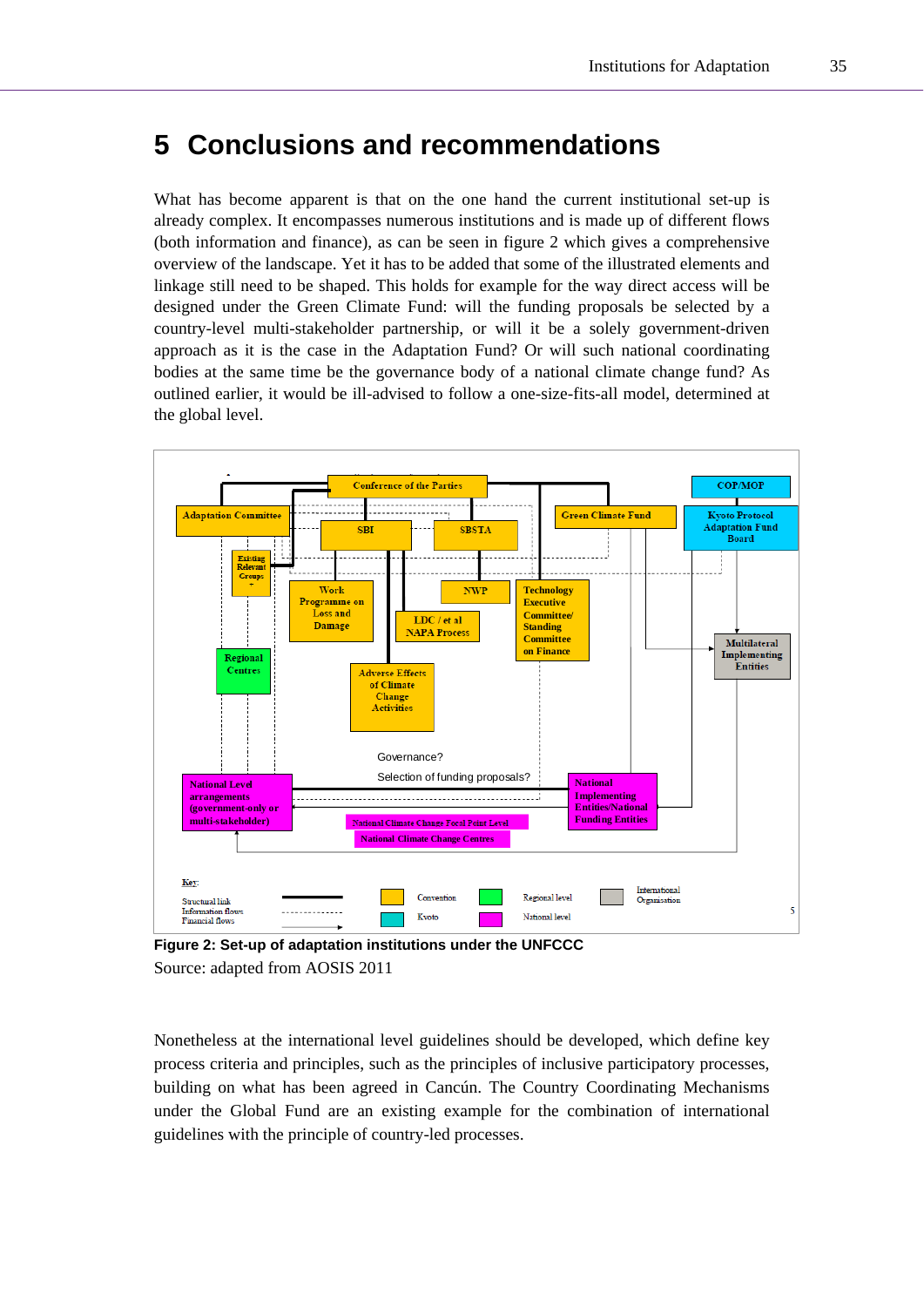Given the institutional complexity, the more important it will be to clarify the roles and functions of the different elements in order to increase the overall effectiveness of this institutional system. This is undoubtedly essential at a time of an ever growing adaptation challenge and scarce financial resources. This clarification is required both for the functions of each element as well for the modes of cooperation between them.

Figure 3 provides an outline of the general responsibilities of the different levels.



**Figure 3: Key responsibilities of the international, regional and national level** 

Source: own illustration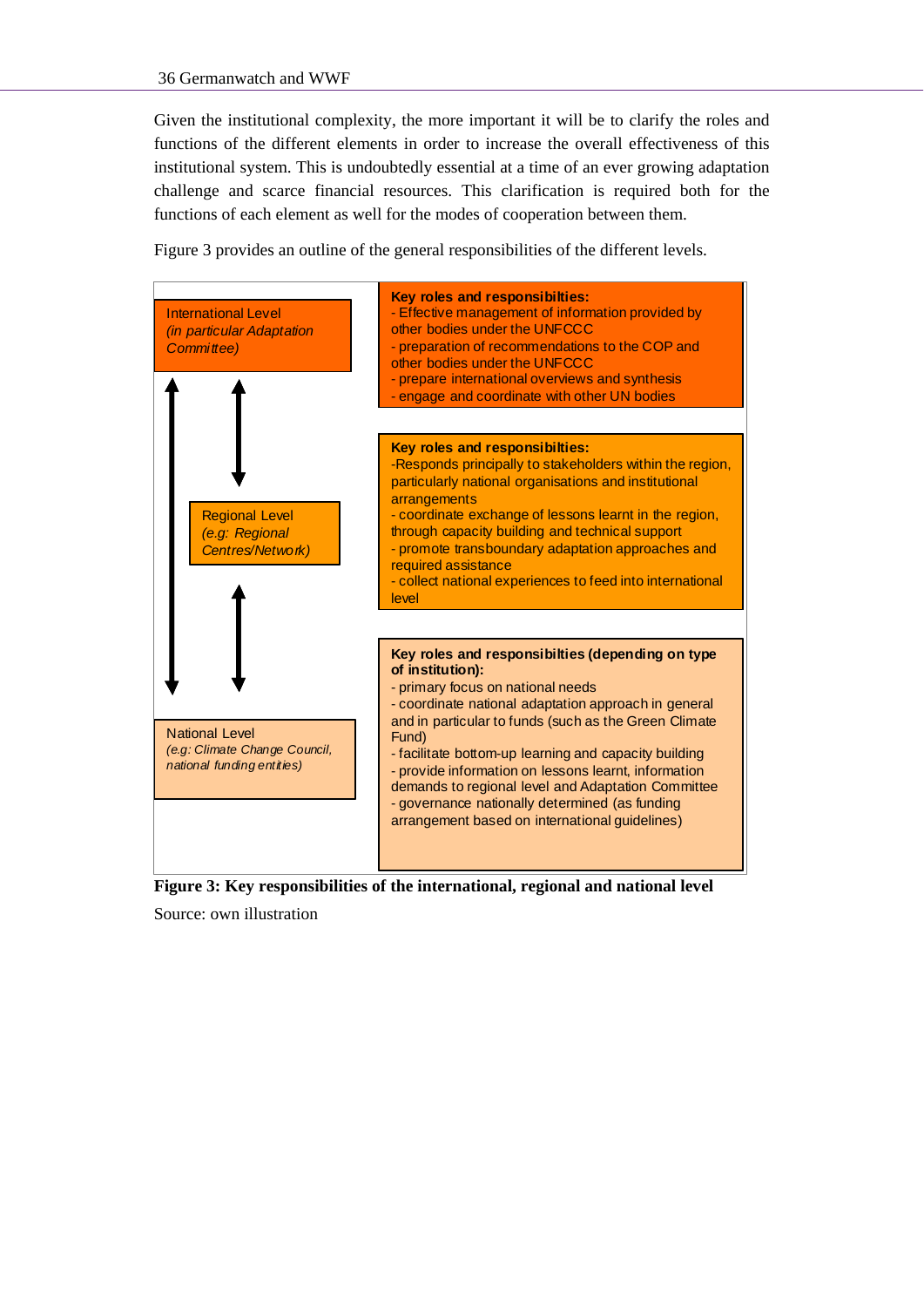Based on the elaborations in this paper, the following recommendations are suggested:

#### **A. Recommendations for the Adaptation Committee:**

### **A.1 Set-up a strong Adaptation Committee as the adaptation node under the UNFCCC:**

In contrast to the arrangement of the regional and national level, the role of the Adaptation Committee is to be the driver for a more coherent, effective and ambitious approach to adaptation under the UNFCCC. Possible activities include ensuring an effective management of information provided by other bodies under the UNFCC, including funds, preparing recommendations to the COP and other bodies under the UNFCCC, and preparing international overview and synthesis paper. It should play an important oversight role for the overall implementation of the Cancún Adaptation Framework. This should include evaluating on-going work on adaptation, in relation to the support Parties are receiving, and making recommendations for further action to the COP, SBI and SBSTA, including identifying gaps, and reporting on them. The Adaptation Committee should become the focal point for identifying gaps in adaptation information, research and support available, meaning in the climate finance architecture (in coordination with the Standing Committee on Finance). It must build on a range of experience and information provided by different actors, none of whom perform the full range of functions that the Adaptation Committee now has to undertake. In its work it can build on the existing work and thereby concentrate on *how* to make best use of it in performing its work.

Building up a strong Adaptation Committee will also require that the Committee is not only strong because of its role under the UNFCCC, but because it develops a **highquality profile** in towards the different world of adaptation actors. Therefore it should seek to involve a broad range of stakeholders in its work in a transparent and open manner, to increase interaction with these and make best use of their experience. As a particular means for building up this profile, the Adaptation Committee could regularly convene an **International Conference** (e.g. every two years) to gather experts from other IGOs, NGOs, private sector etc. in order to share and highlight best practices, as well as review the implementation of the Cancún Adaptation Framework and progress in the adaptation finance architecture. Global Platform for Disaster Risk Reduction under the ISDR could be a model for this. $<sup>68</sup>$ </sup>

#### **A.2 Shape the Adaptation Committee in a complementary manner:**

When designing the modalities of the Adaptation Committee, the strengths and advantages of the different levels (national, regional, global) as well as the principles outlined in this report should form an important basis, in order to shape the Adaptation Committee in a complementary manner. Fleshing out which where functions can be carried out best could also help to straighten the negotiating agenda and thereby facilitate that a good agreement on the operationalization of the Adaptation Committee can be reached at COP17 in Durban.

<sup>68</sup> See http://www.preventionweb.net/globalplatform/2011/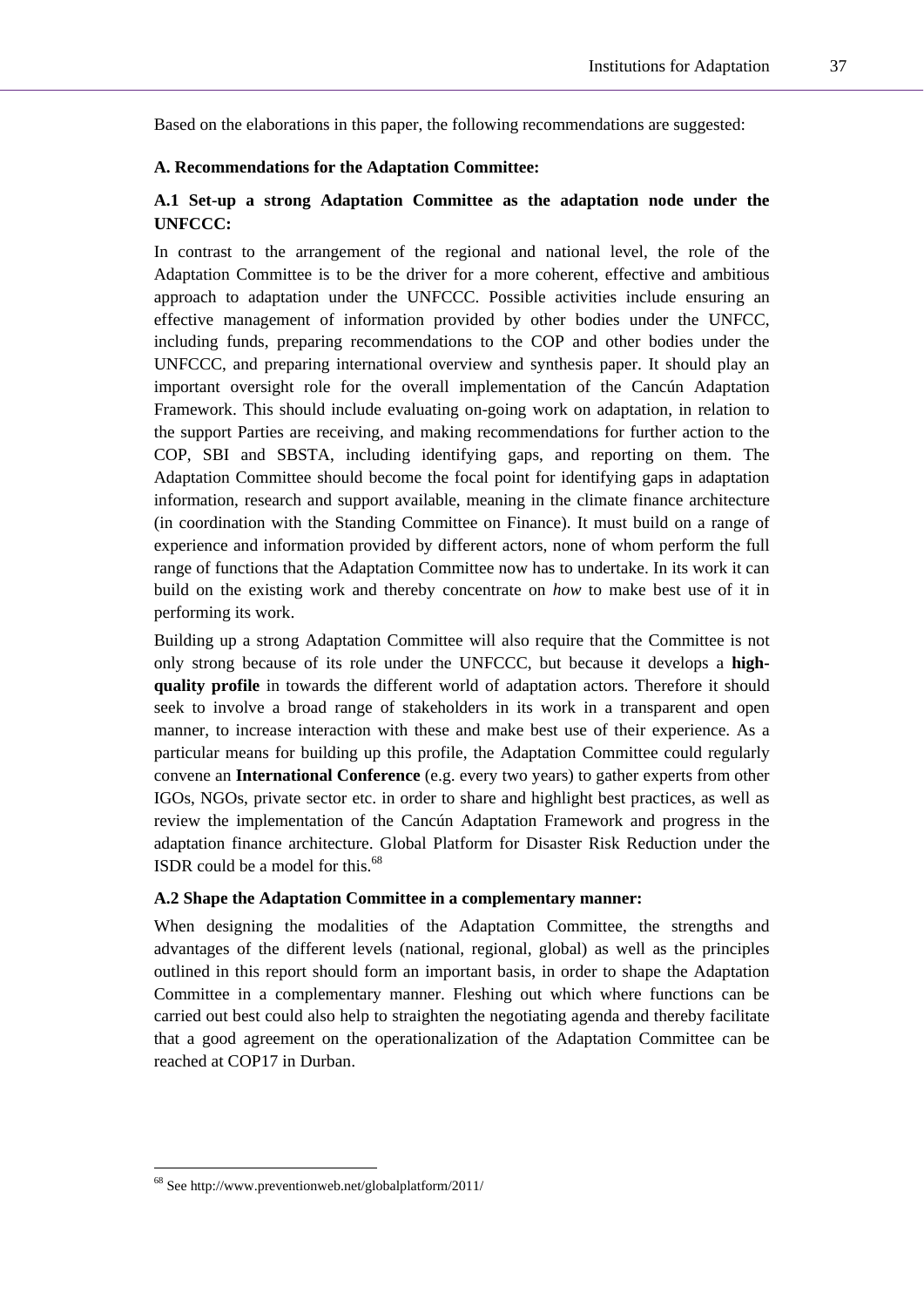This complementarity should be looked at at the vertical and the horizontal level:

### **Vertical level:**

Regarding the interplay with the regional and national level, in addition to the general division of labour (see Figure 4), the following particular tasks seem relevant:

- to assess what kind of assistance Parties would need in order to establish national-level arrangements, regional centres and networks, and in improving the flow of information, building on past deliberations such as the 2010 NWP workshop on regional centres;
- Prepare recommendations to the COP on how to advance the role of regional centres and networks, including on how they can be strengthened and on how cooperation can be enhanced, and the overall interplay with the national level arrangements; however it seems to be useful to prepare such recommendations on the basis of more elaborated views by the Parties (see below).
- To develop a work programme to facilitate institutional capacity-building at various levels and for different stakeholders, including proposals to execute it in the most effective ways. Mandating and strengthening regional institutions to do such kind of capacity building might be an effective arrangement, taking into account their existing activities.

Of course, all this has to happen on the basis of views expressed and information provided by the key beneficiaries – the Parties.

### **Horizontal level:**

On the horizontal level, the Adaptation Committee should seek to build its work on the adaptation-relevant information provided by other bodies, such as the different expert groups, as well as express specific requests to them on information that the Adaptation Committee requires to effectively perform its functions. With regard to adaptationrelevant funding institutions, it should take into account the experience and challenges identified for example in the Adaptation Fund or in the (future) Green Climate Fund. Overall it should provide recommendations to the COP on how to improve the coherence of adaptation under the UNFCCC, including the funding streams. Furthermore, it should seek to engage, coordinate and explore synergies with other bodies outside the UNFCCC, in particular other UN bodies such as CBD or UNCCD.

**A.3 Reflect lessons from shaping the Technology mechanism:** with its Technology Executive Committee and the Climate Technology Centre, which inter alia is tasked to "facilitate a Network of national, regional, sectoral and international technology networks, organizations and initiatives", the technology negotiation process has to consider challenges very similar, and partially overlapping, to the adaptation debate. Thus, further deliberations should take into account the (early) lessons from shaping the Technology Mechanism and consider implications for the institutional set-up in adaptation. This could include holding a workshop $69$  focused on regional centres and networks and the interplay with national-level arrangements and the UNFCCC level.<sup>70</sup>

<sup>&</sup>lt;sup>69</sup> Content and format could be similar to the technology-workshop prior the  $14<sup>th</sup> LCA$  session in Bangkok.<br><sup>70</sup> This workshop could build on the workshop held under the Nairobi Work Programme in 2010, see

FCCC/SBSTA/2010/8.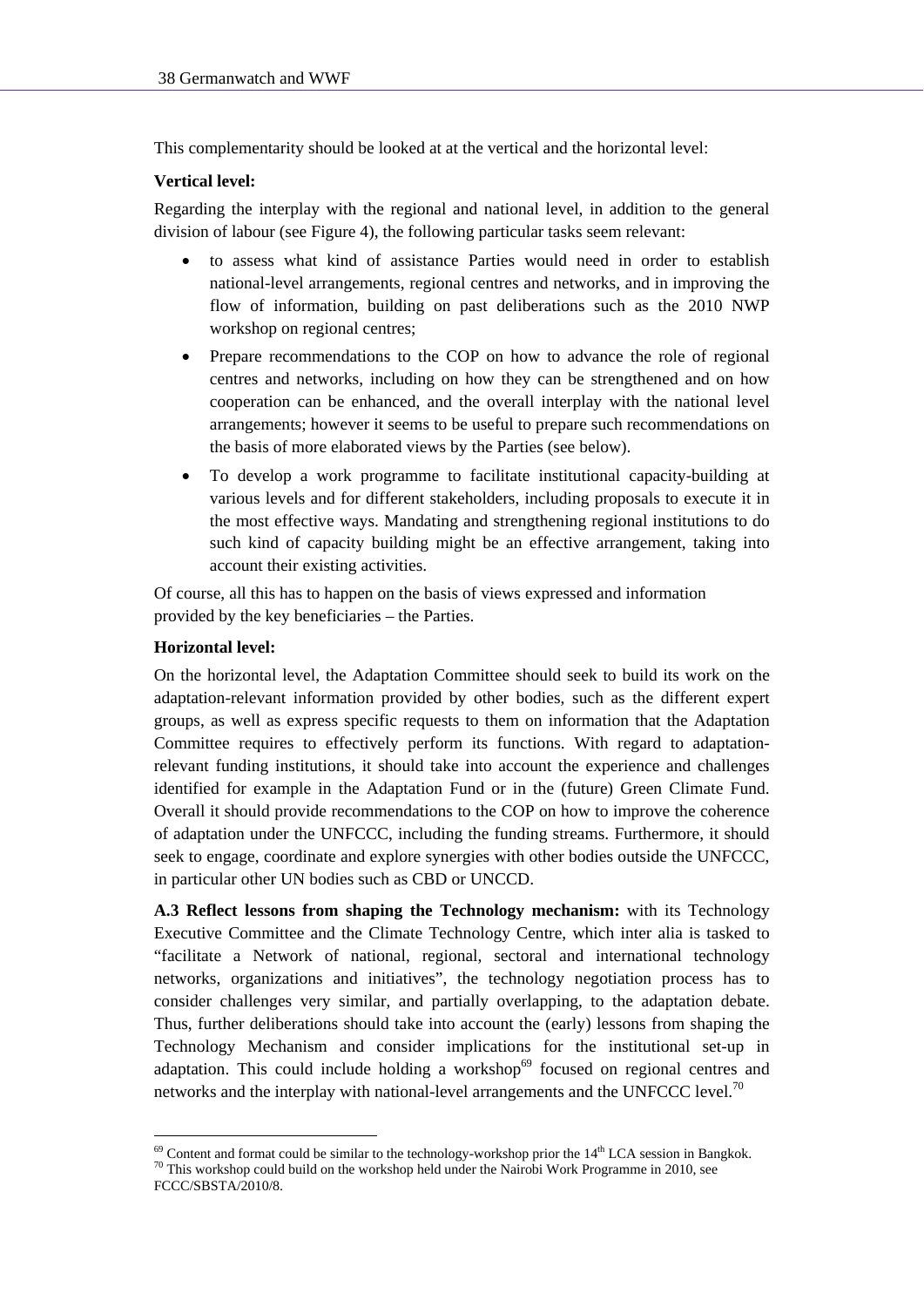#### **B. Regional cooperation and climate change adaptation:**

Regional cooperation on climate change adaptation can have multiple facets, from sharing information and experience among neighbouring countries to concrete policy cooperation for example on transboundary issues such as water or regional insurance pools. Particular roles and responsibilities for regional level institutions are

- responding to stakeholders within the region, particularly national institutional arrangements and their organisations on their adaptation needs;
- coordinating exchange of lessons learnt within the region;
- promote transboundary adaptation approaches and required assistance;
- collect national experiences to feed to the international level.

**B.1 Overall increase support for regional cooperation:** Increasing support in particular for regional cooperation activities, including pilot projects, is required to expand lessons learnt beyond countries and borders. Currently, multilateral adaptation funds set little incentives for transboundary cooperation projects.

### **B.2 Consolidate and enhance the views on, and the role of regional centres and networks**

For the role of regional institutions in the UNFCCC context, the following activities should be pursued:

**Mapping regional centres<sup>71</sup>:** prepare an overview (as a report and/or a database) of regional centres that work on aspects related to adaptation.<sup>72</sup> Relevant information to be included could be: sectoral focus (e.g. agriculture, water, ecosystems etc.), scope (e.g. data collection, capacity building, policy & planning etc.), countries covered. Such a database could for example be developed by the UNFCCC Secretariat, which already maintains a database on local coping strategies, and could facilitate the effective use and improvement of linkages between the centres.<sup>73</sup>

**Advance the basis for negotiations through a call for submissions** on the specific roles, expectations and modalities of regional centres. This would also require governments to advance their thinking and specify their expectations towards regional centres, in particular with regard to whether the establishment of new centres will actually be required or not. The call could also include the request to identify regional institutions with a mandate relevant for the adaptation agenda.

**Learn from the UNCCD process:** In the implementation of the UN Convention to Combat Desertification, regional coordination has played an important role since its beginning. In particular in the run-up to COP9 of the UNCCD held in 2009, extensive work was undertaken to review the experience of regional coordination and to propose further enhancement of such coordination, including through submissions from regional groups. It is advisable to take these lessons into account when further considering how to improve regional coordination in the adaptation context, which of course has some significant overlaps with the battle against desertification.

<sup>&</sup>lt;sup>71</sup> Regional in this context means comprising several countries (nor regional within a country). <sup>72</sup> This proposal was already made during the 2010 NWP workshop on regional centres, see

FCCC/SBSTA/2010/8.

 $3$  See http://maindb.unfccc.int/public/adaptation/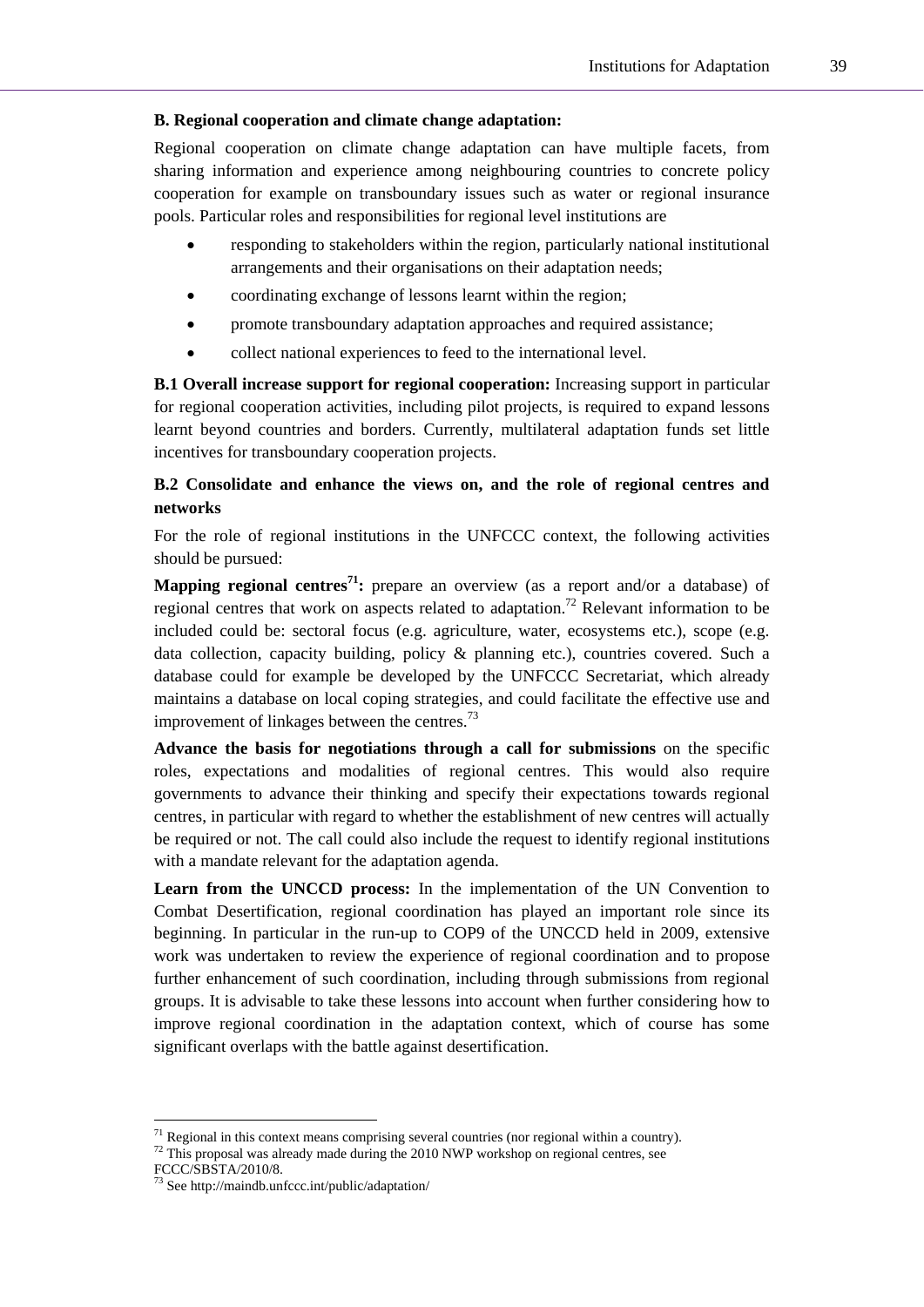### **B.3 Promote regional transboundary adaptation cooperation:**

Some existing examples have already demonstrated the importance of regional cooperation in the face of climate change, for example the SPREP or the Caribbean Community Climate Change Centre (CCCCC) as well as the Caribbean Catastrophe Risk Facility (CCRIF). This need is particularly obvious where transboundary resources are impacted through climate change, such as in the case of water. From an institutional perspective, addressing such problems can be particularly achieved through<sup>74</sup>

- coordinated actions among countries sharing natural resources, such as lakes and river basins;
- awareness raising among stakeholders at various levels within e.g. a river basin;
- capacity building and research programmes to build up workforce that is qualified to understand and manage the complexities of transboundary systems and the impacts of climate change
- development of comprehensive multi-country action plans
- specific adaptive and infrastructure interventions.

It has been recognised that in order to achieve coordinated action at the highest political level the politically strongest regional cooperation frameworks need to be taken into account, which often are regional economic cooperation institutions, such as for example Economic Community of West African States (ECOWAS) or the Southern African Development Community (SADC).

### **C. Strengthen national-level arrangements:**

### **C.1 Support and enhance country-level multi-stakeholder partnerships for national coordination:**

The establishment and strengthening of country-level multi-stakeholder partnerships for coordinating national action on adaptation or climate change in general should be supported. While there should be no prescription on how these arrangements should look like in detail, they should follow general principles, such as

- full participation of the full sway of stakeholders from different sectors and interests (development, environment, climate science, etc), including from civil society, local communities and marginalized populations, local governments, indigenous people, and parliaments in the development of national adaptation and climate change strategies and planning processes;
- support for effective facilitation to allow different voices and competing views to be heard and any difficult trade off managed to support effective decision making;
- full participation of all relevant stakeholders in the implementation process;
- complete reporting on participation and on the extent to which the views of these stakeholders were reflected in strategies and implementation; and
- a robust monitoring and evaluation process of the implementation of climate finance that includes full participation of stakeholders.

<sup>74</sup> Petermann, 2008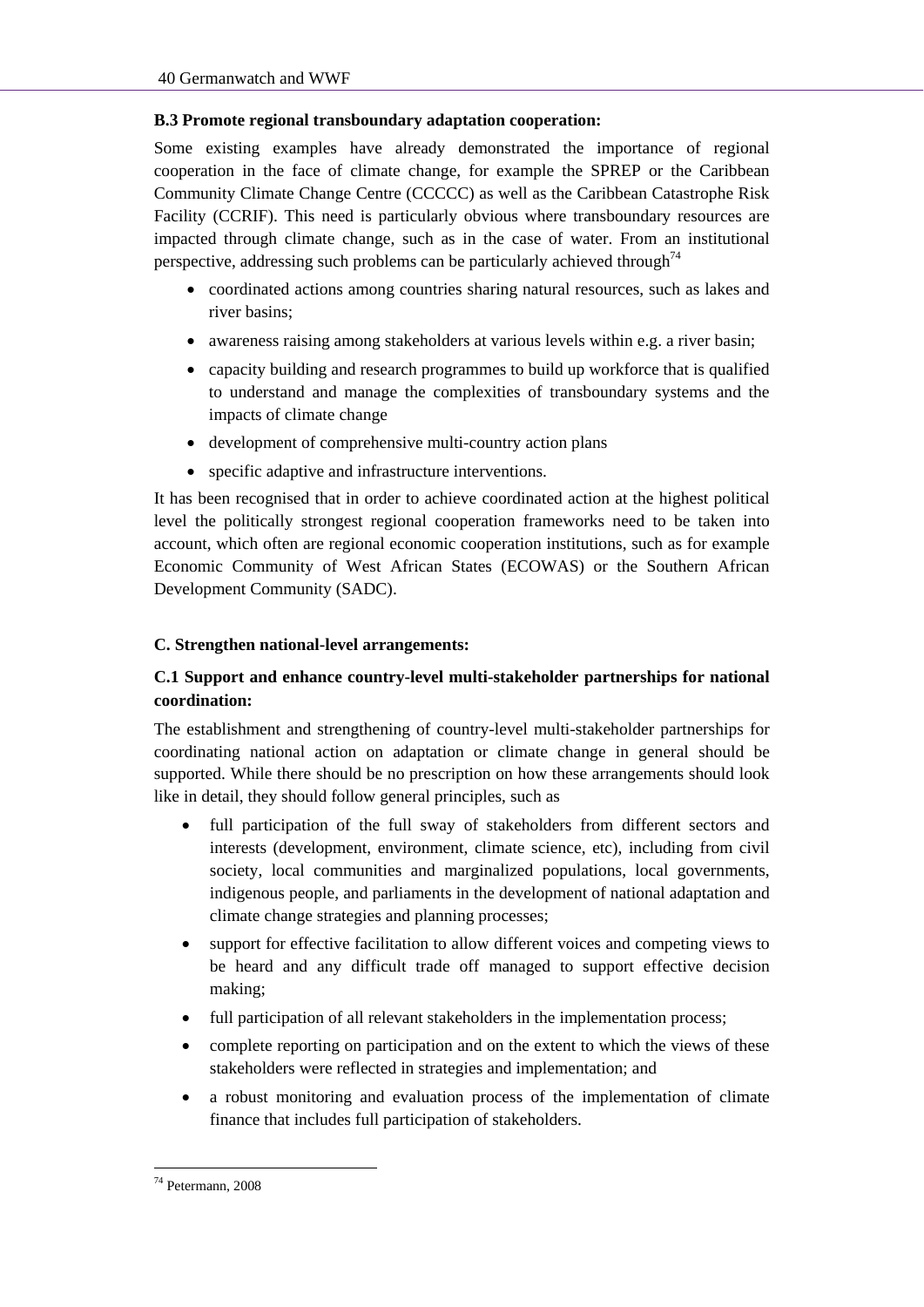The important role of these mechanisms should also be taken into account in the design of the new Green Climate Fund. Furthermore, they are key to gather and identify subnational adaptation needs, and this information will also be relevant for the Adaptation Committee to arrive at an overall picture of adaptation in developing countries.

#### **C.2 Strengthen national and sub-national civil society networks**

National and sub-national civil society networks play an important role in gathering and disseminating information on adaptation practices as well as funding channels both downstream, from the global and national level to the local level, as well as upstream, from the local level to the national and global level.<sup>75</sup> They are often also well connected across borders. Strengthening these networks, e.g. through international support, is important in order to allow them playing this role in an independent manner.

### **C.2 Increase capacity building through concrete adaptation projects funded internationally:**

Given the overall challenges of adaptation it is crucial to significantly scale-up the support for adaptation in developing countries. Concrete adaptation projects and programmes should, where appropriate, also be linked to institutional capacity building. For example experience from the Adaptation Fund also suggests, where many submitted proposals include capacity building and are sometimes designed to contribute to nationallevel arrangements<sup>76</sup>. In this sense building institutional capacity is also learning-bydoing.

### **D. Improving and rationalising the financial mechanism under the Convention:**

The interplay of the different institutional levels can be a crucial source of knowledge and understanding on how best to increase the effectiveness of the financial mechanism under the Convention with regard to adaptation. Of course there is an overall intense debate on rationalising and reforming the financial mechanism, which can not be addressed in-depth in the limited scope of this paper.<sup>77</sup> However, what is important here is that an effective interplay of the institutions on the different level contributes to increasing the overall effectiveness of the financial mechanism with regard to adaptation, since the flow of large financial resources will in the end determine to a significant extent the actual impacts of international cooperation on adaptation in developing countries. For example, feeding back experience from the national level e.g. on how to develop coordinated responses to the different adaptation funds, and suggestions how to streamline the financial mechanism would be important to simplify access for developing countries.

With regard to the Green Climate Fund for example, this could mean that when the Green Climate Fund designs its access rules it should develop its guidance based on the already existing approaches of national-level arrangements – some of which have been outlined here, including national funding entities – to benefit from existing structures and experience developed domestically.

<sup>75</sup> See also Mueller and Sharma, 2011.

<sup>&</sup>lt;sup>76</sup> The latter is for example the case in the Guatemala project, see http://www.adaptation-fund.org/node/1354.<br><sup>77</sup> See e.g. Mueller and Gomez-Etcheverri, 2009.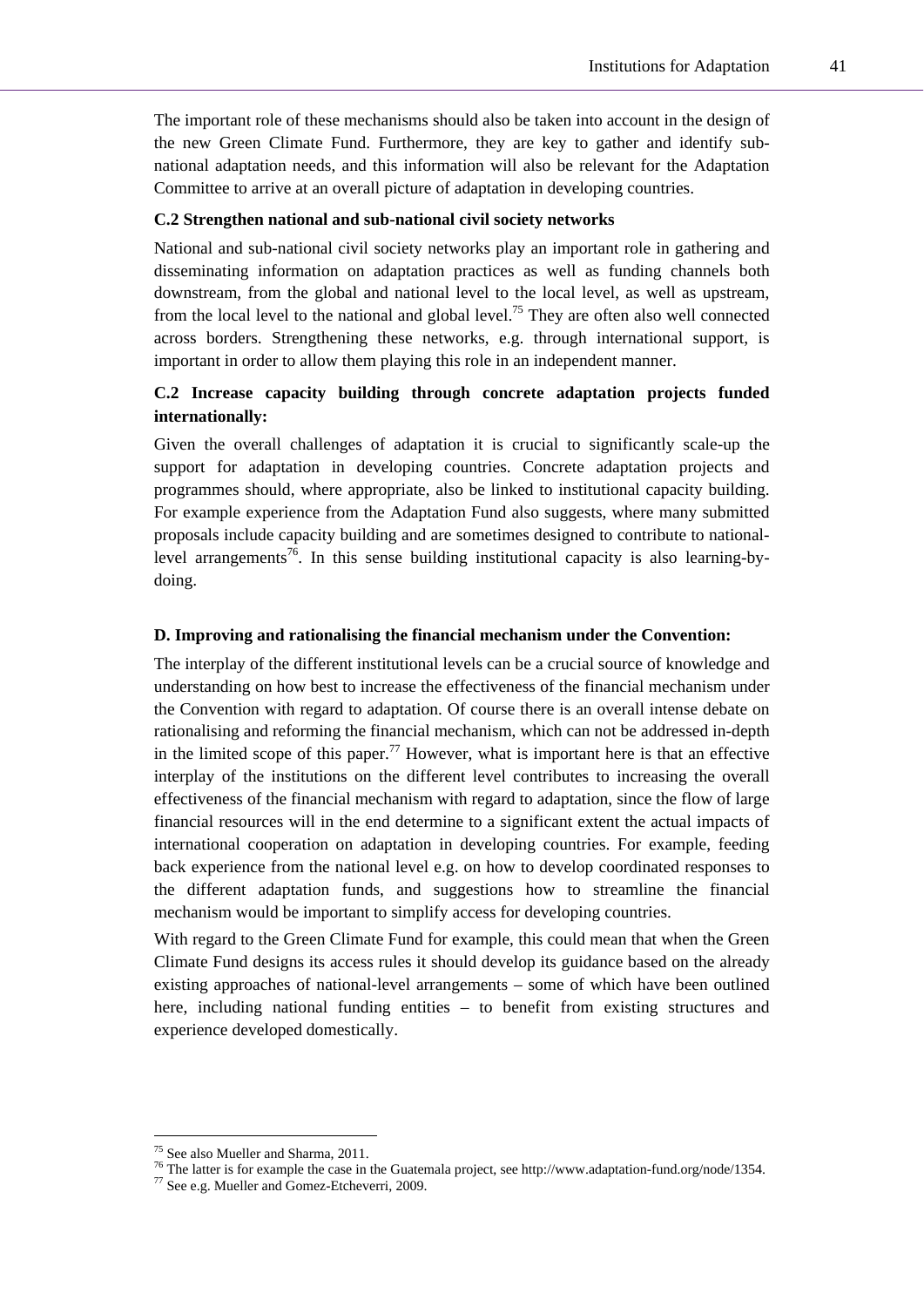### **6 References**

#### **Official UNFCCC documents:**

- UNFCCC, 2009: NATIONAL ADAPTATION PROGRAMMES OF ACTION: Overview of preparation, design of implementation strategies and submission of revised project lists and profiles. Least Developed Countries Expert Group.
- FCCC/SBSTA/2010/8: http://unfccc.int/resource/docs/2010/sbsta/eng/08.pdf: Report on the technical workshop on collaboration among regional centres and networks. Note by the Secretariat.
- FCCC/CP/2010/7/Add.1: Outcome of the work of the Ad Hoc Working Group on long-term Cooperative Action under the Convention. Decision 1/CP.16.
- FCCC/AWGLCA/2011/3: Synthesis report on the composition of, and modalities and procedures for, the Adaptation Committee, including linkages with other relevant institutional arrangements. Note by the Secretariat.
- AOSIS (Grenada on behalf of): Views on the composition of, and modalities and procedures for, the Adaptation Committee, including on proposed linkages with other relevant institutional arrangements. Submission to the AWG-LCA. February 2011.

#### **Non-UNFCCC:**

Adaptation Fund 2009: Operational Policies and Guidelines to access resources from the Adaptation Fund.

- AOSIS (Grenada on behalf of): Views on the composition of, and modalities and procedures for, the Adaptation Committee, including on proposed linkages with other relevant institutional arrangements. Submission to the AWG-LCA. February 2011.
- Bangladesh, Government of, 2009: Bangladesh National Climate Change Strategy and Action Plan. Dhaka http://www.moef.gov.bd/moef.pdf
- CAN 2011: Climate Action Network International Submission on the Adaptation Committee, 21 February 2011.
- Craeynest, L. 2010: Business as Unusual. Direct Access: Giving Power to the Poor? CIDSE & Caritas, http://www.cidse.org/uploadedFiles/Publications/
- Harmeling, S. and K. Vaughan, 2008: Climate change Adaptation in Poznan: moving forward on short and long-term action? Briefing Paper. http://www.germanwatch.org/klima/adpoz08e.pdf
- Harmeling, S., Kreft, S., Chamling Rai, S & K.Vaughan, 2010: International Action on Adaptation and Climate Change: What roads from Copenhagen to Cancun, Germanwatch & WWF, http://www.germanwatch.org/klima/ad-cph-canc.pdf
- Harmeling, S. and L. Griesshaber, 2011: Successful start for the design of the Green Climate Fund. Germanwatch Briefing. http://www.germanwatch.org/kliko/ks48e.pdf
- Dovers & Hezri, 2011: Institutions and policy processes: the means to the ends of adaptation? *Wiley Interdisciplinary Reviews: Climate Change,* **2**, 212–231
- GEF Evaluation Office, 2008: Joint Evaluation of the Small Grants Programme. http://www.thegef.org/gef/sites/thegef.org/files/documents/Joint\_Eval\_of\_the\_SGP.pdf
- Gomez-Etcheverri, L. 2010: National Funding Entities. Their role in the transition to a new paradigm of global cooperation on climate change. ECBI policy report. http://www.eurocapacity.org/downloads/NFEsPolicyReport.pdf
- India, Government of, 2008: National Action Plan on Climate Change. Delhi 2008. http://www.indiaenvironmentportal.org.in/files/napcc.pdf
- Joint Liaison Group (JLG) 2008: Adaptation Under the Frameworks of the CBD, the UNCCD and the UNFCCC. http://www.unccd.int/publicinfo/factsheets/pdf/adaptation\_eng.pdf
- Kenya, Government of, 2009: Kenya Climate Change Response Strategy. Nairobi. December. http://www.environment.go.ke/index.php?option=com\_content&view=article&id=6:eeai&catid=1:latest -news&Itemid=50
- Kaloga, A. and S. Harmeling, 2011: Report on the 13th meeting of the AFB, Germanwatch, http://www.germanwatch.org/klima/afb2011-03r.pdf
- Kato, M., 2011: Cancun update. Presentation held at the expert workshop on Analysis of methods and tools of DRR and their further enhancement regarding climate change adaptation. Gustav-Stresemann-Institute,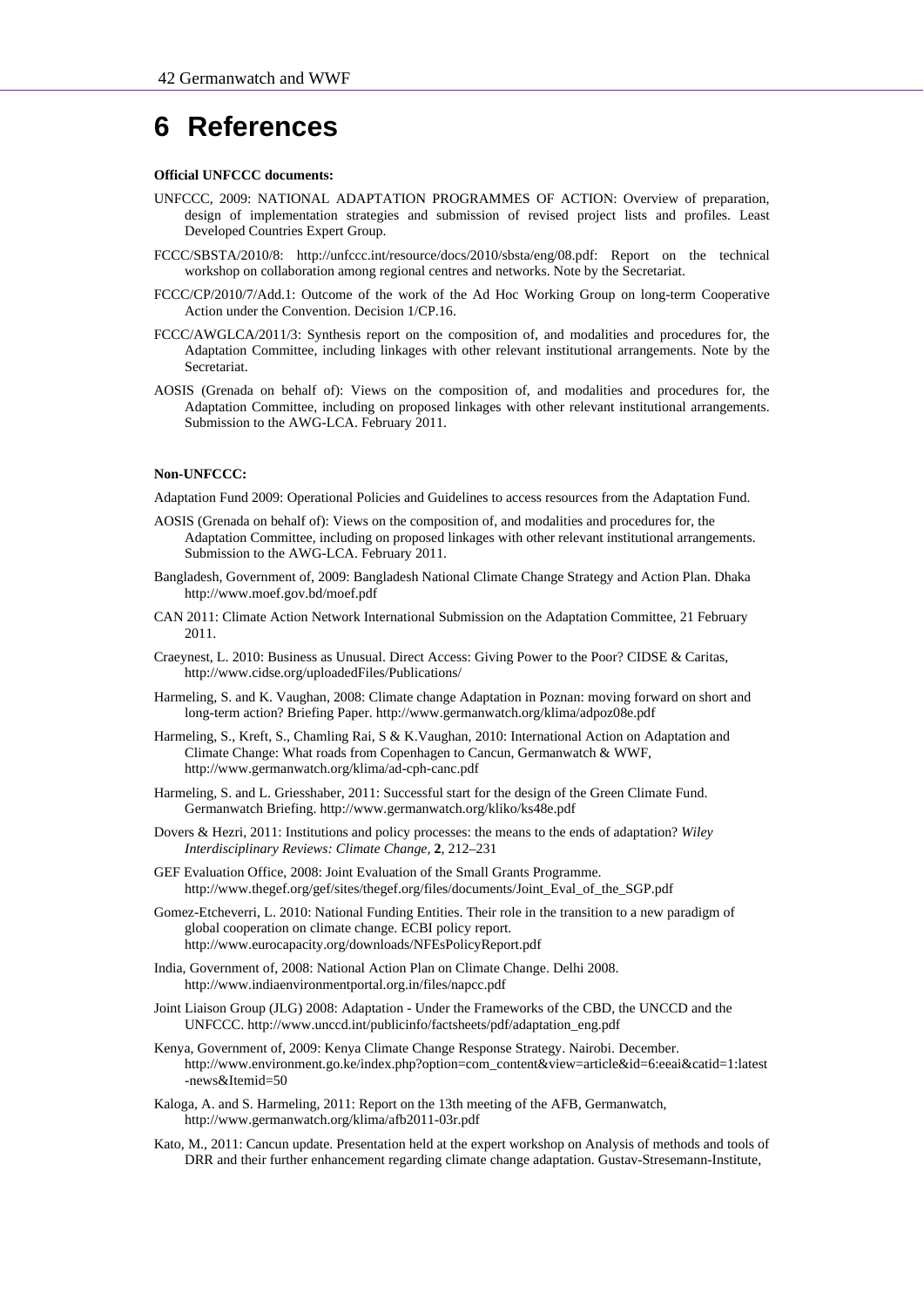Bonn, Germany, 4. February 2011.

- Koeppel, S. 2010: The UNECE Guidance on Water and Adaptation to Climate Change. www.oecd.org/dataoecd/23/33/46218822.pdf
- McGray, H., 2009: Adaptation Planning Under a Copenhagen Agreement: Laying a Foundation for Projects, Policies, and Capacities that Countries Need, World Resources Institute, http://pdf.wri.org/working\_papers/adaptation\_planning\_under\_a\_copenhagen\_agreement.pdf.
- McGray, H., 2009b: Institutional Arrangements for Adaptation Under the UNFCCC, Climate Action Network Think paper prepared for the Copenhagen 92 Group. www.climatecapacity.org/tm/hjemmesidemateriale/adaptation/institutionalarrangementspaper090508.do c.
- Mueller, B. and A. Sharma, 2011: Submission of views regarding the questions for the first technical workshop of the Transitional Committee suggested by the co-facilitators of work stream I. Submitted through the UNFCCC constituency of Research and Independent NGOs. Oxford Institute for Energy Studies.

http://www.eurocapacity.org/finance/documents/OIES%20Submission%20final.pdf

- Mueller, B. and L. Gomez-Etcheverri, 2009: The Reformed Financial Mechanism of the UNFCCC: Architecture and Governance. Ecbi policy brief. http://www.oxfordclimatepolicy.org/publications/documents/ecbiBrief-RFM.pdf
- Petermann, T. (editor), 2008: Towards Climate Change Adaptation: Building Adaptive Capacity in Managing African Transboundary River Basins. Case studies from African practitioners and researchers. InWent. http://gc21.inwent.org/ibt/GC21/area=gc21/main/en/modules/gc21/ws-nrmnet/ibt/downloads/cca/Publication.pdf
- Sharma, A., 2009: Planning to Deliver: Making the Rio Conventions more Effective on the Ground Climate Change, Biodiversity, Desertification. GTZ. http://www.pacificdisaster.net/pdnadmin/data/original/GTZ\_making\_Rio\_convention\_effective.pdf
- The Global Fund, 2009: Lessons Learned in the Field Health Financing and Governance. A Report on the Country Coordinating Mechanism Model. http://www.theglobalfund.org/documents/ccm/CCM\_GlobalReport\_2008\_10\_en.pdf
- The Global Fund, 2011: Guidelines and requirements for Country Coordinating Mechanisms. http://www.theglobalfund.org/documents/ccm/CCM\_PurposeStructureComposition\_Guidelines\_en.pdf
- Thornton, N., 2010: Realising Development Effectiveness: Making the most of climate change finance in Asia and the Pacific. Prepared for the Asia Pacific Climate Change Finance and Aid Effectiveness Dialogue, 19<sup>th</sup> to 20<sup>th</sup> October. http://www.oecd.org/dataoecd/23/51/46518692.pdf
- UNCCD, 2005: Rationale for, modalities for, costs involved in, feasibility of, possible terms of reference of, and institutional and collaborative arrangements for the regional coordination units. Note by the Secretariat. ICCD/COP(7)/7. 3 August 2005. http://www.unccd.int/php/document2.php?ref=ICCD/COP(7)/7
- UNCCD, 2009a: Evidence-based options for improving regional coordination arrangements. Note by the Secretariat. ICCD/COP(9)/3. 15 September 2009. http://www.unccd.int/php/document2.php?ref=ICCD/COP(9)/3
- UNCCD, 2009b: The 10-year strategic plan and framework to enhance the implementation of the Convention (2008–2018). Mechanisms to facilitate regional coordination of the implementation of the Convention. Compilation of regional proposals. Note by the secretariat. http://www.unccd.int/php/document2.php?ref=ICCD/COP(9)/MISC.2
- UNCCD, 2009c: Decision 3/COP.9. Mechanisms to facilitate regional coordination of the implementation of the Convention. ICCD/COP(9)/18/Add.1. 18 November 2009. http://www.unccd.int/cop/officialdocs/cop9/pdf/18add1eng.pdf#page=37
- UNEP, 2010: The Emission Gap Report, www.unep.org/publications/ebooks/emissionsgapreport
- UNEP, n.d: Pacific Regional Environment Programme (SPREP), http://www.unep.org/dec/onlinemanual/Compliance/InternationalCooperation/ExperienceSharing/Resou rce/tabid/699/Default.aspx.
- Urwin and Jordan, 2007: Does public policy support or undermine climate change adaptation? Exploring policy interplay across different scales of governance, *Global Environmental Change,* **18**, 180–191.
- World Meteorological Organisation, 2011: Climate knowledge for action: A Global Framework for Climate Services – empowering the most vulnerable. ftp://ftp.wmo.int/Documents/SESSIONS/Cg-XVI/English/DOCs/